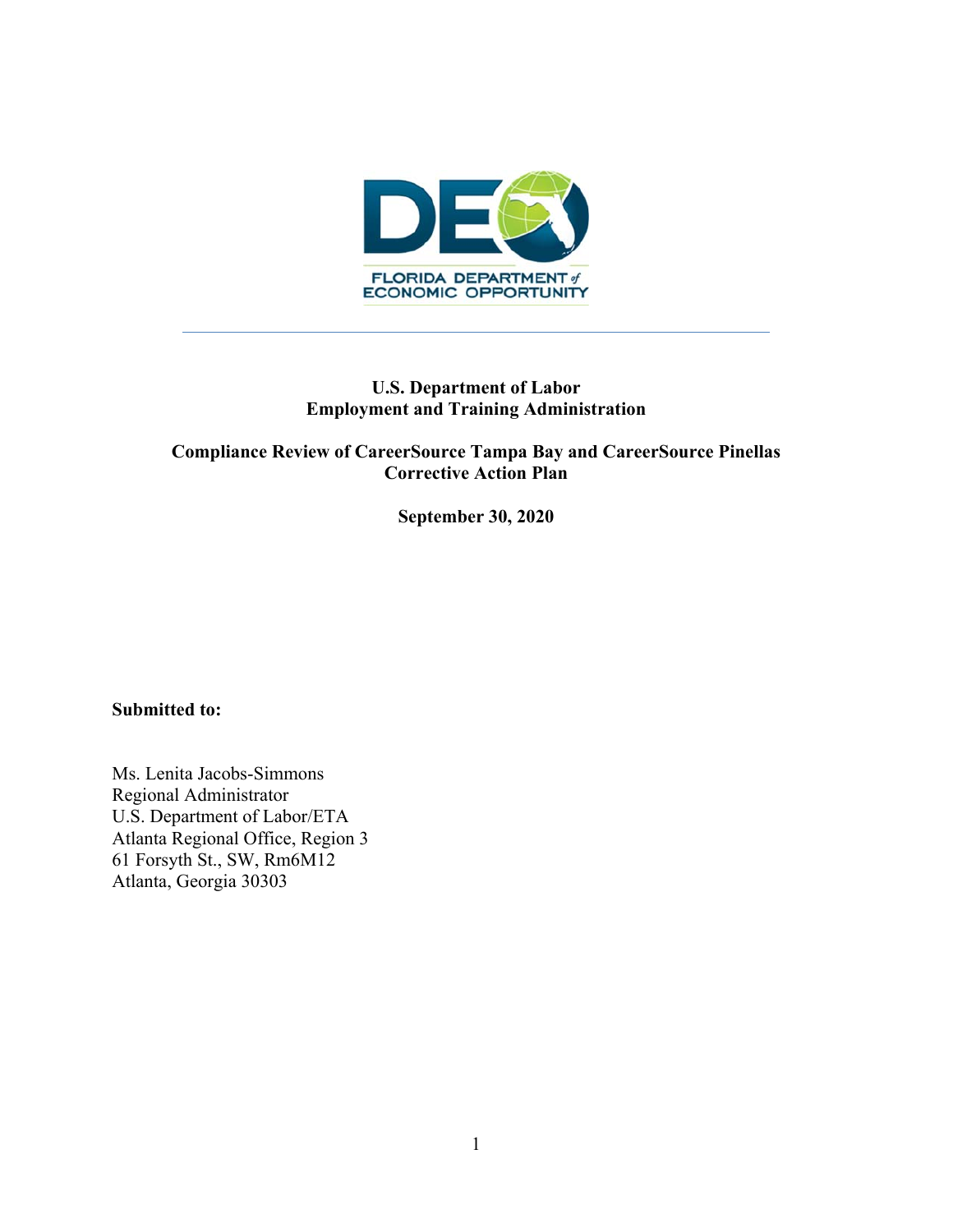The United States Department of Labor (USDOL) Employment and Training Administration (ETA) conducted a compliance review of Florida's Workforce Investment Act (WIA) and Workforce Innovation and Opportunity Act (WIOA) programs as a result of allegations made against two of Florida's Local Workforce Development Boards (LWDBs) – CareerSource Tampa Bay and CareerSource Pinellas. On May 15, 2019, USDOL ETA issued the report to the Florida Department of Economic Opportunity (Department or DEO) detailing the results of WIA and WIOA compliance review. The report identified 17 findings of non-compliance and three areas of concern.

On June 28, 2019, DEO submitted a Corrective Action Plan (CAP) that formally responded to each of the 17 findings and questioned costs. This CAP includes corrective actions of DEO, CareerSource Tampa Bay and CareerSource Pinellas that have already been taken or were in progress. However, on October 15, 2019, USDOL provided its response to DEO detailing the required actions that must be taken to resolve the findings. As part of this response, DEO requested and received technical assistance from the USDOL ETA to ensure the actions and steps DEO has made or planned to make would fully resolve the findings.

This response addresses all findings and areas of concern and will either include source documentation as evidence that corrective action has been taken and completed or a timeline by which DEO expects "in progress" actions to be satisfied. The timeline will include benchmarks to gage progress made towards the completion of the corrective actions laid out in the state's response.

### **1 Finding 1: Falsified Placements; Fabrication of Information and Records**

**1.1 The State and local areas must evaluate and implement appropriate internal controls in response to the findings in this report. They must discontinue the practices that allowed the falsification of participant records and data.** 

**The revision of internal controls will help safeguard assets properly. This will help with grant activities being in compliance with the Federal statutes, regulations and the terms and conditions of the grants; that all data and reporting are valid and reliable; and that the State and local areas have sufficient evaluating and monitoring procedures in place to ensure effective and compliant implementation of the programs.** 

**DOL RESPONSE:** This finding remains UNRESOLVED. ETA recognizes the multiple approaches the State and locals are considering to respond to the finding. However, the actions indicated are insufficient in describing adequate solutions and documentation supporting of the development and implementation of appropriate internal controls to resolve this finding.

ETA encourages the State to implement system-wide control measures, by assessing and developing controls that will resolve the issues more directly, and at the source. For example, the first bullet, emails to new registrants or employers, places the responsibility on external parties, for which there is also still no control to ensure this happens. The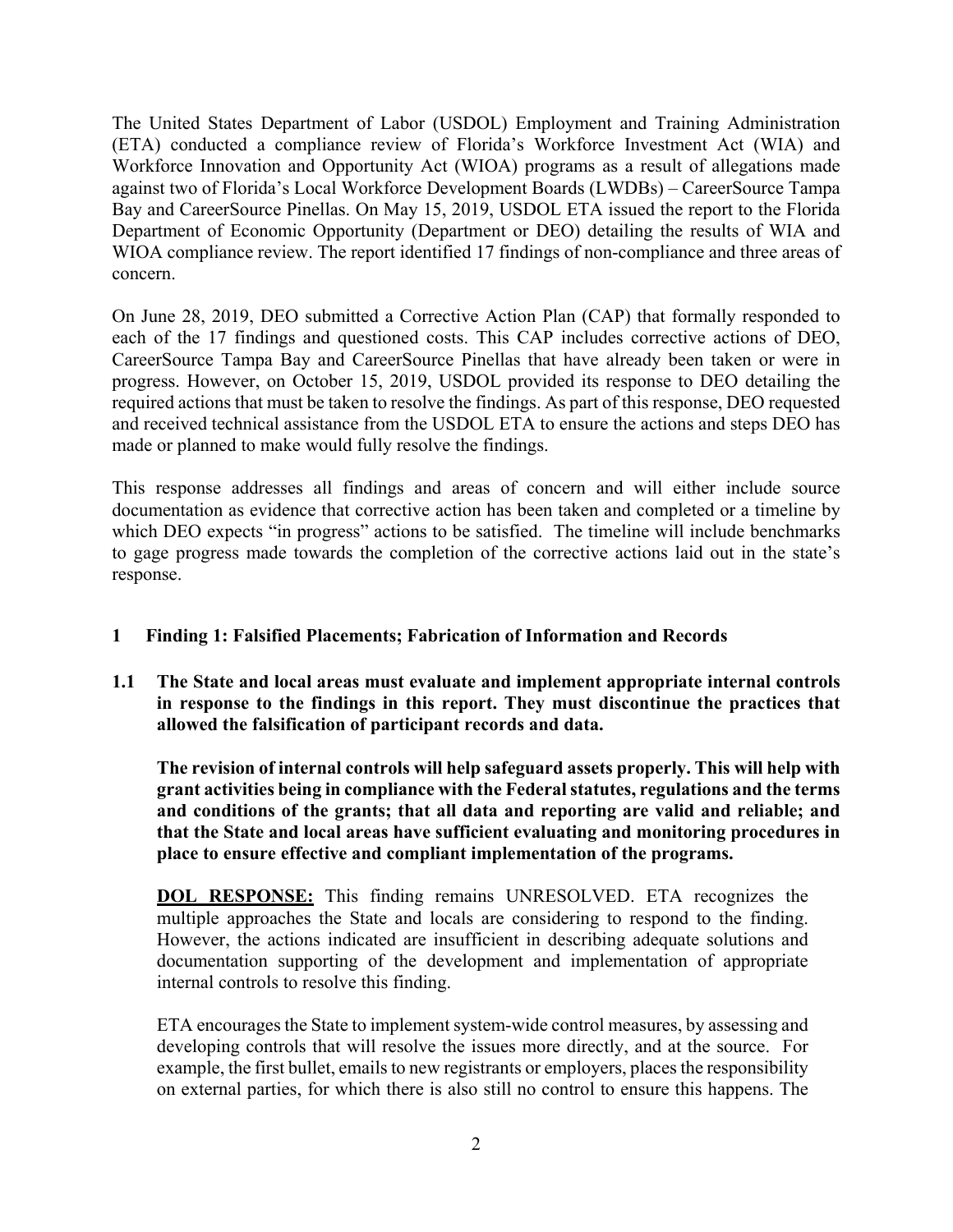proposed process relies heavily on an external party that is not subject to the requirements and regulations of the programs and provides no assurance that the requested actions will be taken; thus, it does not represent a process that ensures staff compliance going forward, nor does it complete resolution to the prior fraudulent data entry. This presents a potential partial, but not secure, remedy for new registrations or job placement claims. Also, the proposed resolution does not account for the numerous placement claims for individuals who became inactive in the system and subsequently the staff simply reactivated their accounts without their knowledge. In addition, the response does not address the fabricated job orders that were not a part of the employer's legitimate job order but were created and used for the purpose of claiming performance credit.

#### **CORRECTIVE ACTION:**

In addition to the actions already undertaken and documented within the previous responses, the Department has undertaken several changes to address this finding. First, the Department revised several administrative policies that were amended in May 2019 and approved by the State Board of Directors on February 20, 2020. The listing of the administrative policies and the changes to the policies to address this finding are summarized below:

#### *Administrative Policy 96 – Wagner-Peyser Jobseeker Registration*

- Pseudo social security numbers (SSN) are created for the sole purpose of registration in Employ Florida and are only created when an individual requests not to use his/her SSN or a duplicate registration exists.
- If a pseudo SSN is utilized for a registered jobseeker, a case note must be entered in the jobseeker's case file stating the reason a pseudo SSN was used.
- If a SSN is already in use by another individual or staff identify a duplicative registration for a jobseeker with a different SSN, DEO has included procedures to correct the SSN errors and merge accounts within Employ Florida Marketplace.

#### *Administrative Policy 98 – Wagner-Peyser Employer Services*

- Verification of newly registered employer account must include a phone call using the contact number listed on the company's website and not the one provided during registration but also may be accomplished through email inquiry, website review, and State of Florida's Division of Corporations. If the employer fails to respond, the LWDB may conduct an in-person review.
- For employers not registered with the State of Florida's Division of Corporations, the employer must provide to the LWDB official documentation from the Internal Revenue Service evidencing the employer's Federal Employer Identification Number/Tax Identification Number
- The following definition was included: "Job Referral The act of facilitating the match between qualified jobseekers and employers with job openings; and the recording of such referral in Employ Florida. Prior to referring a jobseeker to a job opening, LWDB staff must ensure the jobseeker's qualifications match the minimum requirements listed in the job order by reviewing the jobseeker's skills, abilities, prior work experience,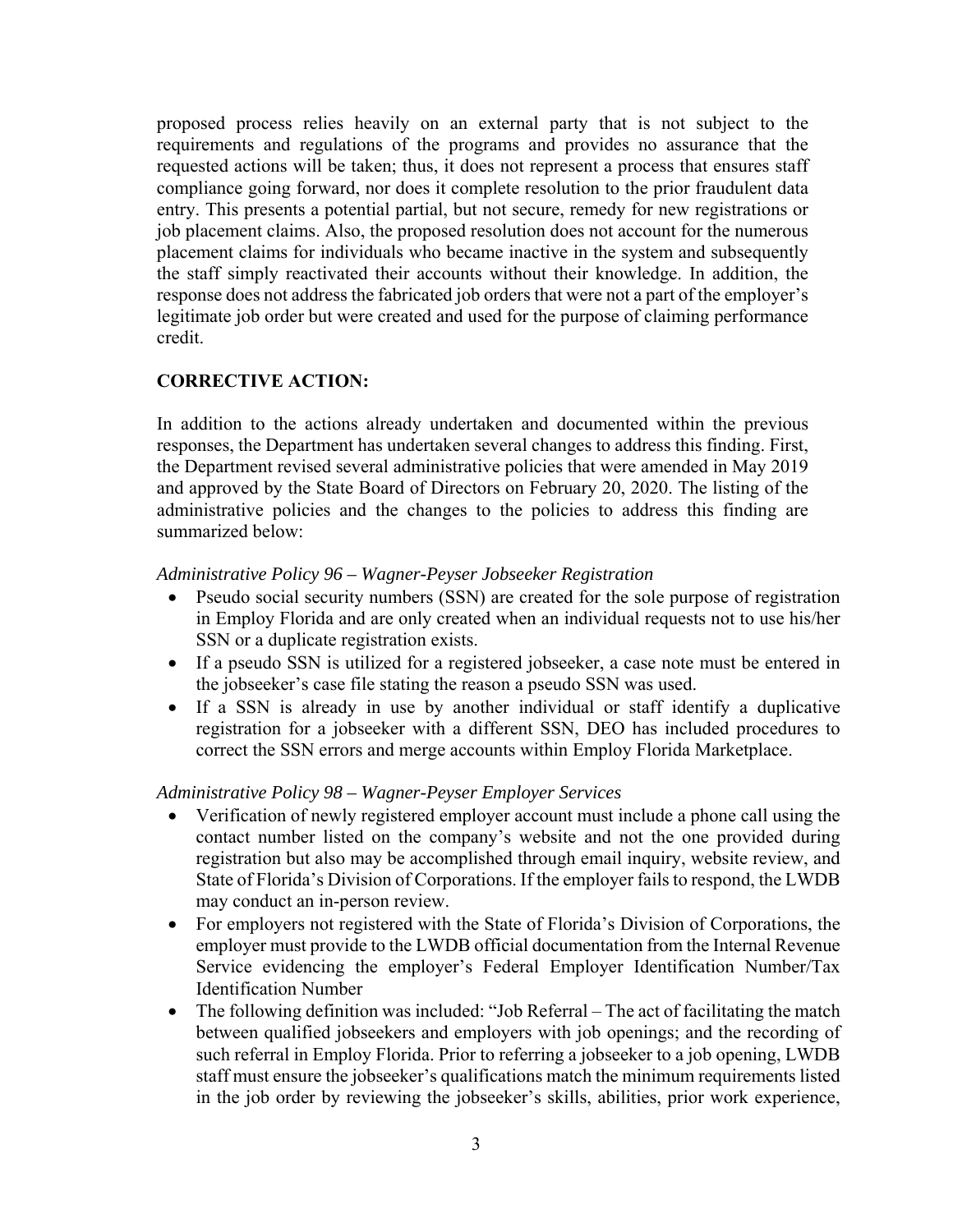education and training, certifications/licensure against the requirements of the job order."

#### *Administrative Policy 99 – Wagner-Peyser Job Orders and Placements*

- The LWDB are prohibited from posting open positions in Employ Florida until the appropriate authorizations have been provided from the employing entity. Authorization includes but is not limited to obtaining a completed job order form or an email or phone call from the employer entity detailing the position requirements. Staff are not allowed to post to Employ Florida open positions from other job boards, employer's website, a job advertisement, or other resources, unless the employer authorizes the LWDB to do so.
- When a job order is received from an employer involved in a labor dispute involving a work stoppage, the LWDB must verify the existence of the labor dispute and determine its significance with respect to each vacancy involved in the job order. The LWDB must document the information in a case note with the job order, including the name of the person with whom they spoke, the date of contact, and any other pertinent information related to the dispute and how it affects the job order in question. They must also notify all potentially affected staff concerning the labor dispute. Furthermore, written notice must be provided to all applicants referred to jobs not at issue in the labor dispute that a labor dispute exists in the employing establishment and that the job to which the applicant is being referred is not at issue in the dispute.
- The section "Job Referral" was included with the following language: A staffassisted job referral is the act of LWDB staff facilitating the match between qualified jobseekers and employers with job openings; and the recording of such referral in Employ Florida. Prior to referring a jobseeker to a job opening, LWDB staff must ensure the jobseeker's qualifications in their Employ Florida account match the minimum requirements listed in the job order by reviewing the jobseeker's skills, abilities, prior work experience, education and training, certifications/licensure against the requirements of the job order. To support staff's ability to adequately assess the jobseeker's qualifications, staff must ensure the jobseeker has completed a full registration in Employ Florida, prior to the referral being made. At no time should staff provide a job referral to a jobseeker who has not completed a full registration and/or does not meet the minimum requirements of the job order. Additionally, staff must obtain the consent of the jobseeker prior to making any job referral.
- The paragraph "Referrals Pending Review" was added under the section "Job Referral" with the following language: "When a jobseeker applies for a position in Employ Florida, it is called a self-referral. If the employer's information has been suppressed on the job order to which the individual applies, a message appears informing them that the LWDB will contact them within 72 hours. A list of these individuals appears on the "Manage Labor Exchange" section of Employ Florida under "Referrals Pending Review." LWDB staff must view this listing on a daily basis to determine the qualification of the individual, whether their qualifications meet the requirements of the job order, and to complete the referral process if the individual is qualified. Once the screening is accomplished or if further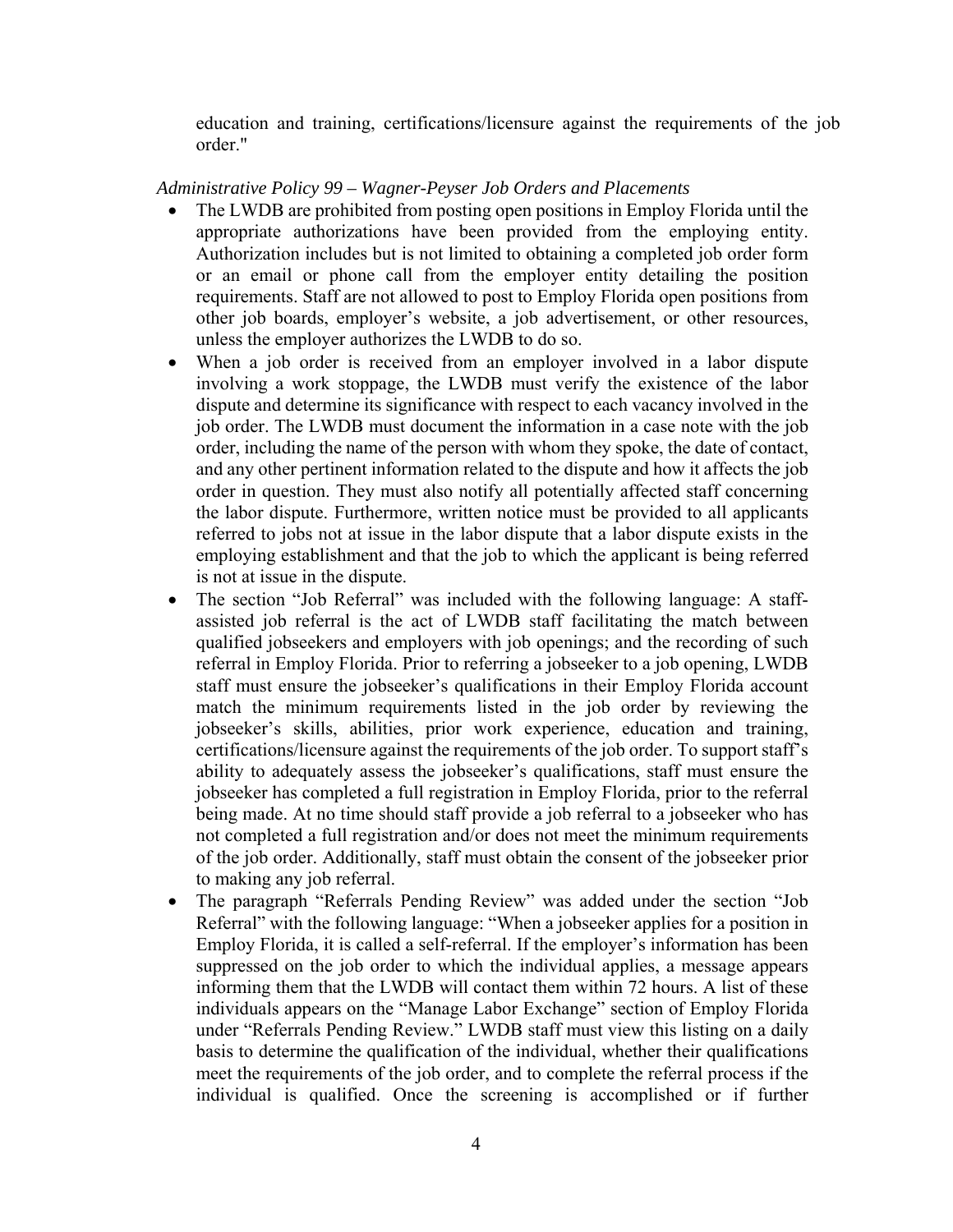information is needed, staff must contact the individual for the missing information or to either inform them they are not qualified for the job or to provide the information in order for them to complete the application process."

- For a job placement, an individual must provide consent to be referred to the job order in Employ Florida.
- The section "Job Development Hires" was amended to add a definition of job development and instructions to document the job placement if the individual obtained employment after interviewing with the company.
- For recognition of an individual attaining employment requiring a manual adjustment as placement within Employ Florida, additional steps were added that must be completed prior to the manual adjustment.

DEO began monitoring against these policies during the 2019-2020 annual programmatic monitoring cycle. The link to the policies, proof of state board approval, and the 2019-20 programmatic monitoring tool is included in the response to Finding 1.2.

In April 2020, the Department renewed the contract with the vendor that maintains the State of Florida's labor exchange functions Employ Florida. To specifically address the concern for actions performed on the customer's account without their knowledge or consent, the Department has requested that the vendor develop a system-wide functionality for staff acknowledgement, which will include the appearance of a pop-up screen when staff perform certain system activities. These activities that trigger this acknowledgment are when staff activate accounts, make referrals, and an overall acknowledgement that the customer has agreed to the services being performed. After the staff acknowledges the activity, a case note will be automatically generated by the system to the customer account as evidence of this acknowledgment.

On September 1, 2020, the Department initiated a work ticket with the vendor to receive a quote and timeline for completion. Based on previous change requests similar to this, the Department anticipates the full implementation of this system change by March 2021. The Department will work with the vendor to provide training to the users with training expected to begin soon after the change has been implemented in the system.

Additionally, the Department is developing a dashboard for data validation using the USDOL Quarterly Reporting Analysis (QRA) pilot model. This model will emulate the USDOL pilot program to enable data validation to occur on a quarterly basis but be implemented at the local board level. The LWDB QRA dashboard is expected to be completed and rolled out to the boards by March 2021.

The Department will continue to review the process to enhance the system's internal controls and institute additional safeguards to address changes in business practices and other fraud risks.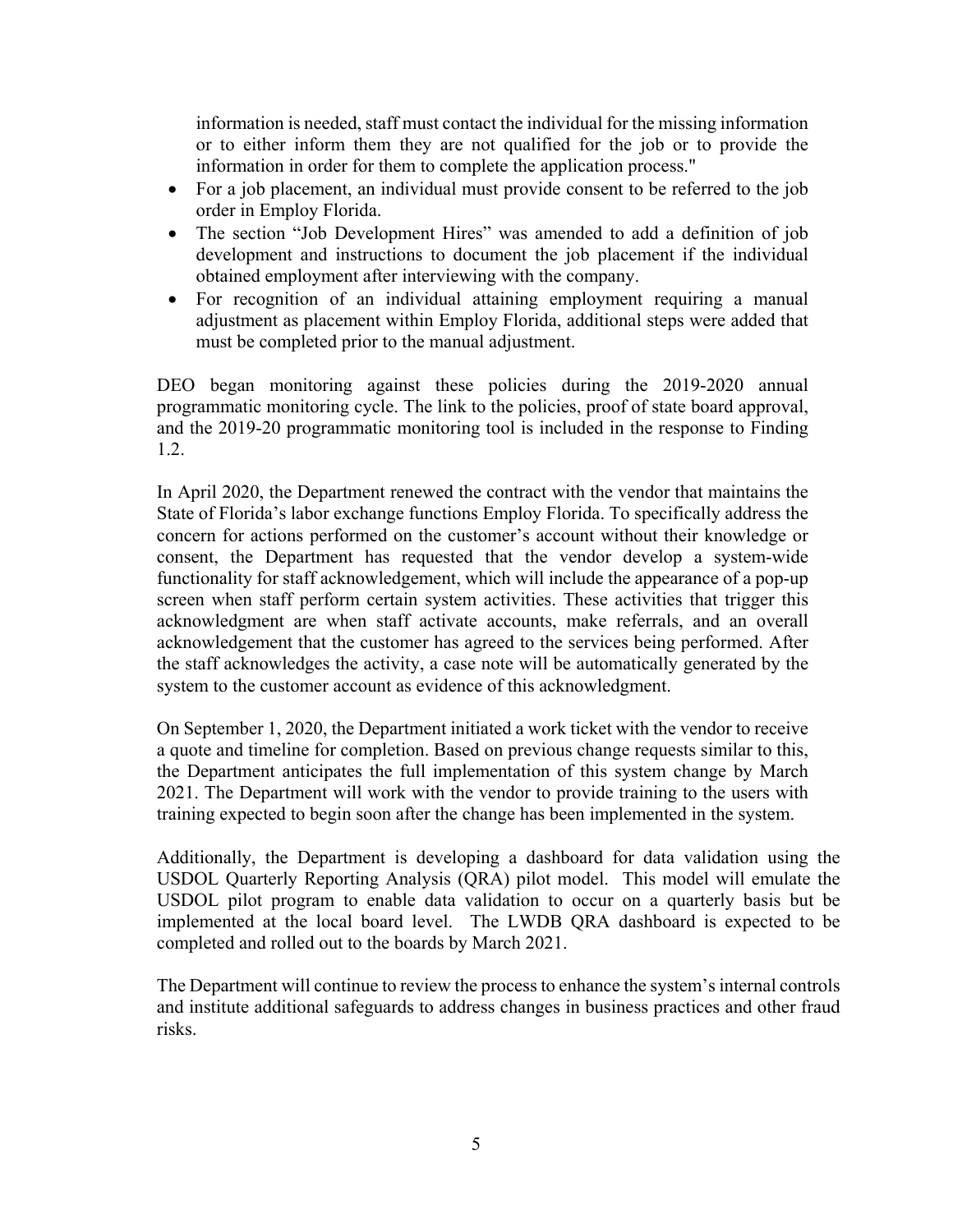**1.2 The State and local areas must also review internal policies, processes, and training to ensure that activities permitted under the law are carried out in accordance with the statute, regulations, and ETA guidance. At a minimum, this must include adherence to participant eligibility, job order, and placement requirements and provisions.** 

**DOL RESPONSE:** This finding remains UNRESOLVED. ETA acknowledges the efforts the State and Local areas have begun regarding policy and procedure changes and training. However, the following information and clarifications are needed: 1) documentation that demonstrates how the State and local policies collectively and consistently ensure that internal controls are adequate and appropriate to resolve the issues in this finding; 2) confirmation that policies have received board approval and were subsequently implemented; and 3) how the policies will be enforced.

While the State has articulated that some training has occurred, the schedule for the referenced annual statewide training has not yet been provided. This training should be aligned with the internal controls that are needed and revised policies or processes should be put in place that address the problems identified. Thus, the training plan and schedule would need to reflect and correspond to the development and implementation of the policy and procedure changes as noted.

# **CORRECTIVE ACTION:**

In addition to the actions already undertaken and previously documented within the previous responses, the Department has undertaken several changes to address this finding. First, the Department revised three of these administrative policies to address this finding. These policies are included below and the changes to the policies are summarized in the Department's response to Finding 1.1 above:

- *Administrative Policy 96 Wagner-Peyser Jobseeker Registration* located at http://www.floridajobs.org/docs/default-source/lwdb-resources/policy-andguidance/guidance-papers/2020-guidance-papers/adminpolicy096\_-jobseekerregn-- final.pdf?sfvrsn=c08743b0\_2
- *Administrative Policy 98 Wagner-Peyser Employer Services* located at http://www.floridajobs.org/docs/default-source/lwdb-resources/policy-andguidance/guidance-papers/2020-guidance-papers/adminpolicy098\_employersvcs-- final.pdf?sfvrsn=c48743b0\_2
- *Administrative Policy 99 Wagner-Peyser Job Orders and Placements* located at http://www.floridajobs.org/docs/default-source/lwdb-resources/policy-andguidance/guidance-papers/2020-guidancepapers/adminpolicy099\_joborders\_placements---final.pdf?sfvrsn=5a8643b0\_2

These policies serve as detailed directives to local areas on how the state will evaluate and monitor the provision of these services. These policies were approved by the State Board of Directors on February 20, 2020, as noticed and copies of the policies included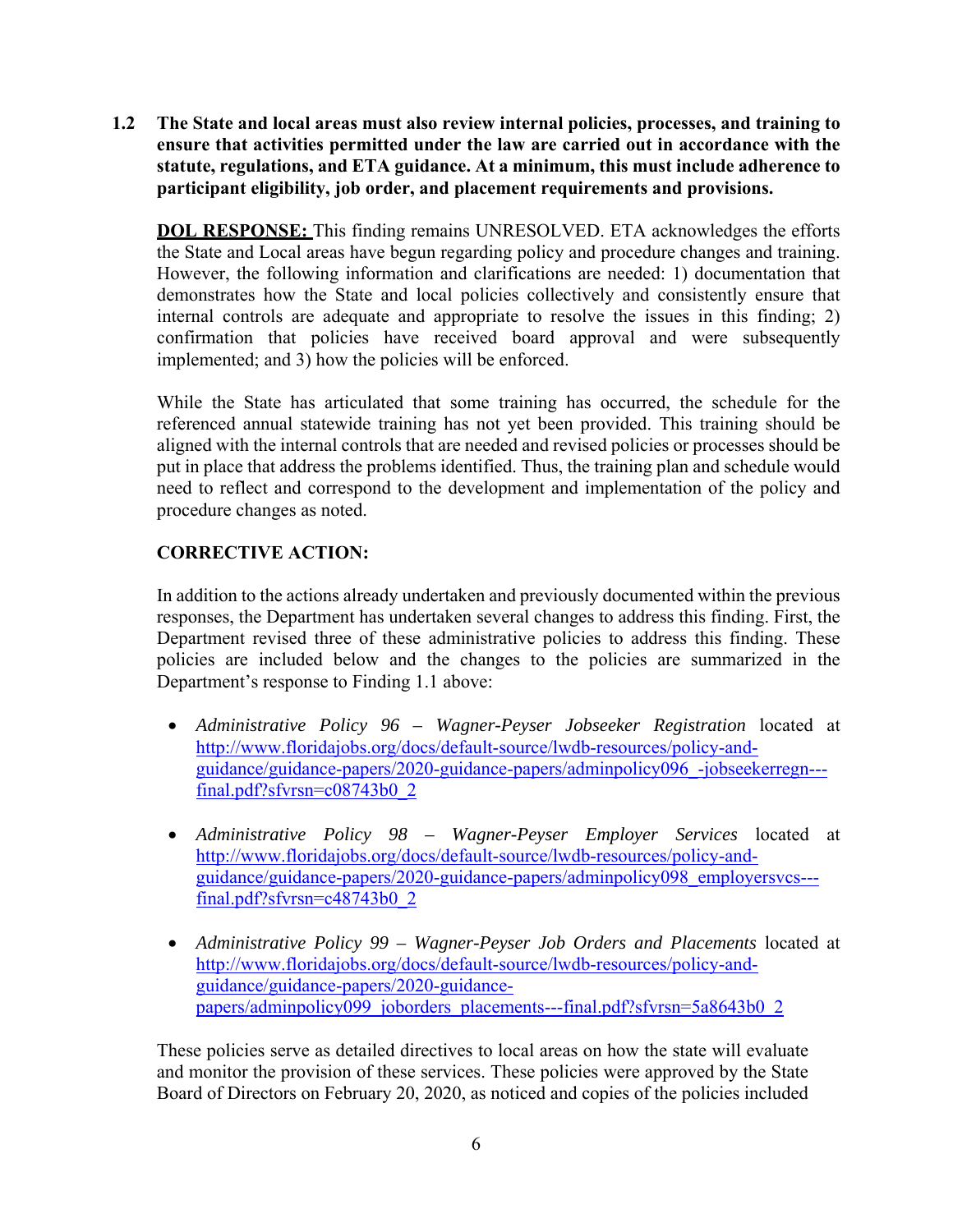in the February 20, 2020 meeting packet located at https://careersourceflorida.com/wpcontent/uploads/2020/02/200220\_BODAgenda.pdf and approved as evidenced on page 8 within section titled "Strategic Policy and Performance Council Update" of the February 20, 2020, Board Minutes at https://careersourceflorida.com/wpcontent/uploads/2020/06/Feb.2020\_Final\_Approved\_Minutes.pdf.

The Department has undertaken additional changes to *Administrative Policy 96 – Wagner-Peyser Jobseeker Registration* to strengthen language around the appropriate use of pseudo social security numbers. The revised policy is expected to be presented to the State Board for approval at the December 2020 board meeting.

The Department has hosted or will host training sessions on the three above named policies approved by the State Board in February 20, 2020 with training held on the following dates:

- September 29, 2020 and October 1, 2020 *Administrative Policy 96 Wagner-Peyser Jobseeker* Registration
- September 29, 2020 and October 1, 2020 *Administrative Policy 98 Wagner-Peyser Employer Services*
- September 29, 2020 and October 1, 2020 *Administrative Policy 99 Wagner-Peyser Job Orders and Placements*

After the trainings have been conducted, the training materials will be made available as a resource for all of the LWDBs. Within 180 days of the state conducting their training on these policies, the LWDB will be required to update, align, and receive local board approval on local policies developed to align with the three above named policies approved by the State Board. The Department' policy and guidance team will review updated local policies for compliance with federal and state requirements within 90 days of the LWDBs updating its policies.

The Department began monitoring against these policies during the 2019-20 annual programmatic monitoring cycle. A copy of the updated programmatic monitoring tool, is located http://www.floridajobs.org/local-workforce-development-boardresources/program-monitoring-and-reports/Programmatic/Tools. The programmatic monitoring team will ensure all boards are following the requirements outlined in their policies when conducting the 2020-21 annual programmatic monitoring and are in the process of enhancing the programmatic monitoring tool to include interviews with staff, jobseekers and employers to ensure state policies and local operating procedures are being followed.

**1.3 The State should assess and determine the impact of falsified placements on performance data. The State must report results of this assessment and FLDEO must work with the ETA performance team to determine how to adjust reporting and statistical models appropriately.**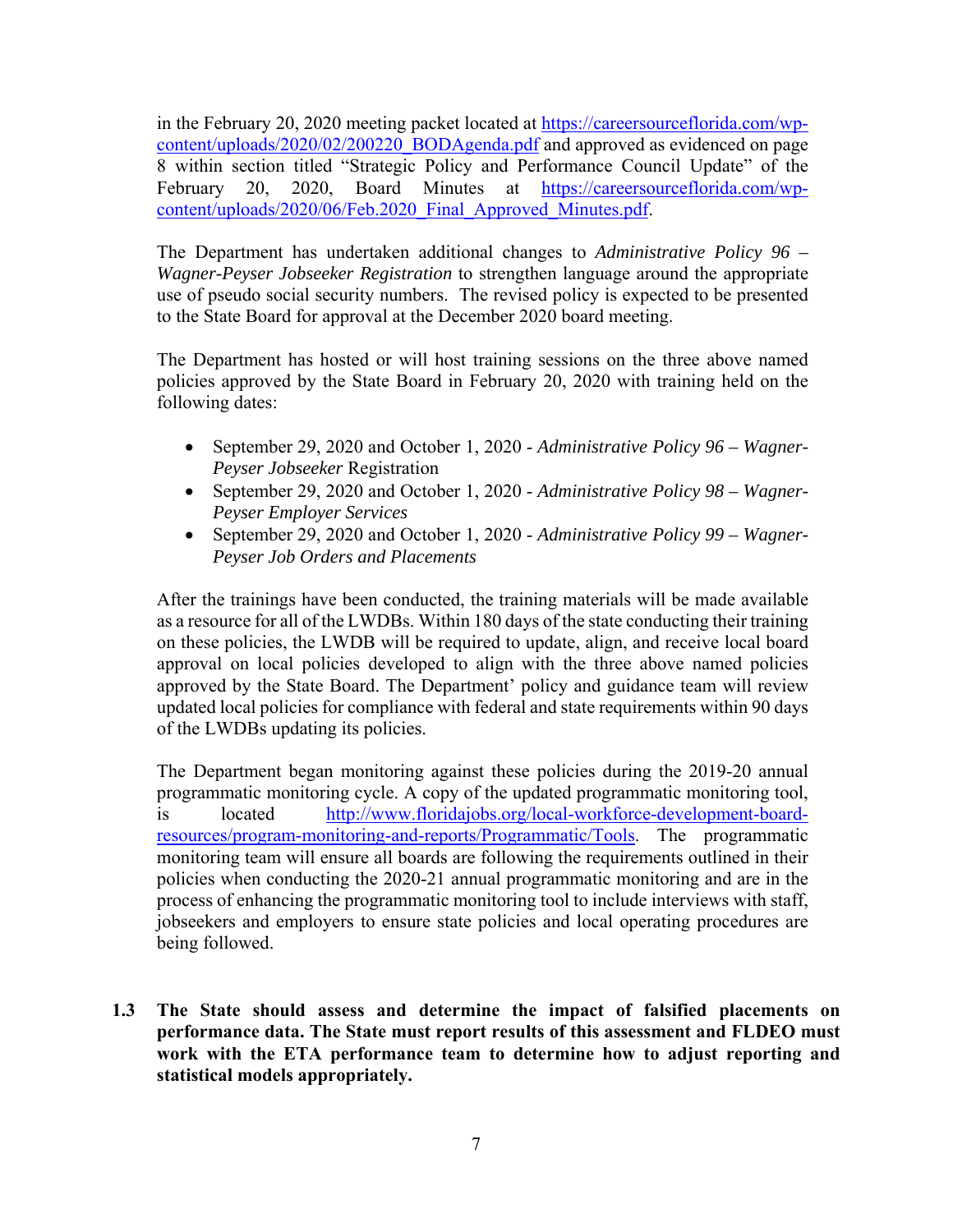**DOL RESPONSE:** ETA acknowledges the State's response and accepts the request for technical assistance. ETA plans to work with DEO to develop a technical assistance plan that helps the State to resolve this finding. Additionally, as noted in response to DEO's sections 1.1 and 1.2 of this finding, the State has not yet provided evidence of effective and adequate policies and internal controls to prevent future falsification of records. To develop and implement an overall technical assistance plan, including determining data validation, data accuracy, and reporting actions related to performance, ETA is requiring that the State works directly with the regional office. As part of the development and implementation of a technical assistance plan, ETA proposes to establish a formal series of teleconference meetings that are highly focused and concentrated to determine the most appropriate resolution. This finding remains UNRESOLVED.

## **CORRECTIVE ACTION:**

It is the Department's understanding and belief that during the technical assistance calls conducted by USDOL, USDOL concluded that the Department would not be required to adjust historical reporting and statistical models, but through other corrective action ensure the accuracy and validity of future reporting submitted to USDOL. If the Department's understanding of the resolution of this finding is incorrect, the Department is prepared to work directly with the regional office to determine the most appropriate resolution.

- **2 Finding 2: Lack of Documented Program and Service Eligibility for On-the Job Training (OJT) Participants**
- **2.1 The local areas must abide by eligibility requirements of the OJT program and ensure that their policy, instructions, and processes comply with the criteria for program eligibility.**

**DOL RESPONSE:** This finding remains UNRESOLVED. ETA acknowledges the local areas' proposed changes, draft policies, as well as DEO's anticipated actions in response to OJT program eligibility compliance. However, actions taken to date are insufficient to resolve this finding. The State did not provide evidence to confirm the described actions have been fully implemented, including evidence of the boards' approval of draft policies. Until all required actions are finalized, and corrective actions are implemented, reviewed, and receive Regional Office concurrence as being sufficient to promote consistent compliance across both local areas, this finding will remain open.

### **CORRECTIVE ACTION:**

In addition to the actions already undertaken and documented within the previous responses, the Department and both LWDBs have undertaken steps to address this finding. First, the Department amended *Administrative Policy 009 – On-the-Job Training* in May 2019, which was approved by the State Board of Directors on February 20, 2020. The policy is located at http://www.floridajobs.org/docs/default-source/lwdb-resources/policy-andguidance/guidance-papers/2020-guidance-papers/adminpolicy009\_on-the-jobtraining---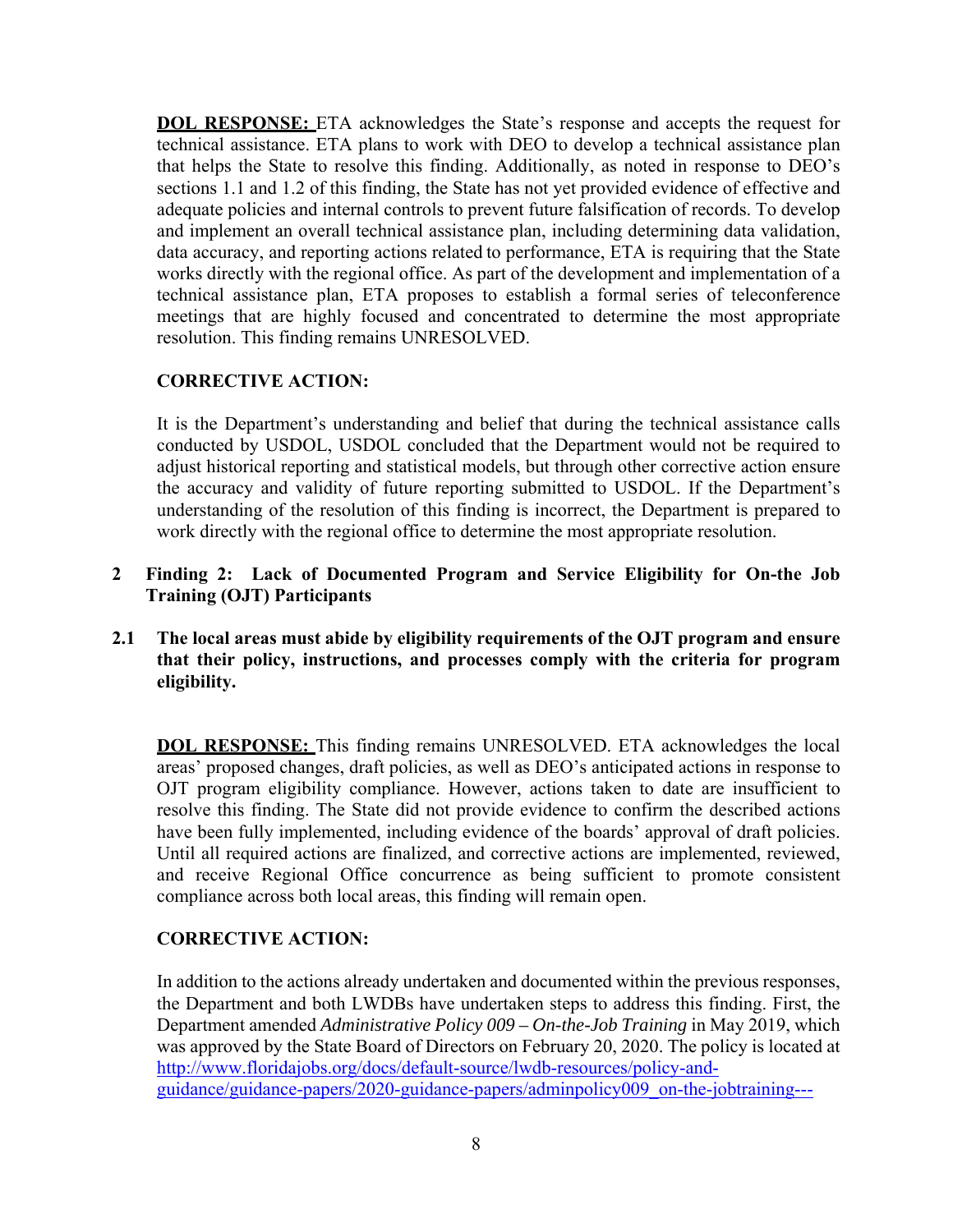$final.pdf?sfvrsn=b18143b02$ , and the changes to the policy to address this finding are summarized below:

- Updated the definition of the on-the-job-training (OJT) to align with 20 CFR 680.110(a) and WIOA sec. 134(c)(3)(a).
- Included additional definitions used the policy to ensure a clear understanding of the requirements of an OJT program in compliance with WIOA.
- Added a detailed list of eligibility requirements, including occupations or job types suitable for OJT in compliance with WIOA law.
- Added a specific list of requirements that must be in a OJT contract.
- Added the requirement for the local area to visit at least once a year each worksite where an OJT participant is placed.
- Added acceptable and prohibited uses of the OJT funds paid to the employer for the participant.
- Included specific circumstances where a reverse referral is permitted for OJT.

CareerSource Pinellas amended its OJT policy to align with the State Board policy and received board approval on the amended OJT policy on November 20, 2019. As evidence of the board approval, see the board minutes located at https://careersourcepinellas.com/wpcontent/uploads/2020/01/2019.11.20-BOD-Minutes.pdf.

CareerSource Tampa Bay amended its OJT policy twice to address the concerns raised by USDOL and align its policy with the process approved by the State Board. The first amendment was approved by the board on July 18, 2019 with the second amendment being approved by the board on May 21, 2020. Evidence of the board approving the first revised policy on July 18, 2019 is within the Meeting Agenda located at https://www.careersourcetampabay.com/wp-content/uploads/2019/08/BOD-7-18-19- Committee-Meeting-Agenda-Packet.pdf and in the meeting minutes located at https://www.careersourcetampabay.com/wp-content/uploads/2019/10/2019-07-18-BOD-Minutes-approved-9-19-19-BOD-mtg.pdf. Evidence of the board approving the second revised policy on May 21, 2020 is within Consent Agenda #13 in the Meeting Agenda located at https://www.careersourcetampabay.com/wp-content/uploads/2020/05/BOD-5-21-2020- Agenda-Packet.pdf and in the meeting minutes located at https://www.careersourcetampabay.com/wp-content/uploads/2020/07/2020-5-21-BOD-Minutes-approved.pdf.

Revisions to CareerSource Tampa Bay's OJT policy are summarized below:

- The definition of OJT was revised too more clearly document the purpose of the OJT program;
- The definition of initial assessment was revised to clearly articulate the purpose of the assessment and online assessments offered by the board;
- Clarified the types of expenditures that cannot be paid for with the funds provided by the OJT program;
- Requirement that the OJT Training Plan must be agreed upon and signed by the employer and CareerSource Tampa Bay with the IEP/Career Plan signed by CareerSource Tampa Bay staff and the customer as evidence of the OJT service;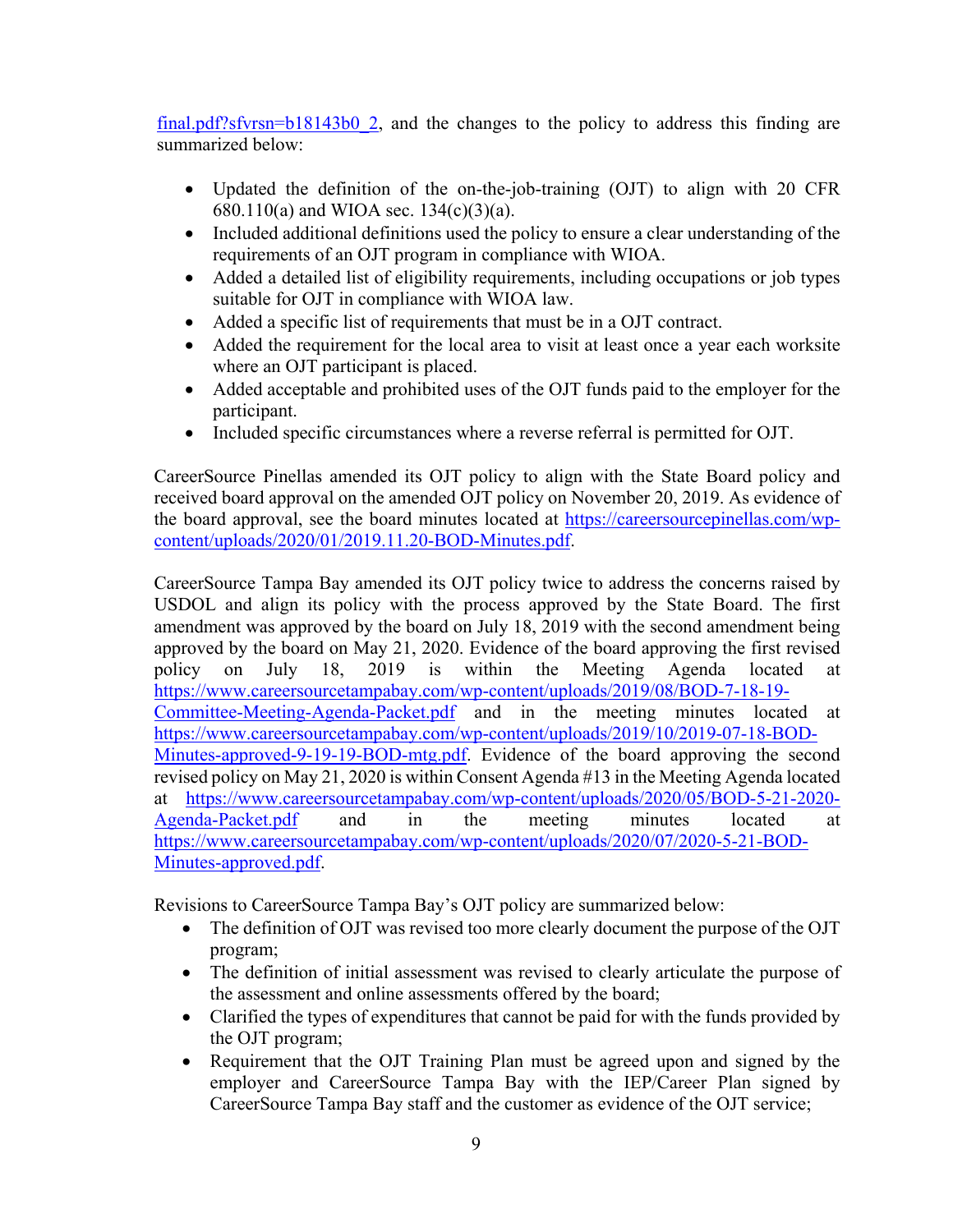- Revised the conflict of interest to include a prohibition on the OJT participant from being directly supervised by an immediate family member;
- Clarified the definition of reverse referrals and requirement that the individual must have an individual career plan/service strategy indicating the necessity of the training for the individual to perform the work associated with the position and the employer must not make or have made a hiring decision prior to the participant becoming eligible for the OJT services;
- Clarified that an individual must have an IEP with a list of service strategies and other requirements to be included in the IEP;
- Revision of the activities and recording of worksites in Employee Florida;
- Listed the required documents in order for processing of payments for OJT participants;
- Added details to the requirements for monitoring each site visit and documentation of this visit;
- Clarified the definition of supportive services and the requirement for the need for the supportive services to be documented in the individual service strategy; and
- Revision to the minimum hourly rate for an OJT position to align with the minimum wage rate for the paid work experience.

#### **2.2 The local areas should provide training for all staff, both case managers and Business Services staff. Both local areas must ensure the staff understand the requirements and intent of OJT, including how to communicate and explain the program to employers.**

**DOL RESPONSE:** This finding remains UNRESOLVED. The State did not provide evidence that corrective actions described have been fully approved by the board, including evidence of the boards' approval of draft policies and system-wide implementation. The finding will remain open until all required actions are finalized, and corrective actions are implemented, reviewed, and receive Regional Office concurrence as being sufficient to promote consistent compliance across both local areas.

# **CORRECTIVE ACTION:**

*Administrative Policy 009 – On-the-Job Training* was amended in May 2019 and approved by the State Board of Directors on February 20, 2020, as noticed and copies of the policies included in the February 20, 2020 meeting packet located at https://careersourceflorida.com/wp-content/uploads/2020/02/200220\_BODAgenda.pdf and approved as evidenced on page 8 within section titled "Strategic Policy and Performance Council Update" of the February 20, 2020, Board Minutes at https://careersourceflorida.com/wp-

content/uploads/2020/06/Feb.2020\_Final\_Approved\_Minutes.pdf.

The Department has hosted or will host training sessions on *Administrative Policy 009 – Onthe-Job Training*, approved by the State Board in February 20, 2020, with training held on the following dates:

 $\bullet$  September 29, 2020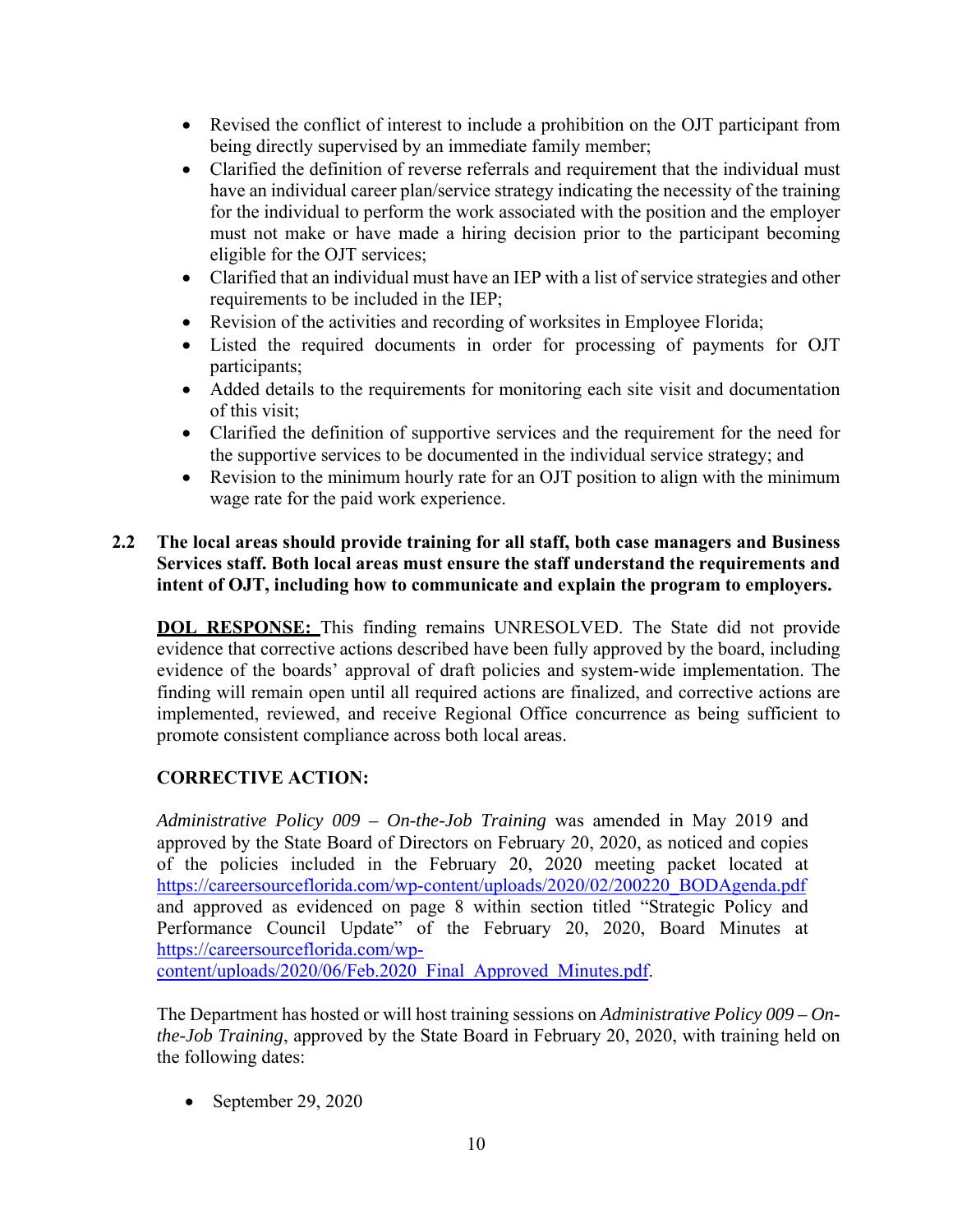$\bullet$  October 1, 2020

CareerSource Pinellas fully adopted the State Board's *Administrative Policy 009 – On-the-Job Training* as-is own as documented in the response to Finding 2.1. CareerSource Pinellas then held an in-person training on December 13, 2019 with its staff to inform and instruct them on the new policy. Proof of training including attendance logs and training materials evidencing the completion of the training is included in Attachment 2.2A.

CareerSource Tampa Bay revised its OJT policy as documented in the response to Finding 2.1. To train staff on the revised OJT policy, CareerSource Tampa Bay provided in-person training on the 2019 board approved OJT policy on August 16, 2019. See Attachment 2.2B for training agenda, training materials, and sign-in sheets evidencing attendance. Due to minimal number of revisions on the 2020 board approved OJT policy, CareerSource Tampa Bay emailed staff on May 27, 2020 to alert them of the new policy, placed the policy on a server for employees to access, recorded a video to review the recent changes and placed this video in Teams for them to access and review, and required all staff to sign a training acknowledgment form once training had been completed. See Attachment 2.2C for the email, pre-recorded training video, and training acknowledgment forms from the staff.

The programmatic monitoring team will ensure all boards are following the requirements outlined in its policies when conducting the 2020-21 annual programmatic monitoring and are in the process of enhancing the programmatic monitoring tool to include interviews with staff, jobseekers and employers to ensure state policies and local operating procedures are being followed.

**2.3 The LWDAs must reevaluate and revise, as necessary, their current local OJT policy on assessing participants and developing documentation that supports the need for OJT training. This should include the use of assessment results, Individual Employability Plans (IEPs), case notes, and follow-up services to support the need for training and to ensure the participants' success in the program.** 

**DOL RESPONSE:** This finding remains UNRESOLVED. DEO's anticipated actions in response to OJT program eligibility compliance are still ongoing; and draft policies have not been finalized, approved, and implemented to demonstrate that all actions taken are sufficient to resolve the finding. Until all required actions are finalized, and corrective actions are implemented, reviewed, and receive Regional Office concurrence as being sufficient to promote consistent compliance across both local areas, this finding will remain open.

### **CORRECTIVE ACTION:**

Corrective Action for Findings 2.2 through Finding 2.5 have been combined under the response to Finding 2.2. Please see the Department's response to Finding 2.2 for more information.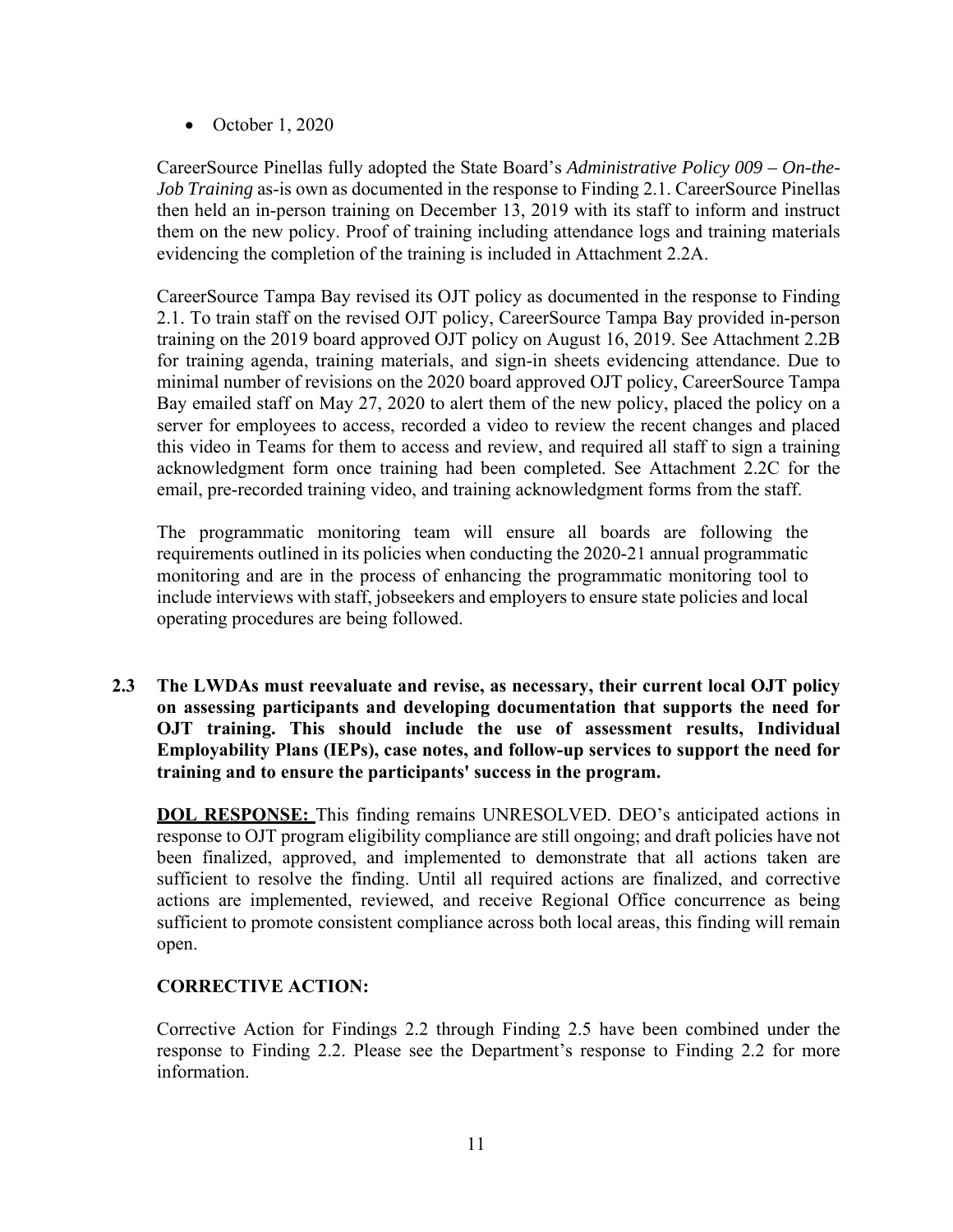**2.4 FLDEO must work with the local areas to ensure that all program participants have documented assessments, present a need for OJT services with a well-developed IEP to support enrollment in program activities.** 

**DOL RESPONSE:** This finding remains UNRESOLVED. ETA acknowledges the State's actions in response to OJT program eligibility compliance. However, the State did not provide evidence to confirm the described actions have been fully implemented, including evidence of the boards' approval of draft policies. Until all required actions are finalized, and corrective actions are implemented, reviewed, and receive concurrence from the Regional Office as being suitable to promote consistent compliance across both local areas, this finding will remain open.

### **CORRECTIVE ACTION:**

Corrective Action for Findings 2.2 through Finding 2.5 have been combined under the response to Finding 2.2. Please see the Department's response to Finding 2.2 for more information.

#### **2.5 The local area staff must verify that all required actions are recorded, legible, accurate upon enrollment, and implemented in full compliance with program eligibility requirements.**

**DOL RESPONSE:** This finding remains UNRESOLVED. ETA acknowledges the local areas' changes, draft policies, as well as DEO's anticipated actions in response to OJT program eligibility compliance. However, the State did not provide evidence to confirm the described actions have been fully implemented, including evidence of the boards' approval of draft policies. Until all required actions are finalized, and corrective actions are implemented, reviewed, and receive concurrence from the Regional Office as being suitable to promote consistent compliance across both local areas, this finding will remain open.

### **CORRECTIVE ACTION:**

Corrective Action for Findings 2.2 through Finding 2.5 have been combined under the response to Finding 2.2. Please see the Department's response to Finding 2.2 for more information.

**2.6 FLDEO must review and determine that participants enrolled in the OJT program from July 1, 2013, through June 30, 2018, were eligible and suitable for the OJT program by following WIOA requirements. Reimbursement payments made to employers for OJT program services during the period July 1, 2013, through June 30, 2018, in the amount of \$9,753,923.75 are questioned and subject to disallowance.** 

**DOL RESPONSE:** The finding remains UNRESOLVED. Recalculation of questioned cost is solely at the discretion and authority of the ETA Grant Officer. ETA will resolve this finding when all corrective actions, including a timeline, are developed, implemented, and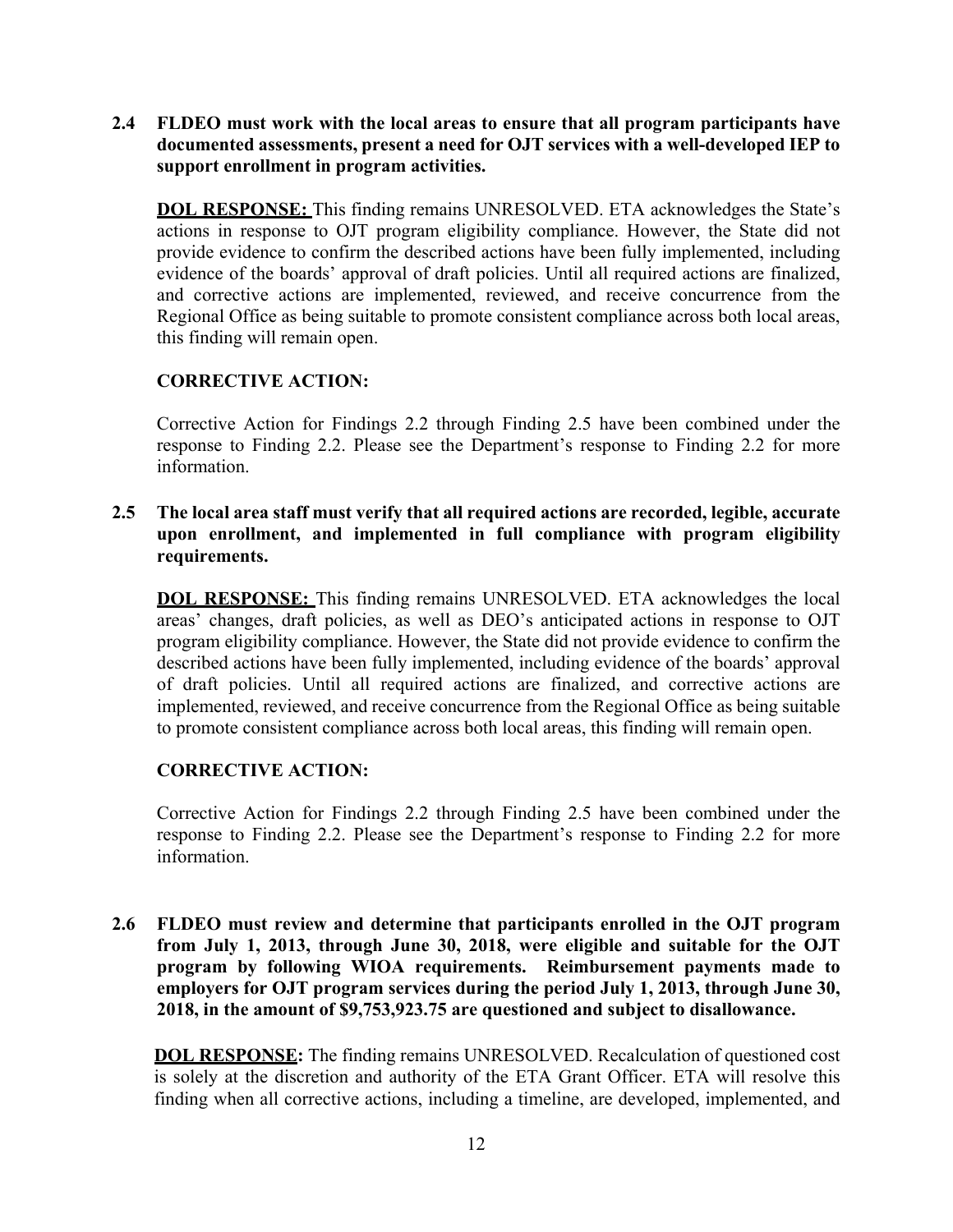reviewed by ETA. ETA must be provided with documentation supporting that participants enrolled in OJT program between July 1, 2013 through June 30, 2018, were eligible and suitable for the OJT program, in accordance with WIOA requirements. Reimbursement payments made to employers for OJT program services during this period are subject to disallowance unless, adequate documentation is provided.

#### **CORRECTIVE ACTION:**

Recognizing the tremendous amount of time and additional resources that would be required to test all OJT transactions between July 1, 2013 through June 30, 2018, DOL permitted the Department to review the WIOA eligibility and compliance for 100% of OJT transactions in CareerSource Pinellas and CareerSource Tampa Bay that occurred during July 1, 2016 through June 30, 2017. The results of this review would be extrapolated to the remaining years to determine the total costs that would be disallowed.

Due to the volume of participant files to review by September 30, 2020, the Department has outsourced this work to the accounting firm Carr, Riggs, and Ingram, CPA. However, prior to the start of the engagement, the Department's programmatic monitoring team created a monitoring checklist based on WIOA compliance requirements to ensure the vendor had the tools necessary to perform testing in compliance with the federal regulations that govern the transactions. The Department held multiple training sessions and meetings to discuss issues and resolutions and provided direct oversight of the vendor to ensure that the work performed is of the same quality as if the work had been completed by Department staff.

| <b>OJT</b> Population        |            |                                                  |                        |              |                         |  |  |  |  |  |  |
|------------------------------|------------|--------------------------------------------------|------------------------|--------------|-------------------------|--|--|--|--|--|--|
| <b>CareerSource Pinellas</b> |            |                                                  | CareerSource Tampa Bay |              |                         |  |  |  |  |  |  |
|                              | 491        |                                                  |                        | 811          |                         |  |  |  |  |  |  |
|                              | 919,555.55 |                                                  | \$                     | 1,384,883.75 |                         |  |  |  |  |  |  |
|                              | 235        |                                                  |                        | 398          |                         |  |  |  |  |  |  |
|                              |            |                                                  | \$                     | 718,508.28   |                         |  |  |  |  |  |  |
|                              | 256        | 100%                                             |                        | 413          | 100%                    |  |  |  |  |  |  |
|                              | 234,530.00 |                                                  | \$                     | 666, 375. 47 |                         |  |  |  |  |  |  |
|                              | 59         |                                                  |                        | 226          |                         |  |  |  |  |  |  |
|                              | 34         | 13.28%                                           |                        | 157          | 38.01%                  |  |  |  |  |  |  |
|                              | 69,066.60  |                                                  |                        | 261,052.28   | 39.17%                  |  |  |  |  |  |  |
|                              |            |                                                  |                        |              | 39.17%                  |  |  |  |  |  |  |
|                              |            | \$<br>\$455,573.04<br>S<br>\$<br>\$<br>69,066.60 |                        | 29.45% \$    | 29.45% \$<br>261,052.28 |  |  |  |  |  |  |

The results of this testing are as follows:

For Carr, Riggs, and Ingram, CPA's full report, see Attachment 2.6.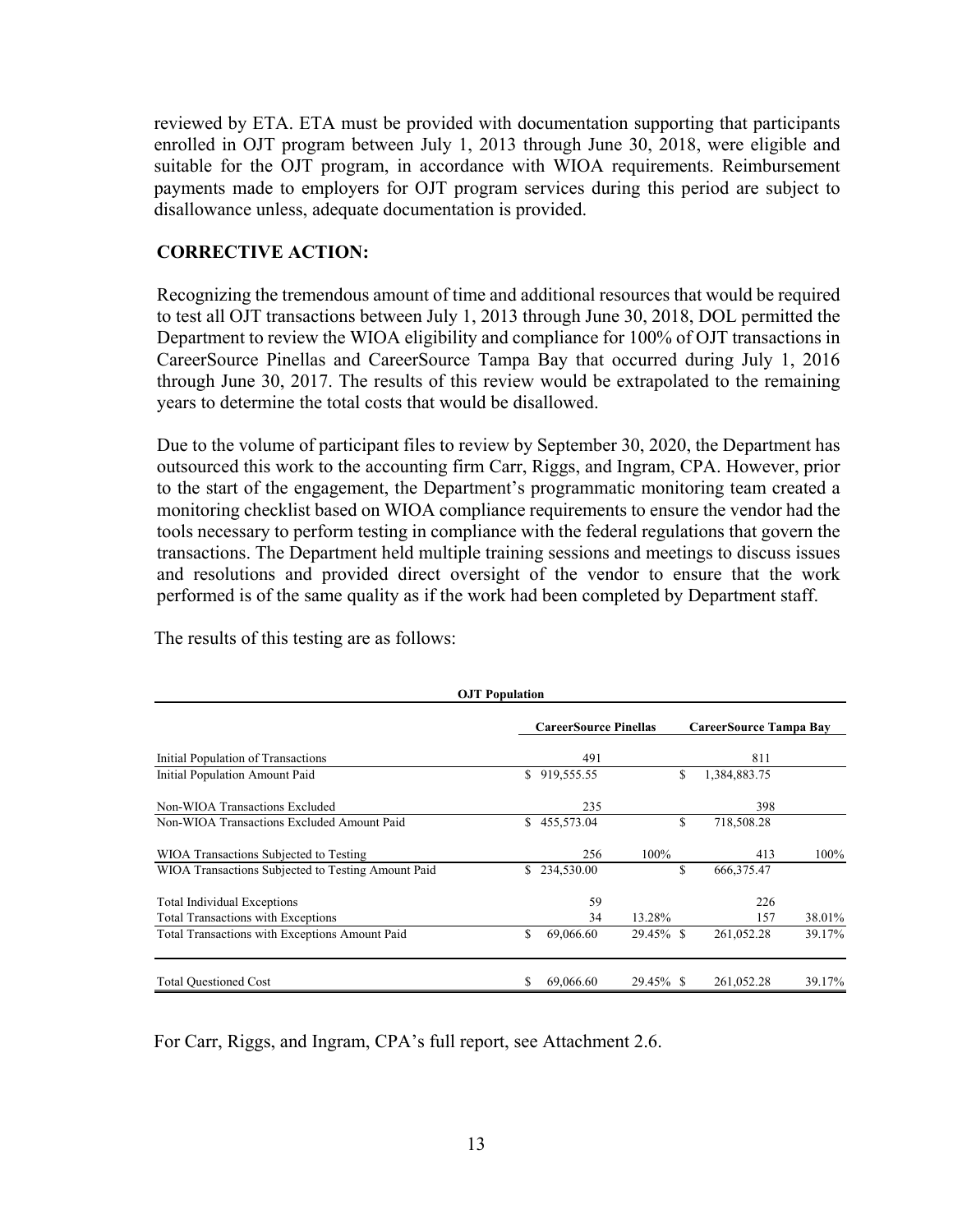- **3 Finding 3: Supportive Services Payments Potentially Issued to Ineligible Participants**
- **3.1 Both CareerSource Tampa Bay and CareerSource Pinellas must develop supportive services policies and procedures that include appropriate assessment of participant need for supportive services and establish a supportive services system that provides for assistance in the actual amount of need**.

**DOL RESPONSE:** This finding remains UNRESOLVED. While the CareerSource Tampa and Pinellas County have developed a corrective action plan to address this finding, the actions have not yet been implemented, nor do they identify the required safeguards of federal funds. This finding will remain unresolved until all proposed actions are implemented, and the Regional Office confirms said implementation.

### **CORRECTIVE ACTION:**

The Department has recently revised the grantee-subgrantee agreement, which is the master agreement between the Department and the local workforce development boards (LWDB). The grantee-subgrantee agreement provides governing guidelines for the administration of workforce programs managed by LWDBs and establishes terms and conditions that LWDBs must agree and adhere to in order to receive federal and state workforce funds. The Department added requirements surrounding supportive service policies and payments within paragraph 3.c.e, which became effective July 1, 2020, and states as follows:

> "By signature below the Subrecipient certifies that is has written administrative procedures, processes, and fiscal controls in place for the payment of supportive services including, but not limited to prepaid gas and/or prepaid debit cards. Controls must address issuance, storage, and reconciliation of prepaid gas or prepaid debit cards. Subrecipient must maintain documentation supporting the eligibility of the receipt of supportive services and that the value of the supportive service is consistent with the documented need of the participant."

See Attachment 3.1A for CareerSource Pinellas and CareerSource Tampa Bay's executed grantee-subgrantee agreements.

CareerSource Pinellas amended its procedures on July 2, 2018 and clarified to staff that supportive services must be based on need, as documented in an email from Jennifer Brackney, CEO of CareerSource Florida. Further, CareerSource Pinellas updated its supportive service desk guide (WIOA-27) in December 2019 and made the following significant changes to address concerns brought forth by USDOL:

- All eligible participants must state need in the form of a Participant Statement of Need that is signed by the participant and staff member;
- Participants must be present to receive all services; transportation support services can never be mailed;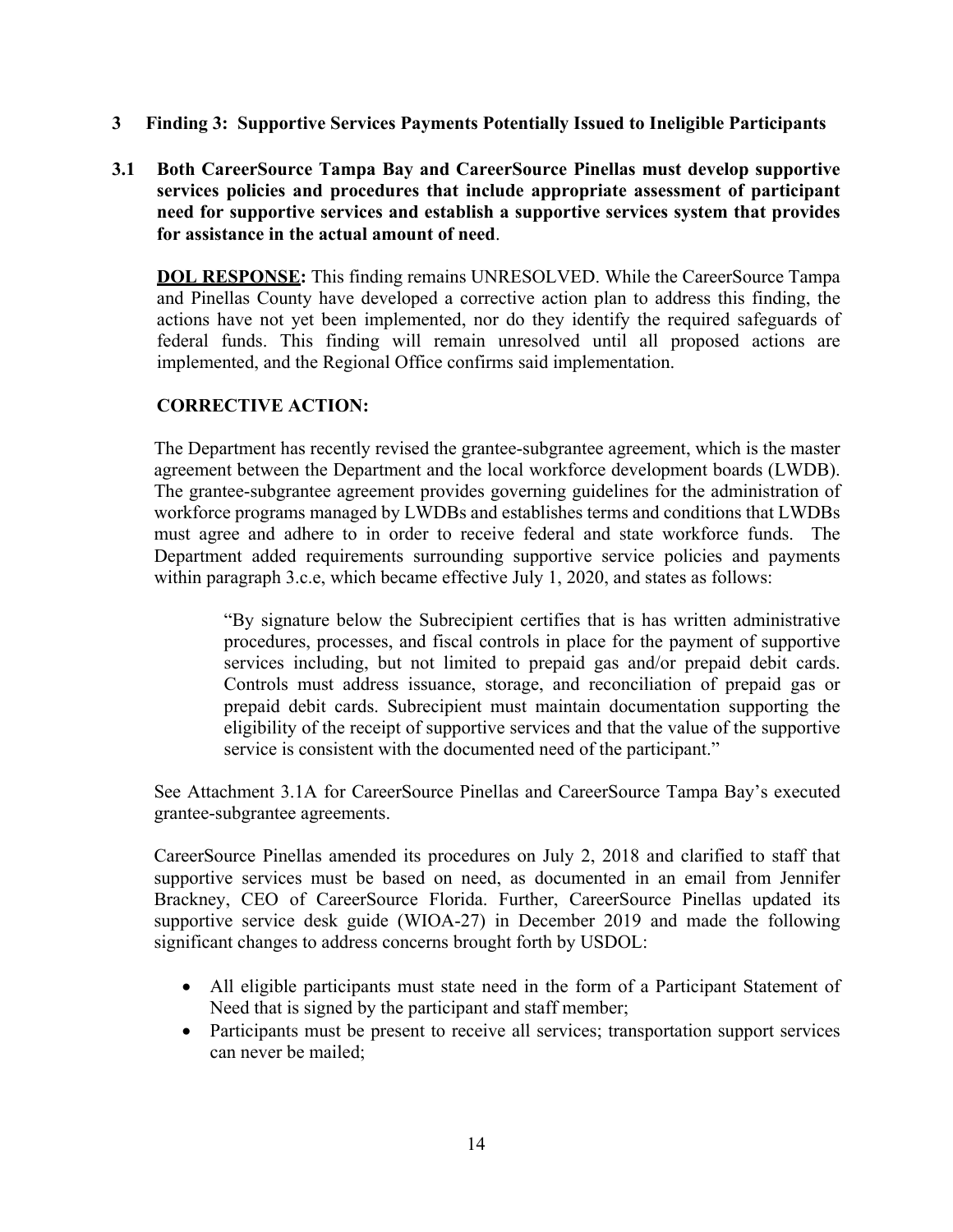- Mileage determination for participants in the participants training activity must be documented and in the electronic file prior to the first supportive service issuance for transportation;
- Transportation support will not exceed \$50 per a moth and \$700 per a year without hardship that must be approved in writing by CEO or his/her designee of CareerSource Pinellas;
- Steps to determine if a participant is eligible for supportive services; and
- Usage of visa gift card are for transportation costs with all other supportive services payments made directly to the vendor providing the services.

CareerSource Pinellas is currently revising its board approved supportive services policy and will present the policy to its board during the next meeting held on November 22, 2020. Evidence to support the termination of supportive services as incentives and supportive service desk guide at Attachment 3.1B.

CareerSource Tampa Bay revised its Supportive Service Policy, which was approved by the board May 21, 2020, and officially eliminated incentive payments as a supportive service for all OJT participants except WIOA Youth, which is allowable per 20 CFR 681.640. In addition to the elimination of incentive payments to participants other than WIOA Youth, CareerSource Tampa Bay also made the following significant changes to address concerns brought forth by USDOL:

- Updated the purpose of supportive services;
- Updated the eligibility for an individual to receive supportive services and examples of acceptable services;
- Revised the information required to be documented within the individual's case file as evidence of the supportive service need and the services provided;
- Amended the supportive service limitations and restrictions to ensure proper use of the federal funds;
- Prohibited the mailing of supportive services to participants;
- Revised the policy to include separation of duties in the request and distribution of supportive services to participants; and
- Included procedures to provide safeguards and internal controls surrounding the storage, distribution, and reconciliation of the prepaid inventory.

See the May 21, 2020 board meeting packet containing the revised supportive service policy is included in Consent Agenda #16 located at https://www.careersourcetampabay.com/wpcontent/uploads/2020/05/BOD-5-21-2020-Agenda-Packet.pdf and the board minutes evidencing CareerSource Tampa Bay's board approval located at https://www.careersourcetampabay.com/wp-content/uploads/2020/07/2020-5-21-BOD-Minutes-approved.pdf.

While CareerSource Pinellas and CareerSource Tampa Bay have revised the respective local supportive services desk guides and/or policies, the Department will ensure that these documents align with the elements included in the state's supportive services policy within 90 days after it is adopted by the State Board.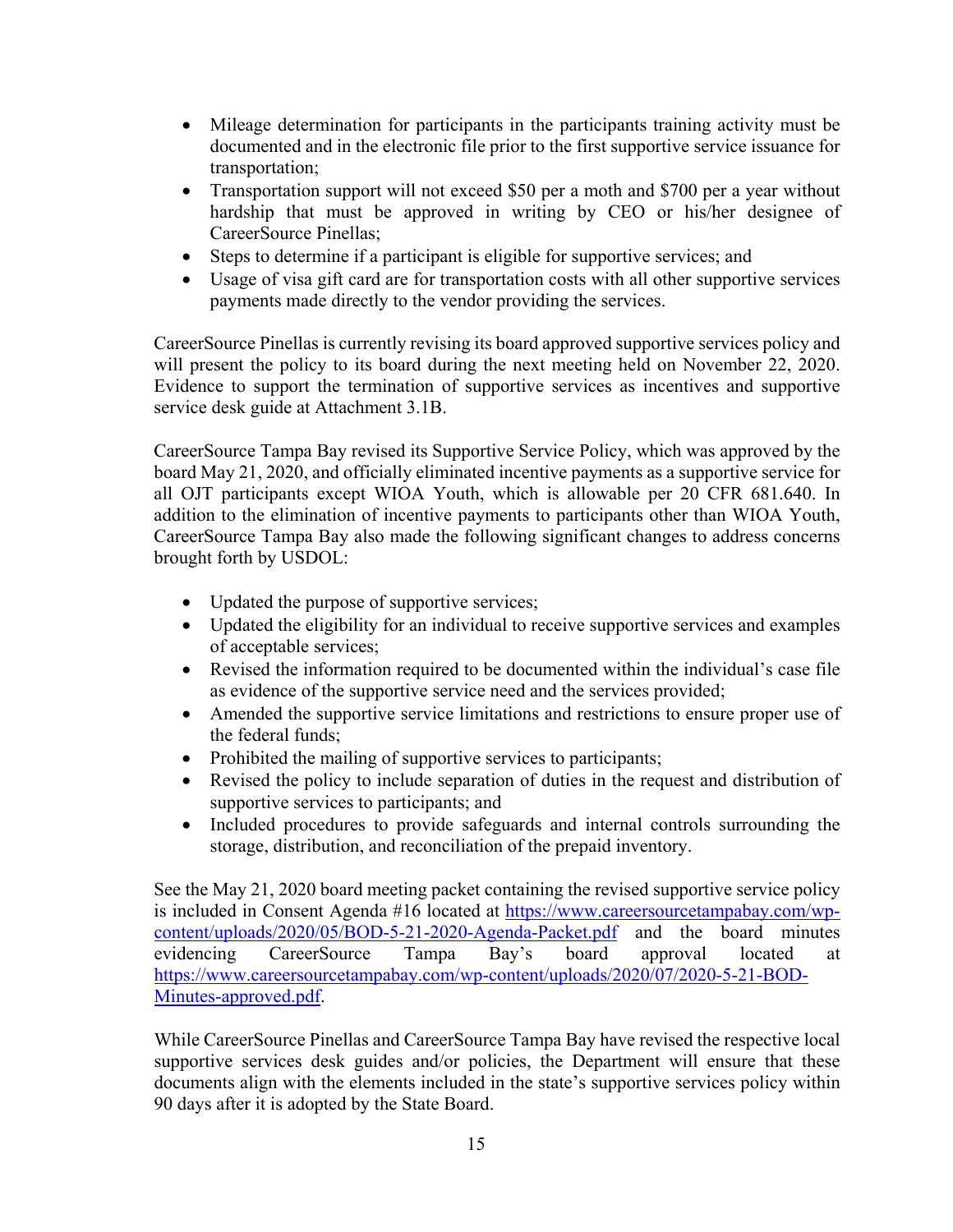**3.2 Both local areas must also document that they expended funds based on actual participant need**. **The gas/VISA cards issued in both local areas for supportive services from July 1, 2013, through June 30, 2017 in the amount of \$5,449,113 are questioned and subject to disallowance.** 

**DOL RESPONSE:** This finding remains UNRESOLVED. The supportive service policy and procedures, as well as the tools established to award and track expenditures, do not meet the requirements of WIOA and do not establish the necessary safeguards to account for the award of supportive service payments. Specifically, incentive payments are not allowable costs under 20 CFR 680.900-910. While the revision to the supportive service policy is more comprehensive, it still does not calculate the amount of supportive services a participant should receive based on the actual needs of the participant. Other areas not addressed include: the lack of a requirement to provide documentation regarding supportive service payments; and the requirement for documentation verifying that the supportive service payments were properly expended by recipient. Also, the policy describes the issuance of Visa cards to pay for participant needs, however, there is no control in place to ensure that the Visa cards are used to pay for the requested needs.

ETA will close this finding after the grantee implements a comprehensive system of policy and procedures which ensure that: supportive services are based on actual need; proper documentation is provided; and payments are used for allowable activities under WIOA.

#### **CORRECTIVE ACTION:**

Recognizing the tremendous amount of time and additional resources that would be required to review all supportive services transactions between July 1, 2013 through June 30, 2017, DOL permitted the Department to review the WIOA eligibility and compliance for 100% of supportive service transactions in CareerSource Pinellas and CareerSource Tampa Bay that occurred during July 1, 2016 through June 30, 2017. The results of this review would be extrapolated to the remaining years to determine the total costs that would be disallowed.

Due to the volume of participant files to review by September 30, 2020, the Department has outsourced this work to the accounting firm Carr, Riggs, and Ingram, CPA. However, prior to the start of the engagement, the Department's programmatic monitoring team created a monitoring checklist based on WIOA compliance requirements to ensure the vendor had the tools necessary to perform testing in compliance with the federal regulations that govern the transactions. The Department held multiple training sessions and meetings to discuss issues and resolutions and provided direct oversight of the vendor to ensure that the work performed is of the same quality as if the work had been completed by Department staff.

The results of this testing are as follows: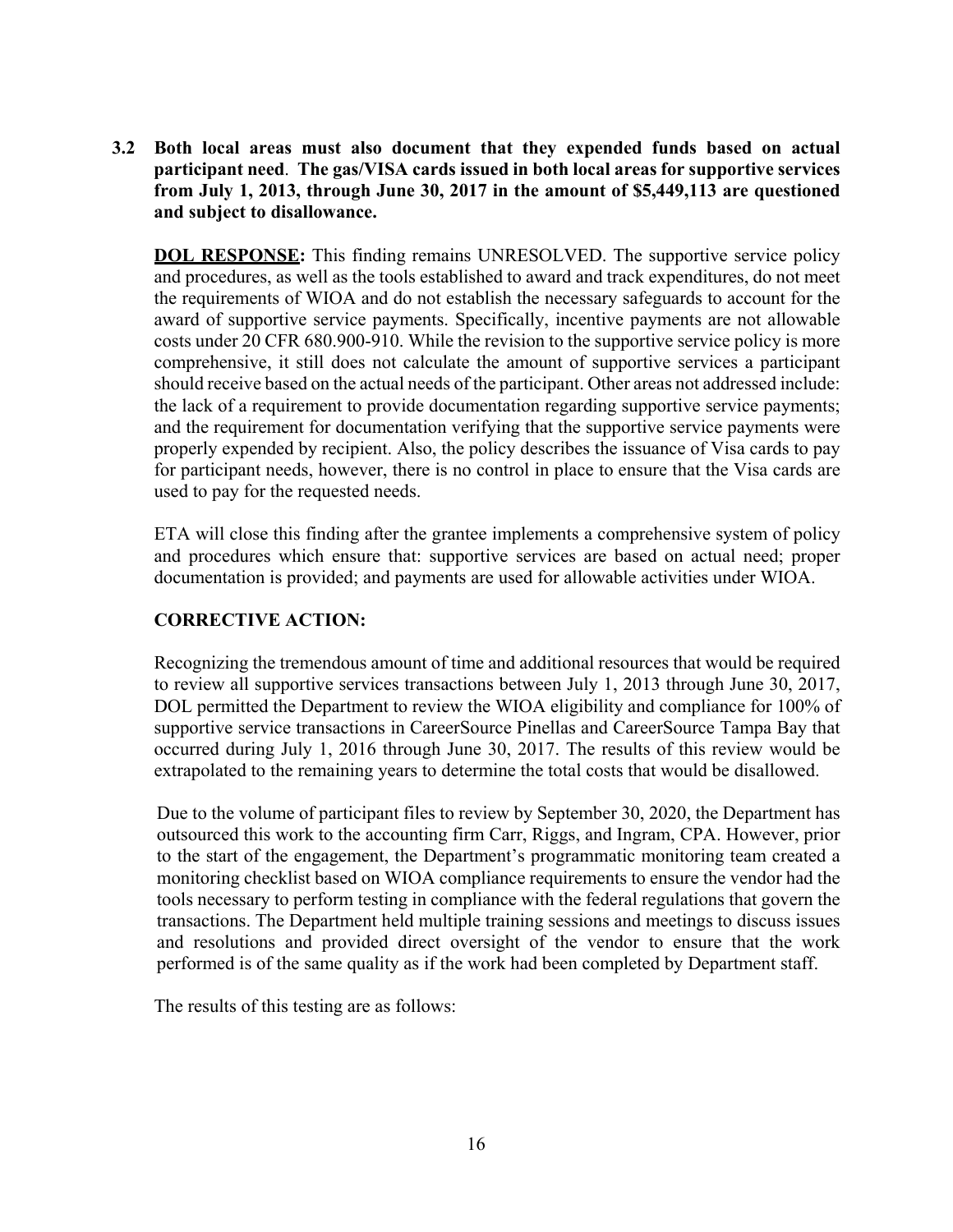#### **Supportive Services Population**

|                                                                     | <b>CareerSource Pinellas</b> |            |             | <b>CareerSource Tampa Bay</b> |              |          |
|---------------------------------------------------------------------|------------------------------|------------|-------------|-------------------------------|--------------|----------|
| Initial Population of Transactions                                  |                              | 6,728      |             |                               | 12,602       |          |
| Initial Population Amount Paid                                      | \$                           | 407,990.00 |             | \$                            | 895,688.00   |          |
| Non-WIOA Transactions Excluded                                      |                              | 3,658      |             |                               | 5,534        |          |
| Non-WIOA Transactions Excluded Amount Paid                          | \$                           | 173,095.00 |             | \$                            | 385,140.00   |          |
| WIOA Transactions Subjected to Testing                              |                              | 3.030      | 100%        |                               | 7.068        | 100%     |
| WIOA Transactions Subjected to Testing Amount Paid                  | \$                           | 231,155.00 |             | \$                            | 510,548.00   |          |
| Transactions Untested due to Inability to Access File Documentation |                              | 40         | 1.32%       |                               | $\mathbf{0}$ | $0.00\%$ |
| Transactions Untested Amount Paid                                   | \$                           | 3,740.00   | $1.62\%$ \$ |                               |              | $0.00\%$ |
| Total Individual Exceptions                                         |                              | 133        |             |                               | 373          |          |
| Total Transactions with Exceptions                                  |                              | 115        | 3.80%       |                               | 315          | 4.46%    |
| Total Transactions with Exceptions Amount Paid                      | \$                           | 10,015.00  | $4.33\%$ \$ |                               | 23,450.00    | 4.59%    |
| <b>Total Questioned Cost</b>                                        | \$                           | 10,015.00  | $4.33\%$ \$ |                               | 23,450.00    | 4.59%    |
|                                                                     |                              |            |             |                               |              |          |
| Transactions Untested due to Inability to Access File Documentation | \$                           | 3,740.00   | $1.62\%$ \$ |                               |              | $0.00\%$ |
| Total Questioned and Untested Costs                                 | \$                           | 13,755.00  | 5.95% \$    |                               | 23,450.00    | 4.59%    |

For Carr, Riggs, and Ingram, CPA's full report, see Attachment 2.6

Additionally, the Department has drafted a state-level supportive service policy that is expected to be finalized and presented to the State Board for approval at the December 2020 board meeting. The Department's policy is summarized below:

- Included the eligibility qualifications to receive a supportive service;
- Described the requirements of the supportive services must meet a financial need
- Included a list of expenses that are allowable and prohibited as supportive services in compliance with WIOA;
- Described the documentation required for the reimbursement of expenses incurred by the participants that qualify as a supportive service;
- Included a priority of service
- Described required elements to be included in each local area's supportive service policy;

Upon approval of the supportive services policy by the State Board, the Department will host two webinars to provide training on the state's supportive services policy by January 31, 2021. Within 180 days of the state conducting their training on this policy, all LWDBs will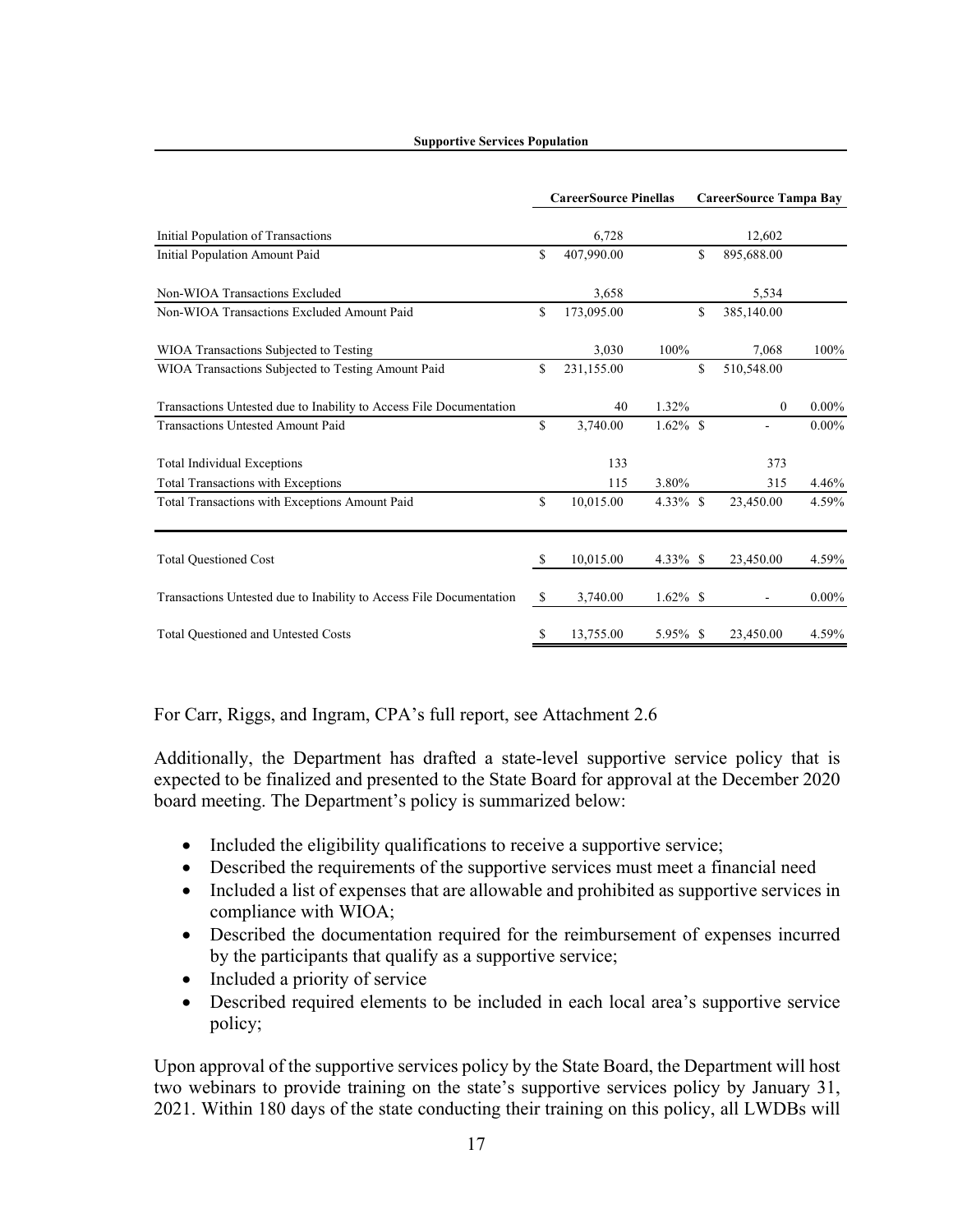be required to update, align, and receive local board approval on local policies developed to align with this State Board approved policy. The Department' policy and guidance team will review updated local policies for compliance with federal and state requirements within 90 days of the LWDBs updating its policies. The Department will begin monitoring the LWDB's compliance with its policy beginning with the 2021-22 program year.

#### **4 Finding 4: Improper Business Services Staff Incentive Compensation**

**4.1 The structure of the incentive plans in place emphasized performance results in ways that contributed to unethical behavior and the fabrication of records that the two local areas should not have reported as positive outcomes. The LWDBs must put the incentive plans on hold until the issues identified in this report are resolved.** 

**DOL RESPONSE:** This finding remains UNRESOLVED. The State's response indicates that CareerSource Tampa Bay discontinued incentive payments for business services staff in August 2018. However, no documentation was provided to validate the discontinuation of incentive payments to CareerSource Tampa Bay business services staff.

#### **CORRECTIVE ACTION:**

Both CareerSource Pinellas and CareerSource Tampa Bay have discontinued the usage of incentive payments to staff in 2018. CareerSource Pinellas' and CareerSource Tampa Bay's Board of Directors approved to discontinue incentive payments during the September 18, 2018 and July 18, 2018 board meetings, respectively. Evidence of CareerSource Pinellas Board of Directors voting to discontinue incentive payments is included under Action Item 3 within the September 18, 2018 board minutes located at https://careersourcepinellas.com/wp-content/uploads/2019/01/BOD-Minutes-09-18- 2018.pdf. Evidence of CareerSource Tampa Bay Board of Directors voting to discontinue incentive payments is located within the July 19, 2018 board minutes located at https://www.careersourcetampabay.com/wp-content/uploads/2020/09/2018-07-19-Boardof-Directors-Minutes.pdf.

#### **4.2 Additionally, the LWDBs should review and revise these benefits to ensure that costs are reasonable, necessary for the performance of the award, and are a prudent use of federal funds.**

**DOL RESPONSE:** This finding remains UNRESOLVED. In response to the finding, the State provided information regarding ongoing corrective actions and noted that both CareerSource Pinellas and CareerSource Tampa Bay have discontinued incentive payments to business services staff to address the finding. However, a timeline was not provided for implementing all associated actions to ensure that business services staff compensation costs are reasonable, necessary for the performance of the award, and are a prudent use of federal funds.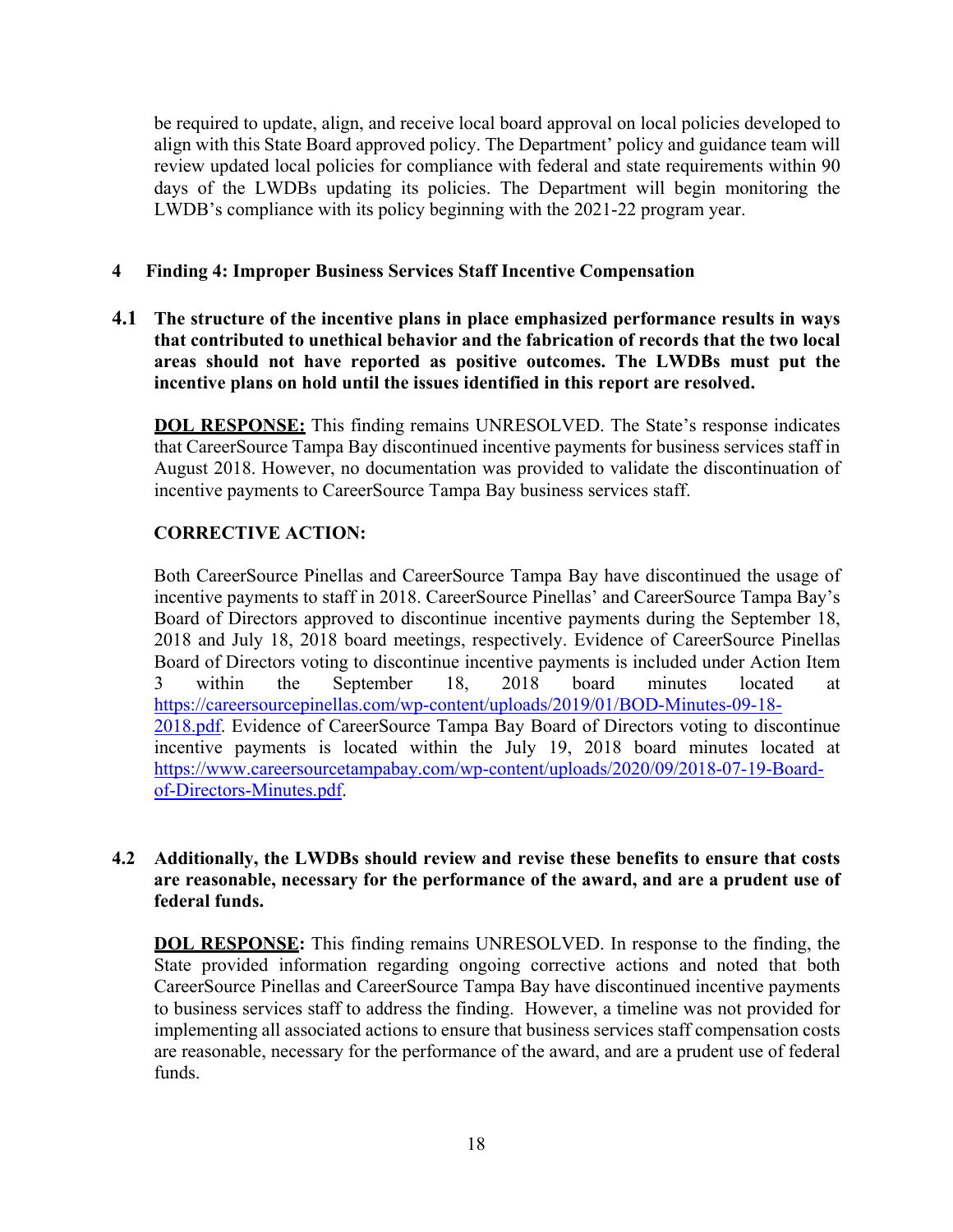#### **CORRECTIVE ACTION:**

The Department has submitted evidence of board approval by both CareerSource Pinellas and CareerSource Tampa Bay discontinuing incentive awards to business service staff under Finding 4.1. To address DOL's concern of reasonableness of the compensation of business service staff, both CareerSource Pinellas and CareerSource Tampa Bay have hired a consultant to determine reasonable pay rates for these staff positions and have increased the base pay, when only necessary due to discontinuance of incentive payments. The LWDBs corrective action is described in detail below:

#### CareerSource Pinellas

In February 2019, CareerSource Pinellas hired hrEdge Consulting to perform a compensation review with the final compensation report approved by the Board of Directors on June 5, 2019. Evidence of the completion of the report is included as Attachment 4.2A and the board minutes evidencing approval of the board are located under Action Item 12 at https://careersourcepinellas.com/wp-content/uploads/2019/07/BOD-Minutes-06.05.19.pdf.

#### CareerSource Tampa Bay

In July 2019, CareerSource Tampa Bay engaged the consulting firm Compensation Resources to perform a compensation and benefits analysis. The consulting firm was hired to perform a market analysis on the current salary structure, perform a staff survey, and review CareerSource Tampa Bay's benefit structure in comparison to the market. Evidence of the completion of the report is included as Attachment 4.2B and the board minutes evidencing approval of the report at the October 31, 2019 meeting are located at https://www.careersourcetampabay.com/wp-content/uploads/2020/03/2019-10-31-FC-Minutes-Approved-1-3-2020.pdf.

Additionally, during the 2019-20 program year, the Department included the review of bonus/performance bonuses, salary increases, merit increase, and pay incentives for all board staff to ensure the additional costs are reasonable, necessary and a prudent use of federal funds. See payroll testing under Procedure Number 8 within the 2019-20 Financial Monitoring Tool located at http://www.floridajobs.org/docs/default-source/division-offinance-and-administration/financial-monitoring-and-accountability/tools-andtemplates/2019-20-financial-monitoring-tool.pdf?sfvrsn=2b737eb0\_2 and 2019-20 Monitoring Schedule located at http://www.floridajobs.org/docs/default-source/office-ofworkforce-services/review-tools/2018-2019/final-monitoring-schedule-\_py-2019- 20.pdf?sfvrsn=81c441b0\_2. The joint programmatic and financial monitoring report for CareerSource Pinellas and CareerSource Tampa Bay is expected to be complete in October 2020 and will be provided to DOL after issuance.

**4.3 While making sure to follow union agreements and local employment laws, the State should work with both local areas to reprimand or terminate employees who falsified records.**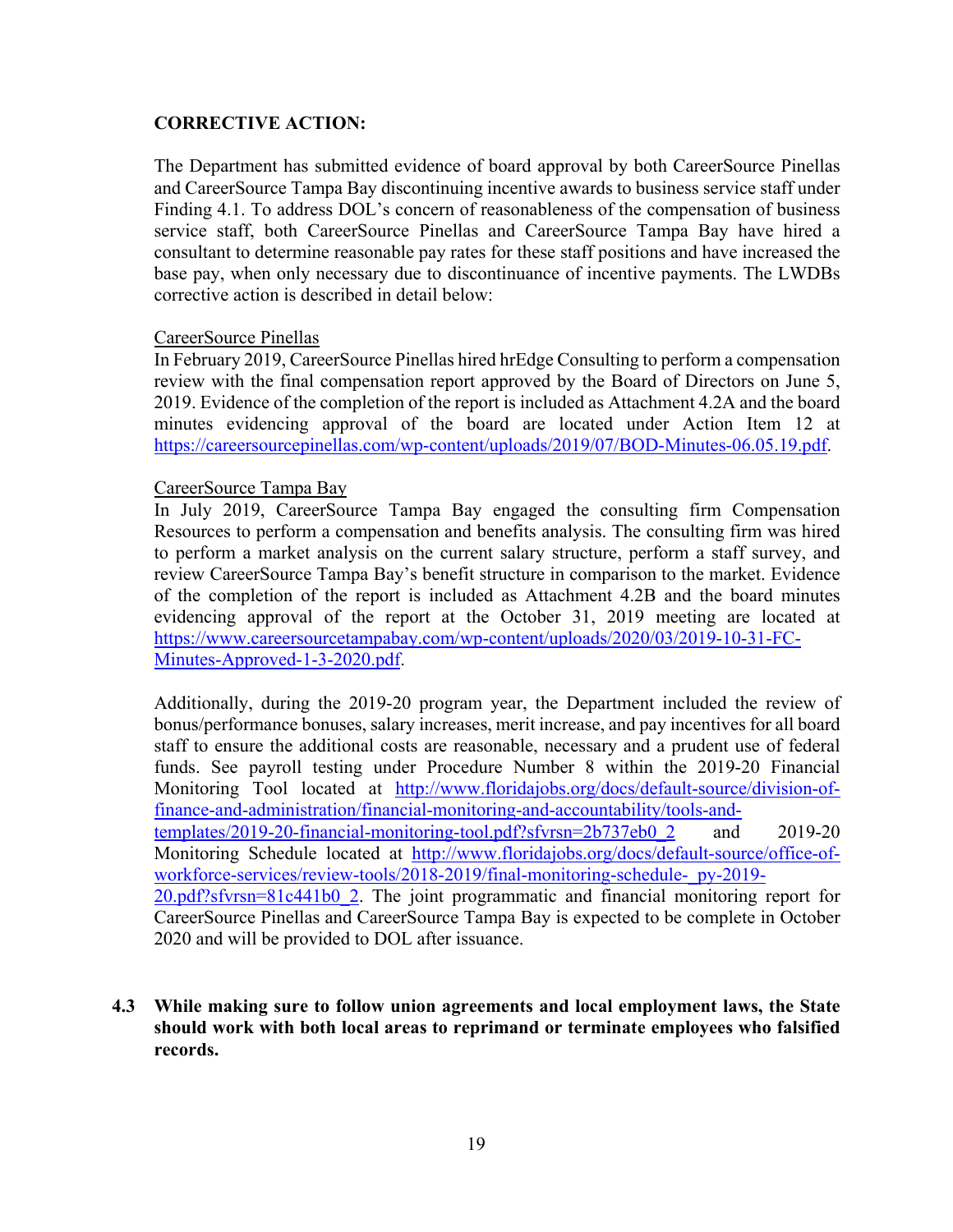**DOL RESPONSE:** This finding remains UNRESOLVED. DEO should provide a corrective action plan and timeline in order to fully address this finding.

### **CORRECTIVE ACTION:**

The management that directed the behavior to both CareerSource Pinellas and CareerSource Tampa Bay are no longer employed by either board. Both LWDBS have revised procedures and policies, such as the whistleblower, grievance, and OJT policies, in compliance with WIOA and State Board policies, provided training to staff on new policies as evidenced in the response to the specific findings, and have eliminated bonus programs that would incentivize staff to falsify records to attain the incentive.

#### **4.4 For the period of July 1, 2013 to June 30, 2017, ETA questions the Business Services staff incentives totaling \$2,031,886.12, subject to disallowance.**

**DOL RESPONSE:** This finding remains UNRESOLVED. Recalculation of questioned costs is solely at the discretion and authority of the ETA Grant Officer. ETA will resolve the finding when all corrective actions, including a timeline are developed, implemented, and reviewed by ETA. Additionally, all documentation must be provided to support that incentive payments made to business services staff between July 1, 2013 and June 30, 2017, were reasonable, necessary for the performance of the award, and were a prudent use of federal funds. This incentive compensation to business services staff is subject to disallowance unless it is supported with documentation to validate that these payments were reasonable, necessary for the performance of the award, and were a prudent use of federal funds

### **CORRECTIVE ACTION:**

Due to the COVID-19 pandemic, Department did not have sufficient resources to review all business incentive transactions for both CareerSource Pinellas and CareerSource Tampa Bay occurring between July 1, 2013 and June 30, 2017 in time to include the outcome in the Corrective Action Plan. Instead, the Department has chosen to utilize the work and results of agreed-upon-procedure performed by an independent accounting firm and extrapolate the results to the remaining years.

Prior to 2018, CareerSource Pinellas was the employer of record for the employees that dually worked on both CareerSource Pinellas and CareerSource Tampa Bay business. Due to the concerns raised by USDOL, CareerSource Pinellas procured the audit services of Powell & Jones, Certified Public Accountants to perform agreed-upon procedures regarding the staff's compliance with the LWDB's internal controls, federal regulations and state laws. The "Independent Accountant's Report on Applying Agreed-Upon Procedures" was issued by Powell & Jones, Certified Public Accountants on June 22, 2018 and is included as Attachment 4.4 to this report.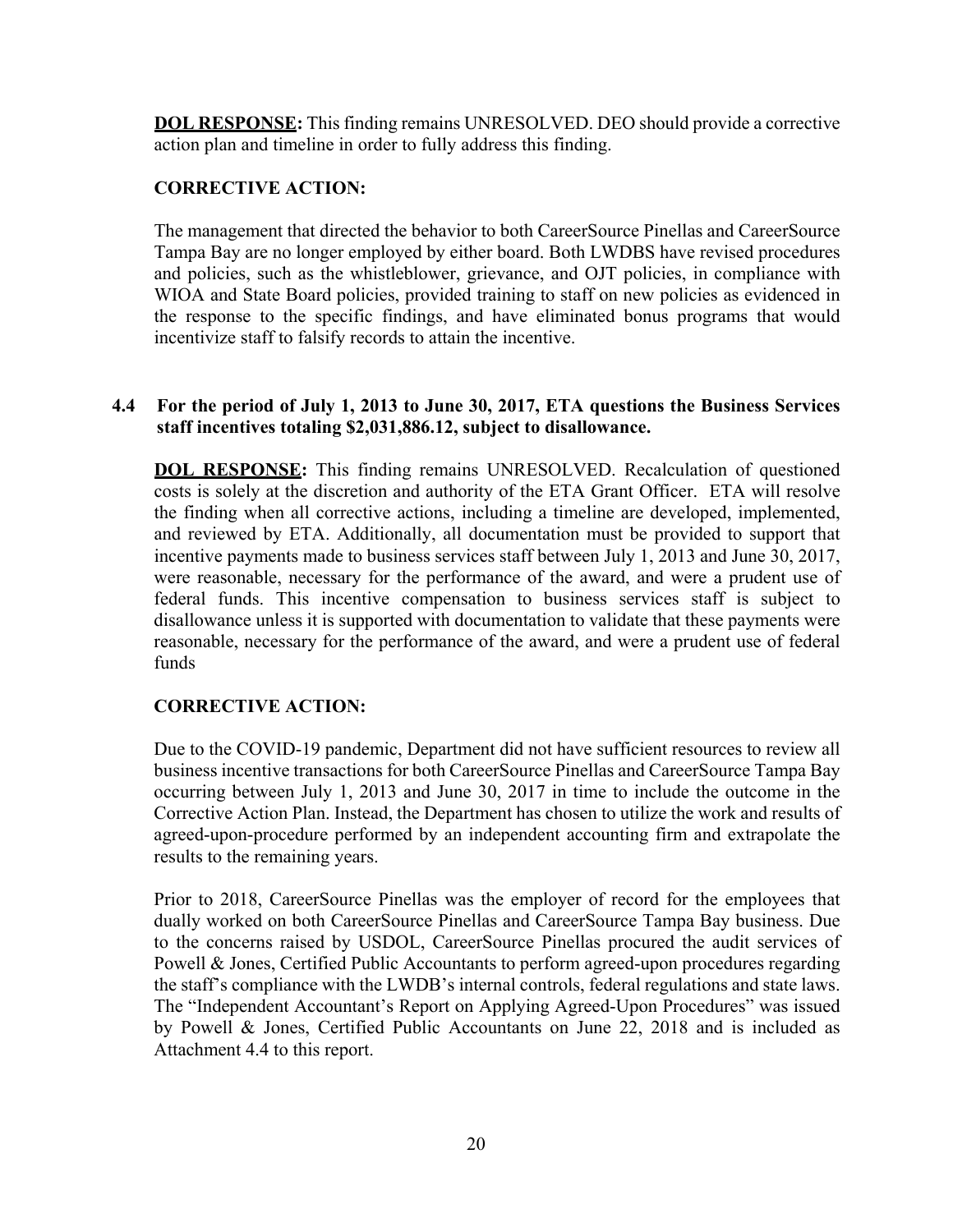Per the report, CareerSource Pinellas established an incentive program for its employee recruiters and account executives beginning July 1, 2016. Through the program, employees were incentivized to earn up to \$1,000 a month for a maximum of \$12,000 a year of additional compensation to meet his or her goal in four to six different categories. However, if the employee failed to achieve 70% in one of his or her performance metrics, he or she was not eligible to receive the incentive pay for the corresponding month. The policy permitted the Director of Business Services to approve the employee to receive a higher amount than what was earned, if it was deemed appropriate by the Director.

Effective August 1, 2017, the program was amended to provide up to \$1,400 a month instead of up to \$1,000 a month and the employee would receive the amount of incentive funds earned and would no longer be prohibited from receiving any funds if the employee had failed to achieve 70% of his or her performance metric. The Director of Business Services continued to have the power to override the calculation and award a higher incentive amount than what was earned, if the Director deemed it appropriate.

The auditor utilized sampling to test 25 employees to ensure the incentive payments given were based upon the calculation, did not exceed the monthly maximum, were calculated in the same manner, and if exceptions were made to award a higher amount of incentive than what was earned, there was clear documentation evidencing the Director of Business Services approval.

Based upon testing performed, the auditor found that under the original parameters of the program, there were 48 instances or 65% of employees who did not achieve the 70% performance level; however, the employee was awarded a higher amount without documentation existing to support the adjustment. After the program amendment, any increase in pay was documented on the summary report with a brief explanation for the adjustment in the incentive awarded.

While the auditor did not provide the exact amount or percentage of incentive awards that did not meet the program parameters for the entire period tested, the Department believes that the utilization of the 65% error rate is reasonable and should be applied to the other program years to determine the amount of disallowed costs.

#### **5 Finding 5: Improper Executive Director and Management Compensation Salary Increases**

#### **5.1 The CareerSource Tampa Bay and CareerSource Pinellas LWDBs should have ensured that they paid salary increases and cost of living adjustments in accordance with each entity's personnel policy and procedures.**

**DOL RESPONSE:** This finding remains UNRESOLVED. While several corrective action steps toward resolution have occurred, complete documentation regarding these actions must be provided to ETA for review and concurrence to ensure they establish sufficient controls regarding payroll transactions and personnel actions involving employee compensation.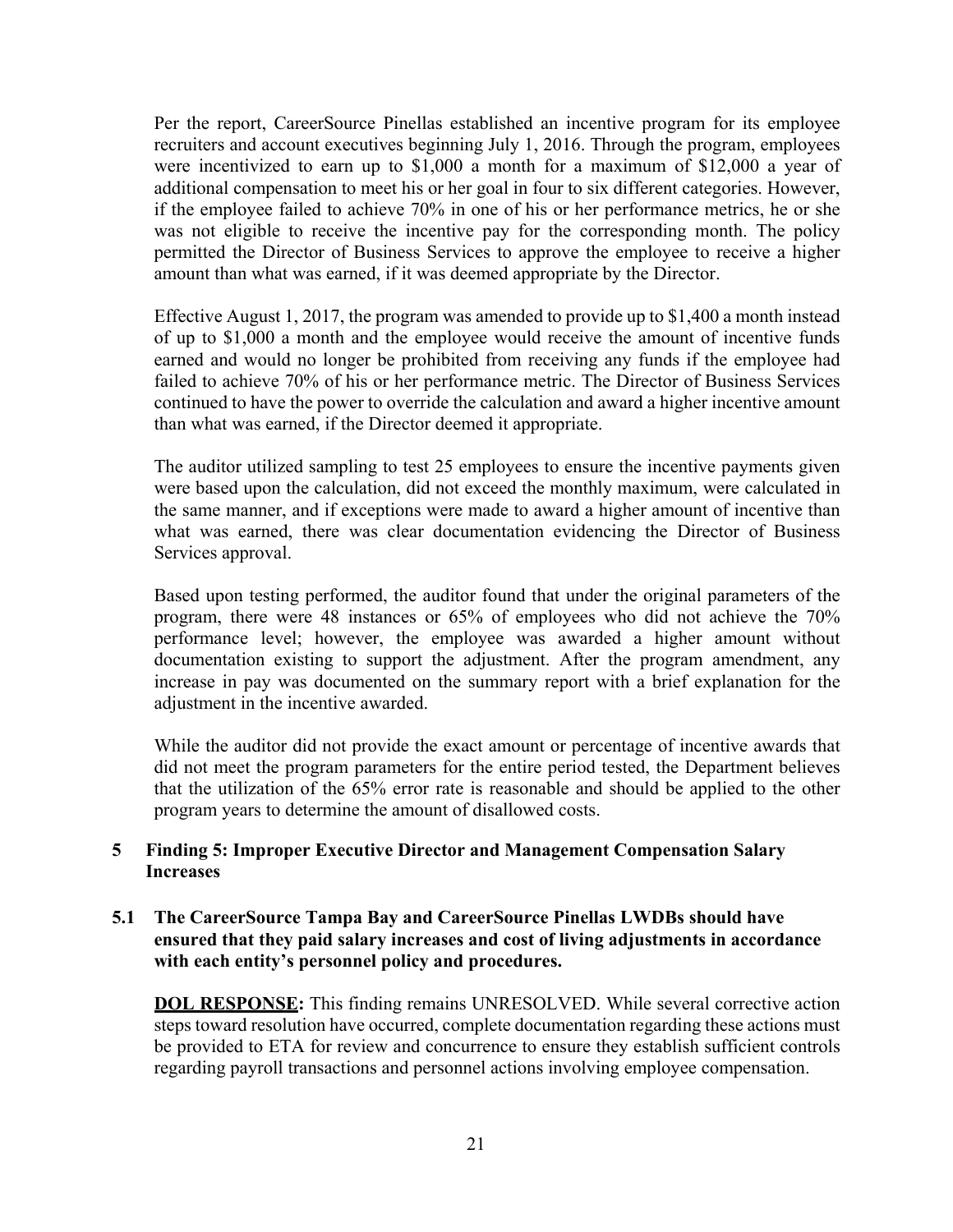### **CORRECTIVE ACTION:**

The Department has recently revised the grantee-subgrantee agreement and has required all agreements to not only approved by the LWDB's Board of Directors as evidenced by the signature of the LWDB's Board Chair but also by acknowledged by the chief elected official as evidenced by the chief elected official's signature.

To address the lack of consistent board approval for increases in compensation for executive staff in CareerSource Pinellas and CareerSource Tampa Bay, the Department revised the grantee-subgrantee agreement, which became effective July 1, 2020, to require evidence of board approval and compliance with the board's policies and procedures for all changes to executive staff compensation. The specific language, included in paragraph 11.b. of the grantee-subgrantee agreement reads as follows:

"No changes to compensation for executive staff of the Board are allowed without documented Board approval and must be in alignment with local policies and procedures. The Board shall ensure that all bonuses, pay raises, and benefits are reasonable and necessary for the successful performance of the award and are a prudent use of federal funds."

See Attachment 3.1A for CareerSource Pinellas and CareerSource Tampa Bay's executed grantee-subgrantee agreements.

CareerSource Pinellas created salary ranges for each job title that was approved by Board of Directors during a meeting held June 5, 2019. See Attachment 5.1 for a copy of the salary ranges by job title. CareerSource Pinellas also amended its *Authorization of Bonus and Pay Raise Policy*, which was approved by the board on March 18, 2020, to require the Board to approve the budget, performance evaluations, bonuses, pay ranges, and benefit stipends.

Evidence of the creation of salary ranges is located within the June 5, 2019 meeting minutes located at https://careersourcepinellas.com/wp-content/uploads/2019/07/BOD-Minutes-06.05.19.pdf. Evidence of board policy is located within the Meeting Packet at https://careersourcepinellas.com/wp-content/uploads/2020/03/2020.03.18-BOD-Packet-R3.pdf with evidence of board approval located at https://careersourcepinellas.com/wpcontent/uploads/2020/05/BOD-Minutes-3.18.20.pdf.

CareerSource Tampa Bay amended its *Salary Administration Policy*, which was approved by the board on January 16, 2020, to more clearly define and outline the process for pay raises to ensure new salary is in line with salary band for position. Evidence of the board policy is located within the Meeting Packet at https://www.careersourcetampabay.com/wpcontent/uploads/2020/01/BOD-Meeting-1-16-2020-Agenda-Packet-1.pdf with evidence of the board approval located at https://www.careersourcetampabay.com/wpcontent/uploads/2020/03/2020-1-16-BOD-Minutes-approved-3-19-2020.pdf.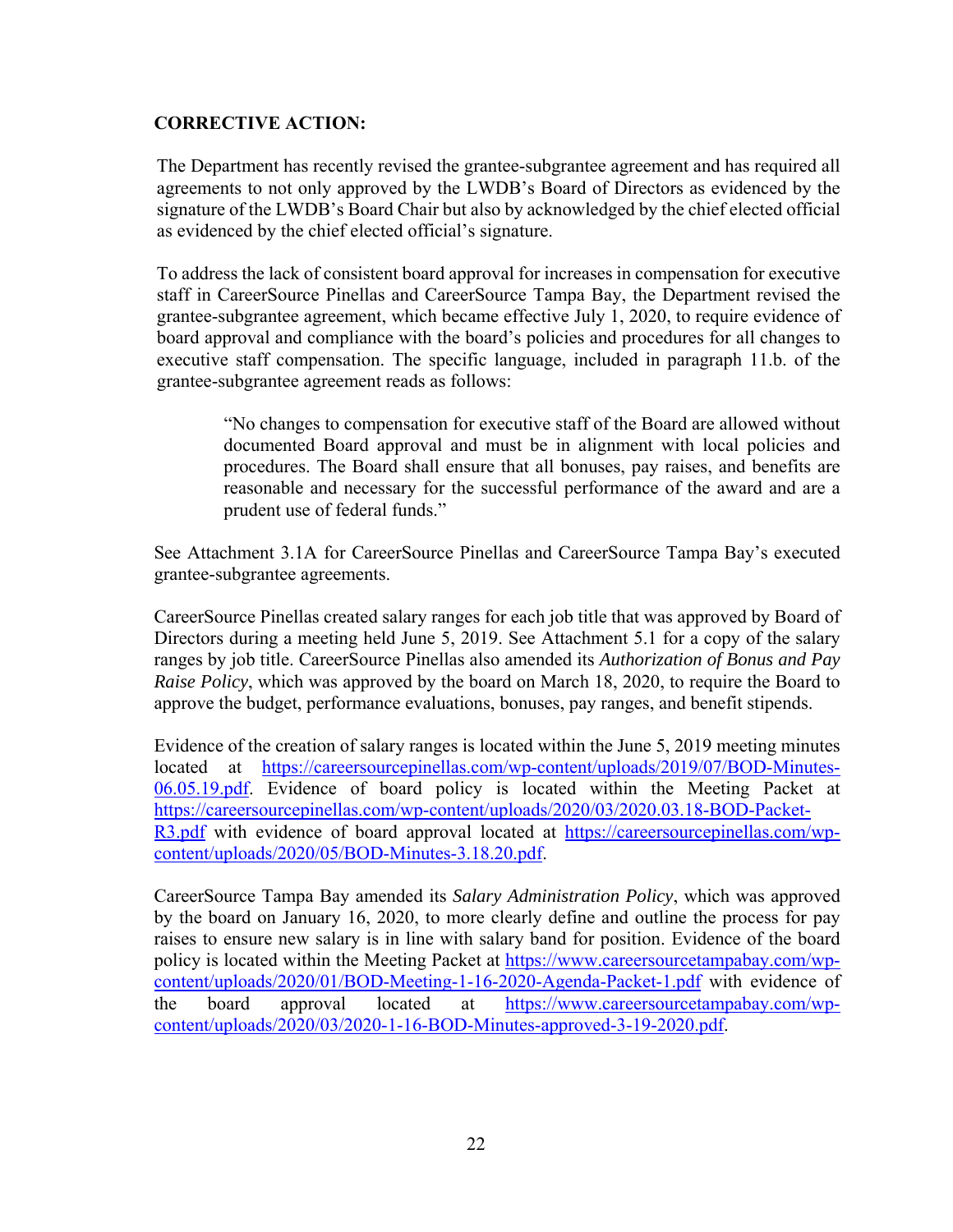**5.2 The CEO's salary increased seven (7) times between September 2006 and December 2017 without formal approval by the CareerSource Pinellas or CareerSource Tampa Bay. Costs totaling \$408,487, equivalent to the increase in salary not formally approved by the LWDBs, are therefore questioned and subject to disallowance.** 

**DOL RESPONSE:** This finding remains UNRESOLVED. Recalculation of questioned costs is solely at the discretion and authority of the ETA Grant Officer. ETA will resolve this finding when all documentation regarding compensation paid to the CEO/President is provided to ETA for final review. Any compensation paid to this individual will be subject to disallowance unless it is supported by board approval, via vote, and validation that it was compliant with the entity's personnel policy regarding compensation.

CareerSource Pinellas and CareerSource Tampa Bay must provide documentation of the implementation of new personnel policies and procedures put in place to prevent unauthorized pay raises and bonuses to staff. Acceptable documentation is inclusive of: accurate position descriptions; wage levels of all positions at both entities; comprehensive personnel policies governing all staff; processes related to annual performance award bonuses; and the establishment of an independent human resources department to oversee staff pay and personnel issues.

## **CORRECTIVE ACTION:**

To calculate the disallowed costs, the Department has reviewed the former CEO's personnel file, board meeting minutes, evaluation forms, payroll reports, and W-2 statements to justify the salary increases given between September 2006 and December 2017. As a result of this review, the Department has identified \$22,296 of salary increases that appear to lack board approval. See Attachment 5.2 for the Department's calculation of the disallowed cost and supporting documentation.

For corrective action undertaken by CareerSource Pinellas on the revision and adoption of new personnel policies, establishment of wage levels by job title and human recourses department, and amendment or adoption of compensation policies, see the steps outlined in the response to Finding 5.3.

#### **5.3 In addition, bonuses paid to four (4) individuals, totaling \$59,430, are questioned and subject to disallowance, since they exceeded reasonable salary increases approved by the LWDBs. These four individuals also received substantial salary increases in addition to the annual bonuses**.

**DOL RESPONSE:** This finding remains UNRESOLVED. Recalculation of questioned costs is solely at the discretion and authority of the ETA Grant Officer. ETA will resolve this finding when all documentation regarding compensation paid to the staff is provided to ETA for final review. Any compensation paid to the four (4) individuals referenced will be subject to disallowance, unless it is supported by and compliant with approved compensation policies and procedures.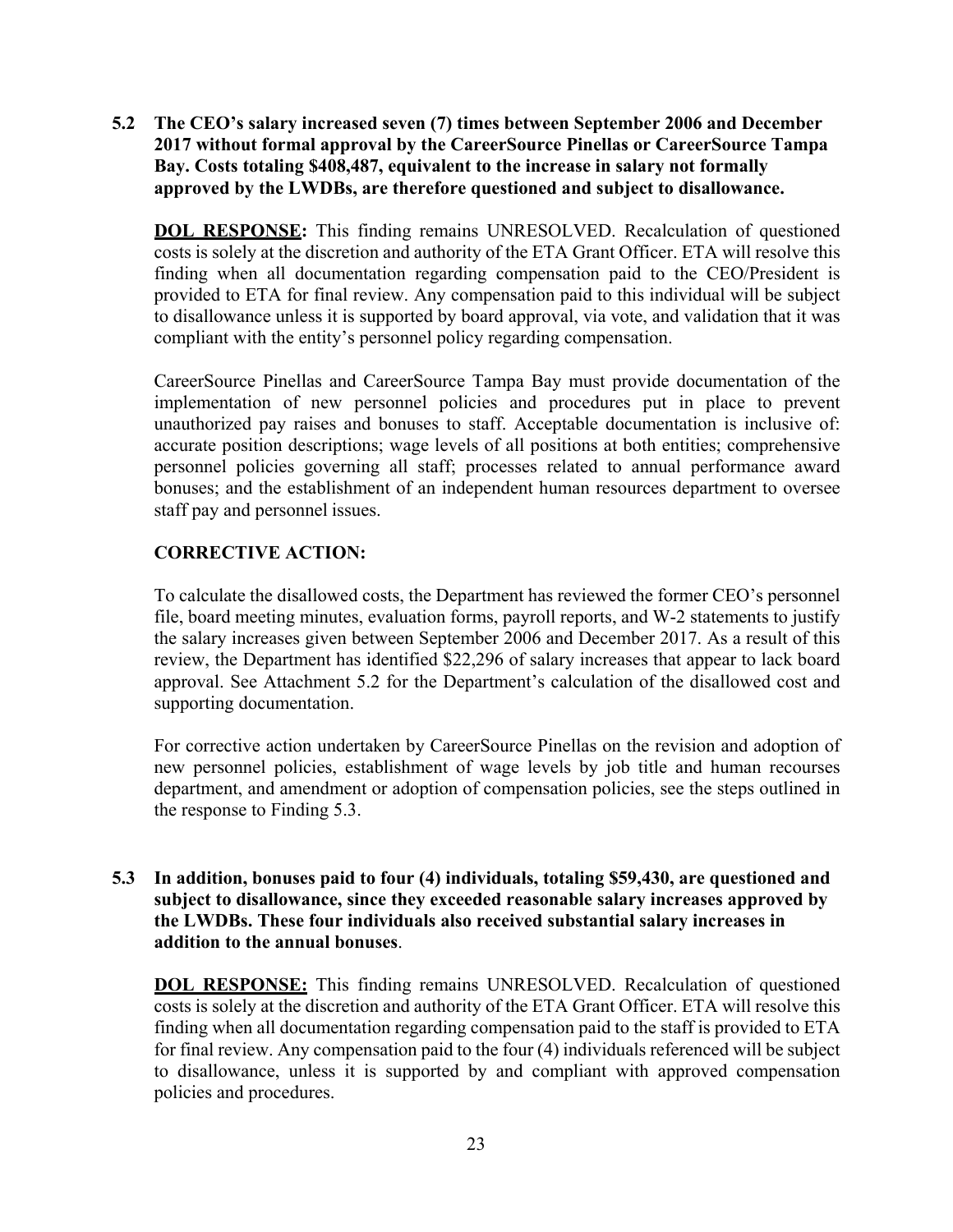CareerSource Pinellas and CareerSource Tampa Bay must provide documentation of the implementation of new personnel policies and procedures prohibiting unauthorized pay raises and bonuses to staff. Acceptable documentation is inclusive of: accurate position descriptions; wage levels of all positions at both entities; comprehensive personnel policies governing all staff; processes related to annual performance award bonuses; and the establishment of an independent human resources department to oversee staff pay and personnel issues.

### **CORRECTIVE ACTION:**

Prior to 2018, CareerSource Pinellas was the employer of record for the employees that dually worked on both CareerSource Pinellas and CareerSource Tampa Bay business. CareerSource Pinellas provided the Department payroll reports for 3 of the 4 individuals with compensation subject to disallowance. The Department noted that none of these individuals are currently employed with the board. While it was determined that two of the employees received bonuses, which were approved by the board, that were approximately 5% of his or her salary, the increase in salary along with the bonus appear to be excessive.

To address the issues identified in USDOL's report, CareerSource Pinellas has taken or is taking the following corrective action to remedy these issues and prevent future reoccurrence:

- CareerSource Pinellas updated and received board approval on its policy for pay raises and bonuses to staff as documented in the response to Finding 5.1. Please see this finding for additional information.
- CareerSource Pinellas completed a compensation review for all positions, which was approved by the board on June 5, 2019. Please see Finding 4.2 for additional information.
- After competitively procuring the services, CareerSource Pinellas' Board hired the human resource consulting firm Engagement Advisors, which was approved during the June 6, 2018 meeting, to assist the LWDB in transition of staff, analyze the dayto-day operations, identify best practices, and make suggestions for improvements. The contract extension was approved under Action Item 7 by the board during the February 6, 2019 as evidenced by the minutes located at https://careersourcepinellas.com/wp-content/uploads/2019/06/BOD-Minutes-02- 06-2019.pdf.
- In the September 16, 2020 board meeting, CareerSource Pinellas' Board of Directors meeting included information regarding a RFQ released September 3, 2020 for a human resource consultant to assist in hiring an HR Director, provide oversight and alignment with best practices, provide strategic planning guidance, and offer training to the supervisor/leadership team. The contract was anticipated to begin in late September with termination date of June 2021. As evidence of this action, see the board meeting notice at https://careersourcepinellas.com/wpcontent/uploads/2020/09/2020.09.16-Board-Agenda-Packet-R6.pdf.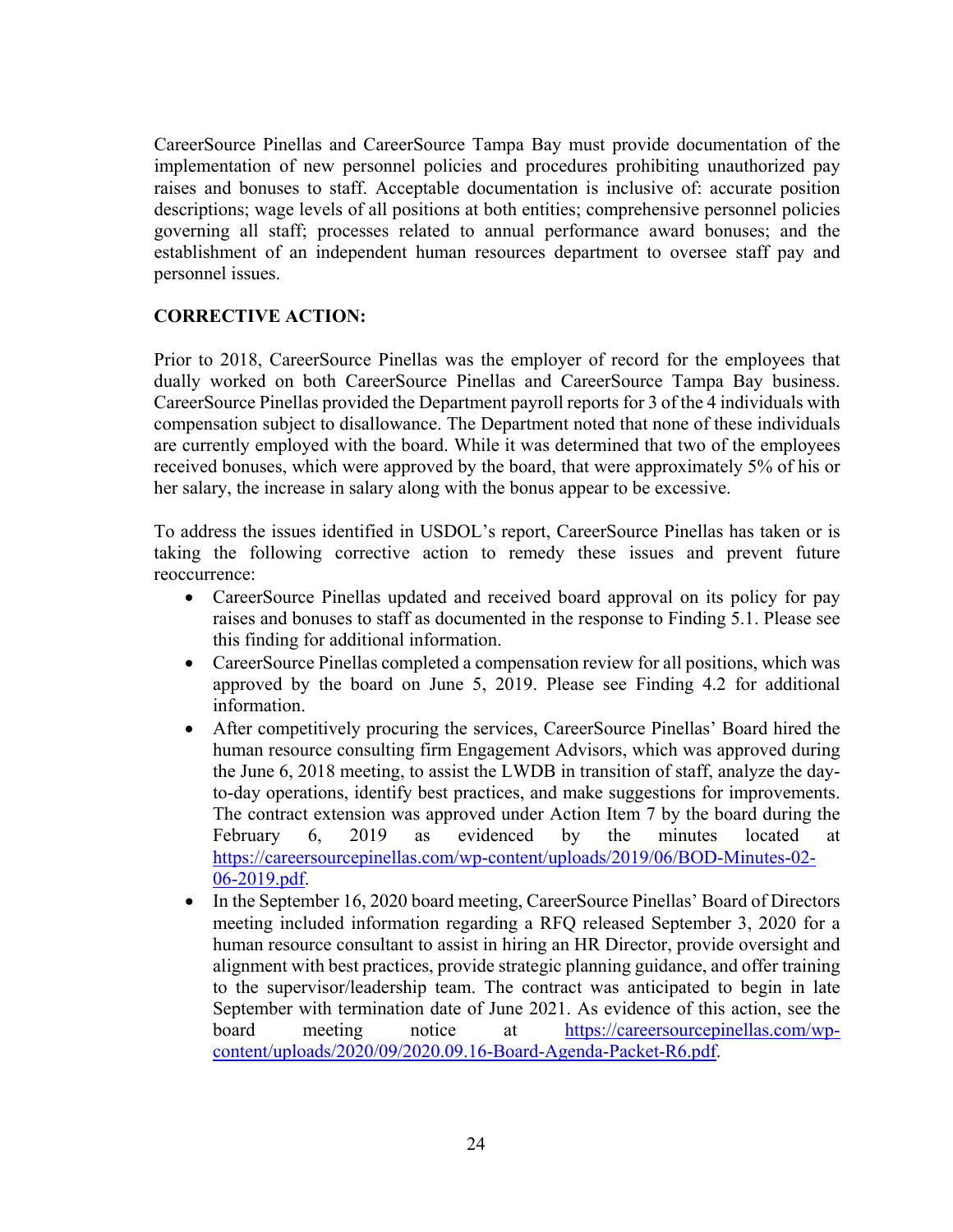To address the issues identified in USDOL's report, CareerSource Tampa Bay has taken or is taking the following corrective action to remedy these issues and prevent future reoccurrence:

- CareerSource Tampa Bay updated and received board approval on its policy for pay raises and bonuses to staff as documented in the response to Finding 5.1. Please see this finding for additional information.
- CareerSource Tampa Bay completed a compensation review for all positions, which was approved by the board on October 31, 2019. Please see Finding 4.2 for additional information.
- CareerSource Tampa Bay hired the human resource consulting firm My Benefit Partner in June 2018, to assist with updating position descriptions and assist with other human resource duties. The consulting firm continued to provide human resource until October 1, 2019. However, in June 2020, CareerSource Tampa Bay hired a full-time human resources director to oversee the operations.

## **6 Finding 6: Lack of Staff Grievance Procedures and Equal Opportunity Representation**

### **6.1 The two local areas must ensure grievance procedures and EO representation is available and made known to staff, participants, and other interested parties in the local workforce development system.**

**DOL RESPONSE:** This finding remains UNRESOLVED. ETA will resolve this finding when all corrective actions, including timeline and documentation are provided and reviewed by ETA. The response indicates both CareerSource Pinellas and CareerSource Tampa Bay have completed corrective actions toward compliance with 29 CFR Part 38. However, the documentation provided is not sufficient to determine that internal policies and procedures have been developed and implemented, and subsequently that staff have been trained on these policies and procedures. In addition, the State has not yet provided a timeline as to when updated grievance procedures will be implemented in both local areas. The State must provide source documentation to support that these corrective actions have been fully implemented.

### **CORRECTIVE ACTION:**

CareerSource Pinellas and CareerSource Tampa Bay have completed the following corrective actions:

CareerSource Pinellas

 Amended the Whistleblower, Grievance, and Discrimination Complaint policies and received board approval during the November 20, 2019 board meeting. As evidence of the amendment and approval by the board, the policies are included under Action Item 8 in the meeting agenda located at https://careersourcepinellas.com/wpcontent/uploads/2019/11/2019-11-20-BOD-Agenda-Packet2.pdf and within the meeting minutes located at https://careersourcepinellas.com/wpcontent/uploads/2020/01/2019.11.20-BOD-Minutes.pdf.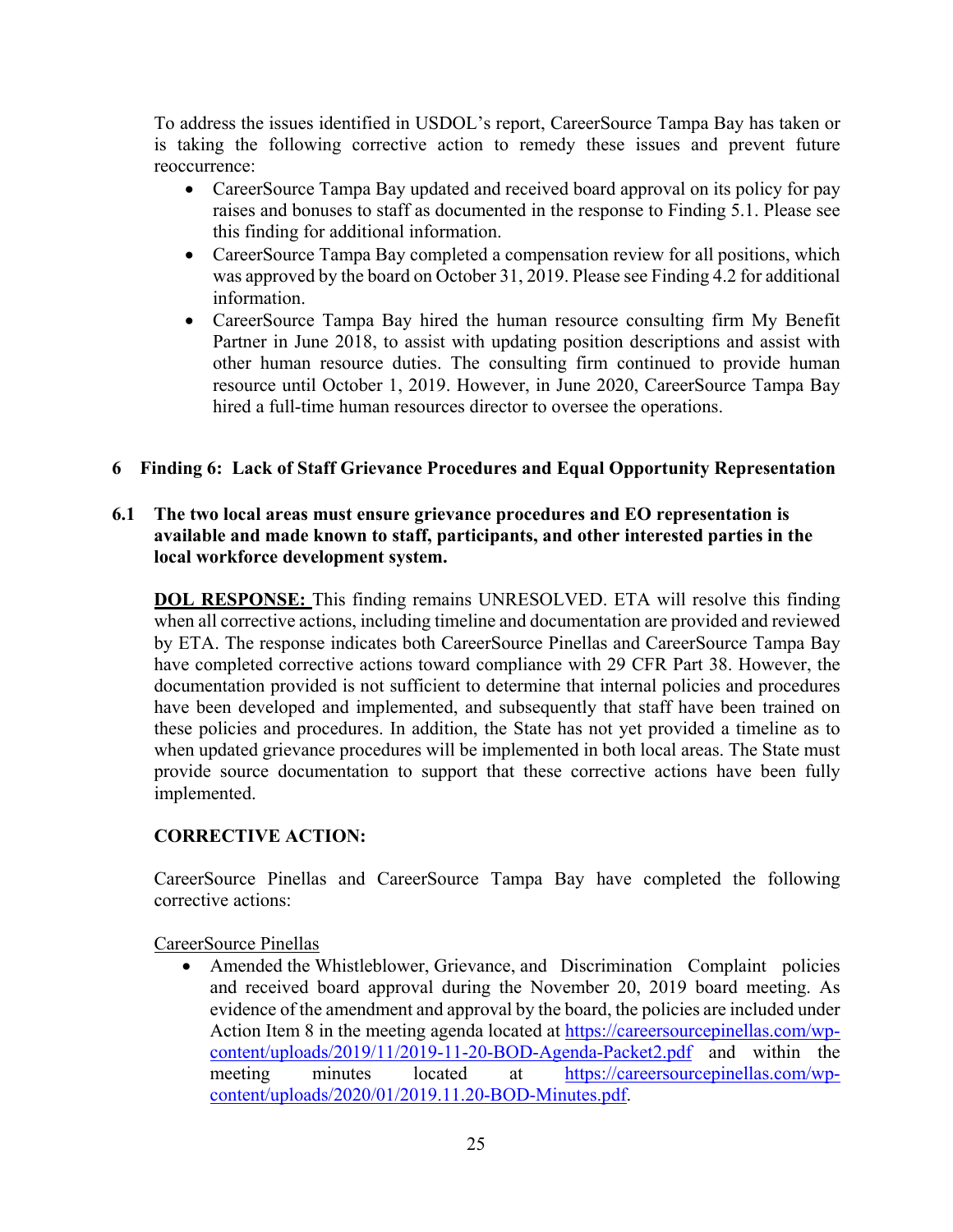- Amended the Employee Handbook and received board approval of the revisions during the March 18, 2020 board meeting. Evidence of the revisions and adoption by the board are included under Action Item 2 in the meeting agenda located at https://careersourcepinellas.com/wp-content/uploads/2020/03/2020.03.18-BOD-Packet-R3.pdf and in the meeting minutes located at https://careersourcepinellas.com/wp-content/uploads/2020/05/BOD-Minutes-3.18.20.pdf.
- After receiving board approval on the revised Employee Handbook, the LWDB distributed it on May 4, 2020, to all staff and required all employees to sign a form acknowledging that he or she has received a copy of the Employee Handbook, Equal Opportunity, Discrimination, Harassment, Retaliation and Related Conduct Policy. A copy of the Employee Handbook and acknowledgment form is located at https://careersourcepinellas.com/wp-content/uploads/2020/03/4.1-Employee-Handbook-with-2-4-2020-comp-committee-modification.pdf.
- The LWDB has also posted copies of the amended Equal Opportunity and Non-Discrimination, Whistle Blower and Grievance Policies to CareerSource Pinellas Intranet for easy accessibility by board staff.

CareerSource Tampa Bay

- Amended the Grievance Policy and Procedures and received board approval during the November 21, 2019 board meeting. As evidence of the amendment and approval by the board, the policies are included under Consent Agenda Item #6 in the meeting packet located at https://www.careersourcetampabay.com/wpcontent/uploads/2019/11/BOD-Meeting-11-21-19-Agenda-Packet-1.pdf and within the meeting minutes located at https://www.careersourcetampabay.com/wpcontent/uploads/2020/01/2019-11-21-19-BOD-Minutes-approved-1-16-2020.pdf.
- After receiving board approval, CareerSource Tampa Bay emailed staff on to alert them of the new policy, held a question and answer session on the new policy on December 3, 2019, and required all staff to sign a training acknowledgment form once training had been completed. See Attachment 6.1 for evidence of the email, training material, and training acknowledgement forms.

#### **6.2 The State and local areas should revisit their responsibilities under 2 CFR § 200.300, statutory and national policy requirements, including Whistleblower protections for reporting fraudulent activity.**

**DOL RESPONSE:** This finding remains UNRESOLVED. ETA will resolve this finding when all corrective actions, including timeline and documentation are provided and reviewed by ETA. The response indicates both CareerSource Pinellas and CareerSource Tampa Bay have completed corrective actions toward compliance with 2 CFR § 200.300. However, the documentation provided is not sufficient to determine that internal policies and procedures have been developed and implemented, and subsequently that staff have been trained on these policies and procedures. In addition, the State has not provided a timeline as to when the corrective actions in progress will be completed. The State must provide source documentation to support corrective actions have been fully implemented.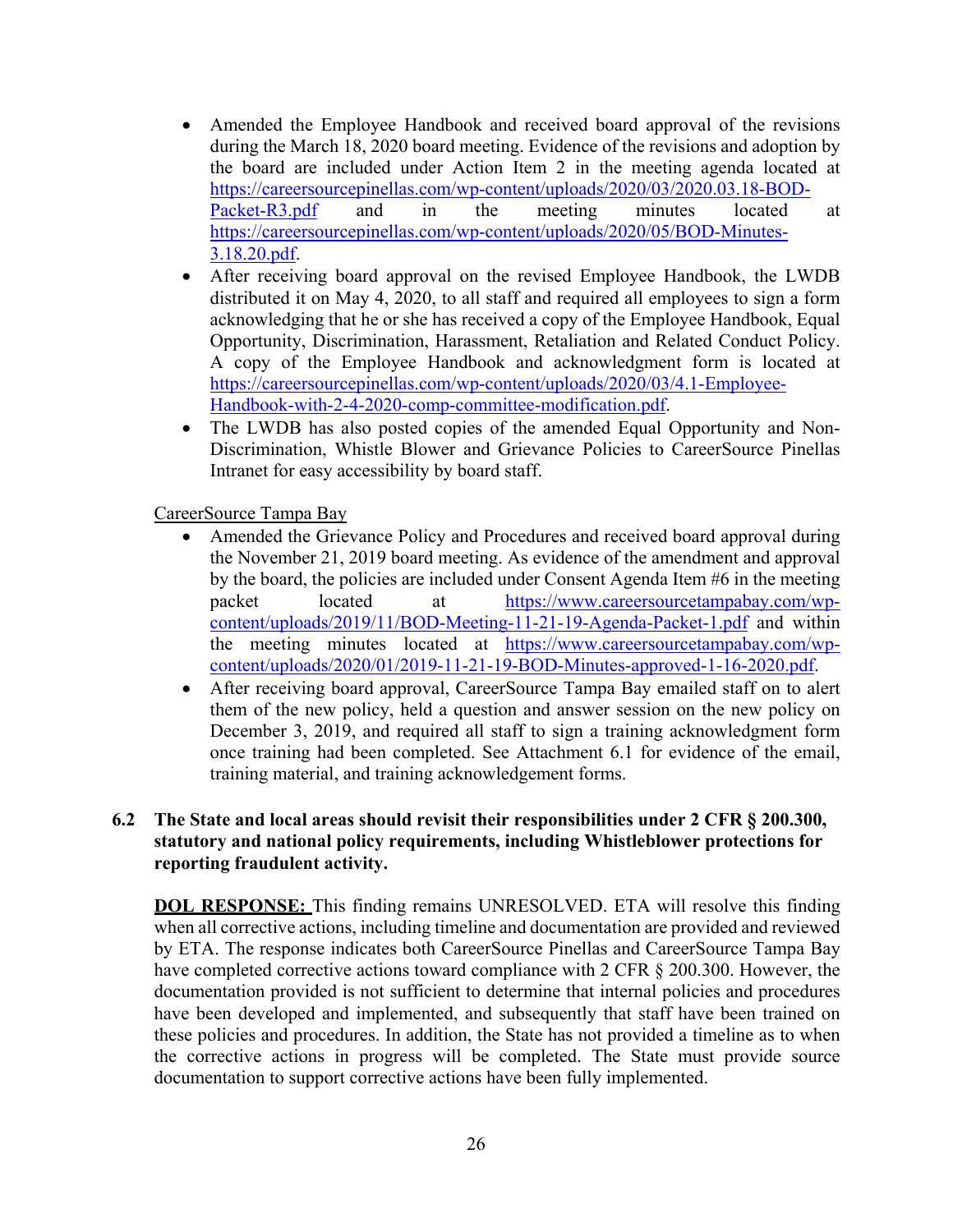#### **CORRECTIVE ACTION:**

See the response to Finding 6.1 for the corrective actions undertaken by CareerSource Pinellas and CareerSource Tampa Bay to address the amending of the policies for reporting EEO grievance and whistleblower complaints and the training or dissemination of the amended policies to LWDB staff.

#### **6.3 They should ensure all staff and boards are aware and familiar with the requirements and ensure a transparent process is in place for reporting such activity.**

**DOL RESPONSE:** This finding remains UNRESOLVED. Documentation provided is not sufficient to determine that policies and procedures for reporting EEO grievances and whistleblower complaints have been updated, and that both board members and staff have been trained on these policies and procedures. Additionally, the State has not provided a timeline as to when the "grantee- sub-grantee" agreement will be updated to include language regarding EEO grievance and whistleblower requirements. The State must provide source documentation to support corrective actions have been implemented.

#### **CORRECTIVE ACTION:**

The Department has executed all grantee-subgrantee, which became effective July 1, 2020. Within paragraph 13.c. of the grantee-subgrantee agreement, the Department has amended the EEO grievance and whistleblower requirements to read as follows:

"The Board must ensure grievance procedures and Equal Opportunity representation, consistent with 20 CFR 683.285, is available and made known to staff, participants, and other interested parties in the local workforce development system. The Board must also adopt a whistle blower policy that facilitates the reporting of violations of policy or law without fear of retaliation"

See Attachment 3.1A for CareerSource Pinellas and CareerSource Tampa Bay's executed grantee-subgrantee agreements.

See the response to Finding 6.1 for the corrective actions undertaken by CareerSource Pinellas and CareerSource Tampa Bay to address the amending of the policies for reporting EEO grievance and whistleblower complaints and the training or dissemination of the amended policies to LWDB staff.

### **7 Finding 7: Lack of Firewalls and Internal Control at CareerSource Tampa Bay and CareerSource Pinellas**

**The State, in collaboration with Chief Local Elected Officials (CLEOs) in CareerSource Tampa Bay and CareerSource Pinellas, must provide a corrective action plan that ensures: 1) appropriate internal controls are put in place if multiple functions are**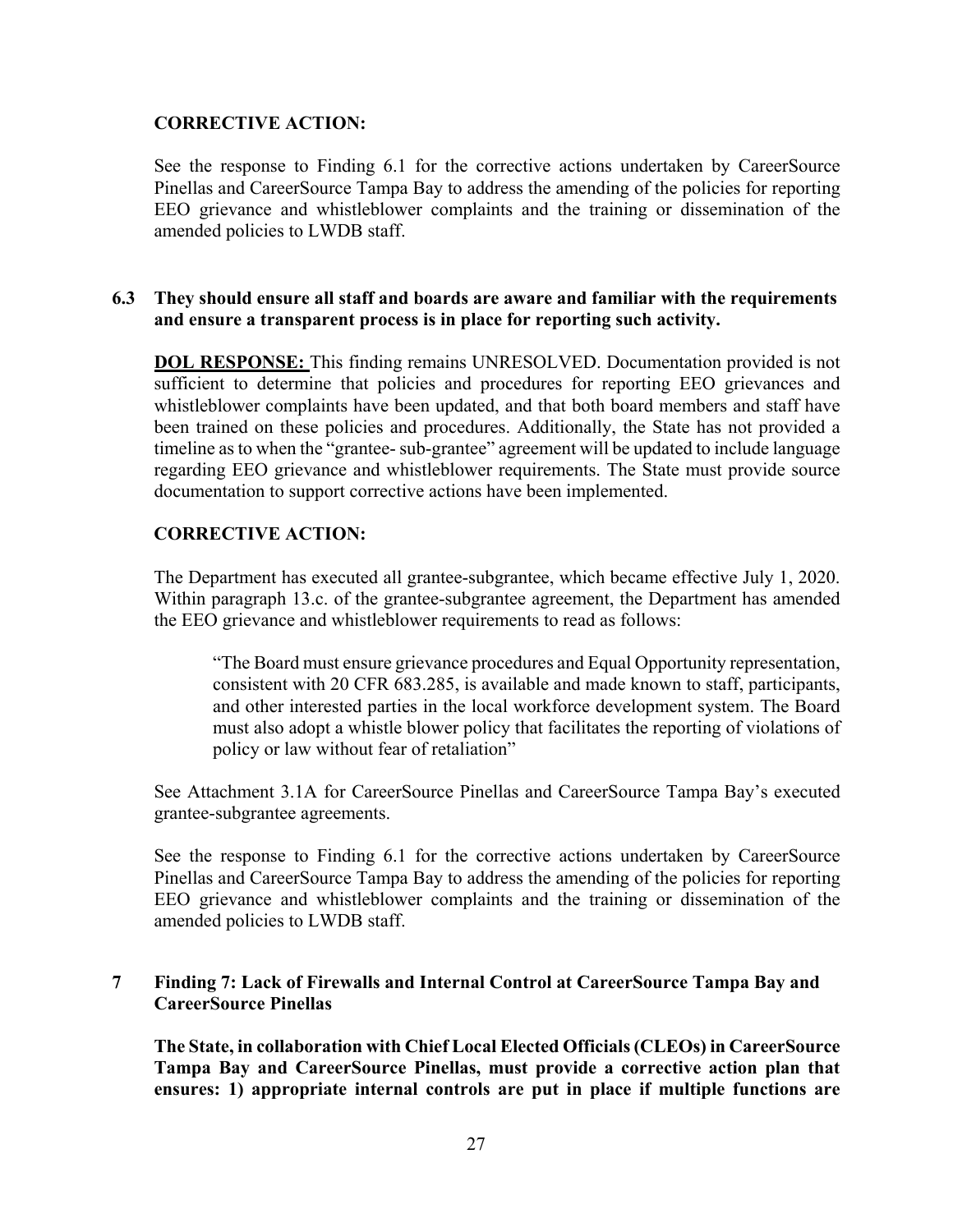**allowed to be performed by a single entity; and 2) separate entities are designated, or procured, to perform the three functions (fiscal agent, staff to the board, and direct service provider). This corrective action plan must conform to the requirements of 20 CFR § 679.410-430.** 

**DOL RESPONSE:** This finding remains UNRESOLVED. While actions have been taken by the State and local areas to separate the management functions provided by different entities, no formal agreements have been developed, signed and implemented between the administrative entity, local workforce boards, and the chief elected officials. Duties and functions have not been determined or addressed in the response.

## **CORRECTIVE ACTION:**

In addition to the actions already undertaken and documented within the previous responses, the Department is currently drafting a local workforce development area governance administrative policy to ensure all LWDBs understand and implement firewalls and internal controls when a single entity performs multiple functions or ensure multiple entities are designated and procured to fulfill the three functions as staff to the board, fiscal agent, and direct service provider and to address issues identified in Finding 9 regarding CLEOs and board roles and responsibilities and conducting board meetings in accordance with Sunshine laws. The policy is expected to be finalized and presented to the State Board for approval at the December 2020 board meeting and will include detailed requirements on elements including but not limited to:

- Identification of roles and responsibilities of individuals who make up the local workforce development system;
- Separation of duties for the various roles such as:
	- o The administrative entity;
	- o Fiscal agent;
	- o Staff to the board; and
	- o Direct service provider.
- Governance structures;
- Internal controls that must be in place if multiple functions are performed by a single entity;
- By-laws and adherence to Sunshine Laws; and
- Required local agreements.

As soon as the State Board adopts the policy, the Department will send a memorandum to all the LWDBs to instruct them to begin working with CLEOs to ensure local area by-laws are updated, the polices are consistent and aligned with state's policy requirements, and the policies clearly define roles and responsibilities. All amended policies, by-laws, and agreements must be fully implemented by June 30, 2021. The Department's policy and guidance team will review updated local policies for compliance with federal and state requirements within 90 days of the LWDBs updating its policies. Additionally, LWDBs must ensure local conflict of interest policies contain specific language requiring LWDB members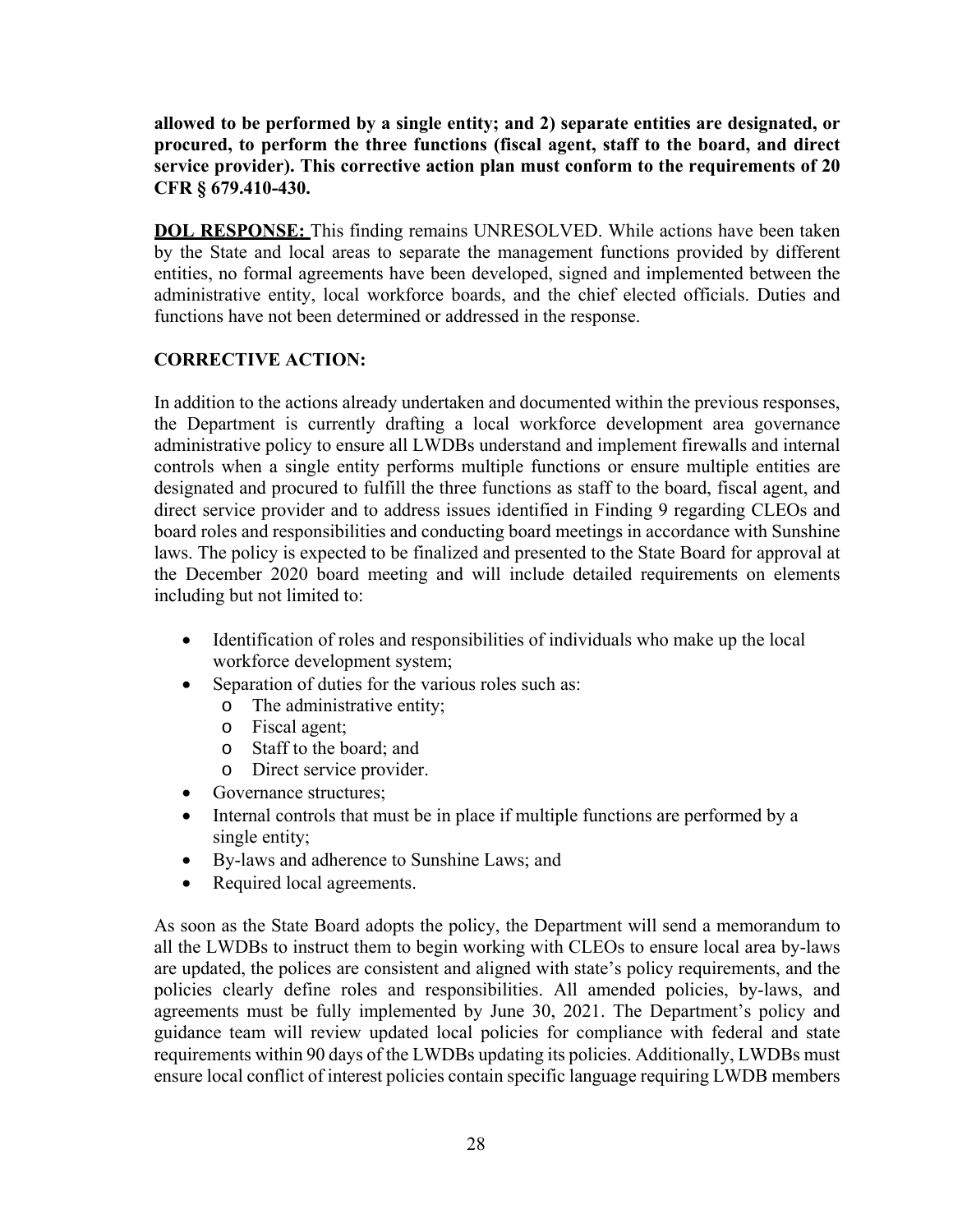who stand to benefit from an award or contract to recuse themselves from all discussions and voting, in full board meetings and committee meetings.

Additionally, during the 2019-20 program year, the Department included review of the local plan to determine if a single entity or multiple entities are procured to perform the function of staff to the board, fiscal agent, and direct service provider. See internal control testing under Procedure Number 3.5 within the 2019-20 Financial Monitoring Tool located at http://www.floridajobs.org/docs/default-source/division-of-finance-andadministration/financial-monitoring-and-accountability/tools-and-templates/2019-20 financial-monitoring-tool.pdf?sfvrsn=2b737eb0\_2. The Department will continue monitoring the LWDBs to ensure internal controls and firewalls exist when one entity performs more than one function and ensure alignment and compliance with the State Board's approved policy after its adoption.

To address the lack of firewall and internal controls, CareerSource Pinellas executed a new interlocal agreement on March 12, 2019, which is located at https://careersourcepinellas.com/wp-content/uploads/2019/04/2019-Intelocal-Agreement-Fully-Executed-3-12-19.pdf. The local area also amended its by-laws, which were adopted by the Pinellas County Board of County Commissioners on July 23, 2019, and are located at https://careersourcepinellas.com/wp-content/uploads/2019/08/CSPIN-BYLAWS-APPROVED-BY-BCC-072319-FINAL.pdf.

CareerSource Tampa Bay's Board of Director approved a new interlocal agreement on May 21, 2020, as evidenced in the meeting minutes located at https://www.careersourcetampabay.com/wp-content/uploads/2020/07/2020-5-21-BOD-Minutes-approved.pdf. The interlocal agreement was executed with Hillsborough County on June 17, 2020 to address the concerns brought forth by USDOL, which is included in Attachment 7. Further, CareerSource Tampa Bay's Board of Directors approved amended by-laws during March 19, 2020 board meeting. The by-laws are included in the meeting packet located at https://www.careersourcetampabay.com/wpcontent/uploads/2019/06/BOD-Meeting-3-19-2020-Agenda-Packet.pdf with the approval of the by-laws evidenced in the meeting minutes located at https://www.careersourcetampabay.com/wp-content/uploads/2020/06/2020-3-19-2020- BOD-Minutes-Approved-5-21-2020.pdf.

While CareerSource Pinellas and CareerSource Tampa Bay have revised the respective interlocal agreements and by-laws, prior to the State Board's approval of the state's local governance policy, the local boards will be required to review and update these documents as well as establish or update local policies, as appropriate after this policy is approved by the State Board. The Department will ensure that these documents align with the elements included in the state's local governance policy within 90 days of the documents being submitted to DEO for review. In addition, DEO will review agreements included with each area's four-year local plan, and any subsequent two-year modifications, to ensure agreements, and roles described in these plans align with the elements included in the state's local governance policy regarding required firewalls and internal controls for entities performing multiple roles in the workforce structure.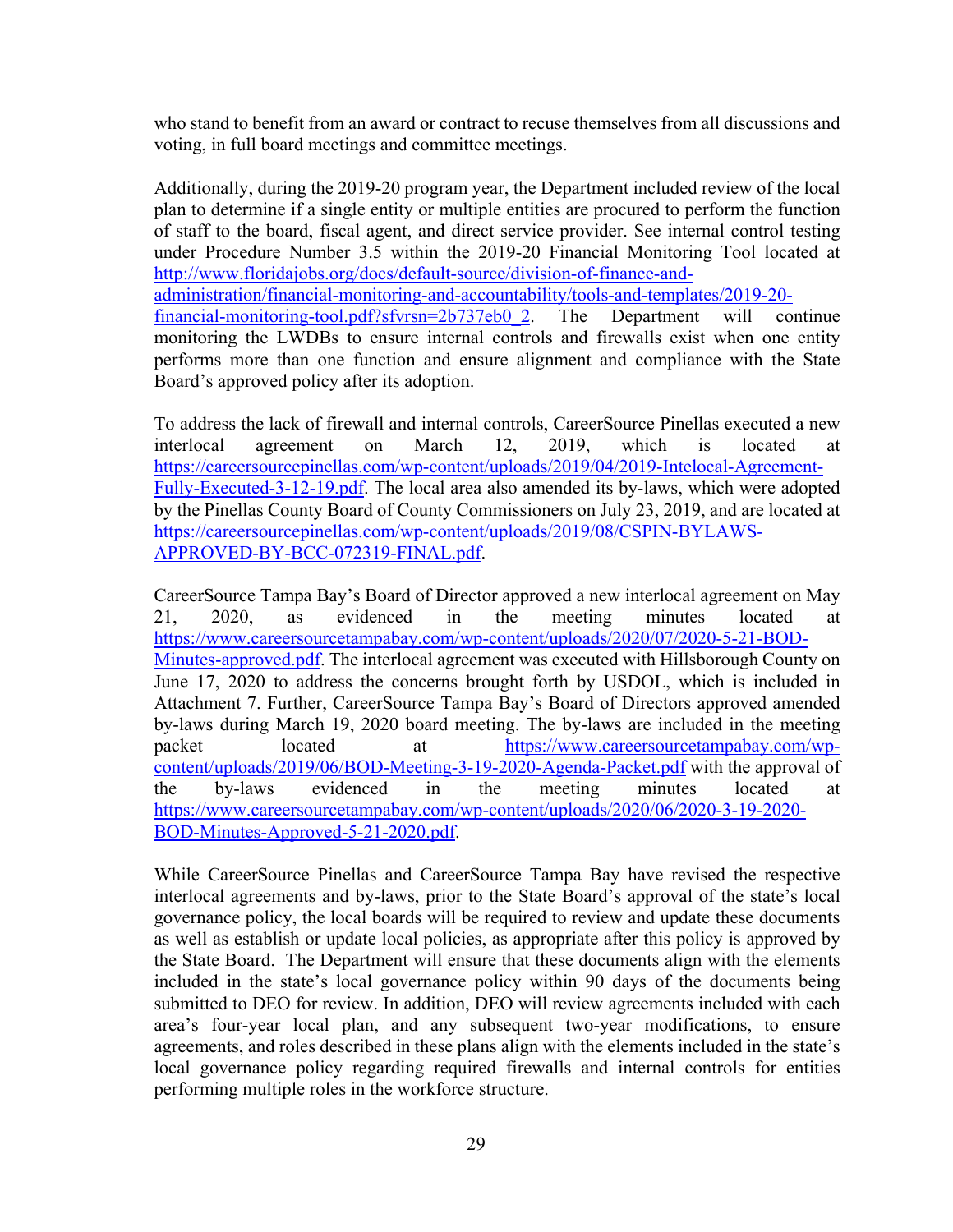**8 Finding 8: Board Recruitment, Vetting, Nomination, and Appointment Inconsistent with WIOA Provisions** 

**The chief elected officials in both local areas, in consultation with the State, must develop and implement clear processes and procedures for recruiting board members and documenting their qualifications in alignment with the requirements of WIOA, the regulations, and State policy. These processes and procedures should ensure that the board staff does not influence the selection of board members.** 

**DOL RESPONSE:** This finding remains UNRESOLVED. ETA accepts the State's request for technical assistance and will work with the DEO to develop a timeline and corrective action plan to assist the local areas in developing a system for the recruitment, vetting, and appointment of board members, in accordance with WIOA requirements.

Several of the key corrective actions included in the State's response are ongoing and incomplete. Specifically, DEO has yet to review and evaluate key policies and procedures of the local areas, and as appropriate revise its own guidance on governance, oversight and administrative policies to ensure the resolution of this finding.

In order to resolve this finding, ETA needs to review documentation, verify existing corrective actions taken by the boards, and validate that the actions taken are sufficient to bring the local areas practices into compliance with WIOA.

#### **CORRECTIVE ACTION:**

The Department has recently revised the grantee-subgrantee agreement, which became effective July 1, 2020, to include under paragraph 14 stipulations and guidelines for local board composition, board member selection, and training as follows:

- "a. The Board must ensure that the local workforce board composition is compliant with all federal and state laws, polices, procedures, and rules.
- b. The Board, in consultation with the CLEO, must develop and implement clear processes and procedures for recruiting, vetting, and nominating Board members and documenting their qualifications in alignment with the requirements of WIOA, and compliant with all federal and state laws, polices, procedures, and rules.
- c. The Board shall prohibit any Board staff from serving as members of a committee or subcommittee of the Board.
- d. The Board shall ensure Board members complete mandatory Board orientation and training. The Board shall take all reasonable steps necessary to encourage attendance by the CLEO at Board orientation and training. The Board shall retain and provide to DEO upon request the dates of training and sign-in sheets (or other evidence of attendance) of training participants."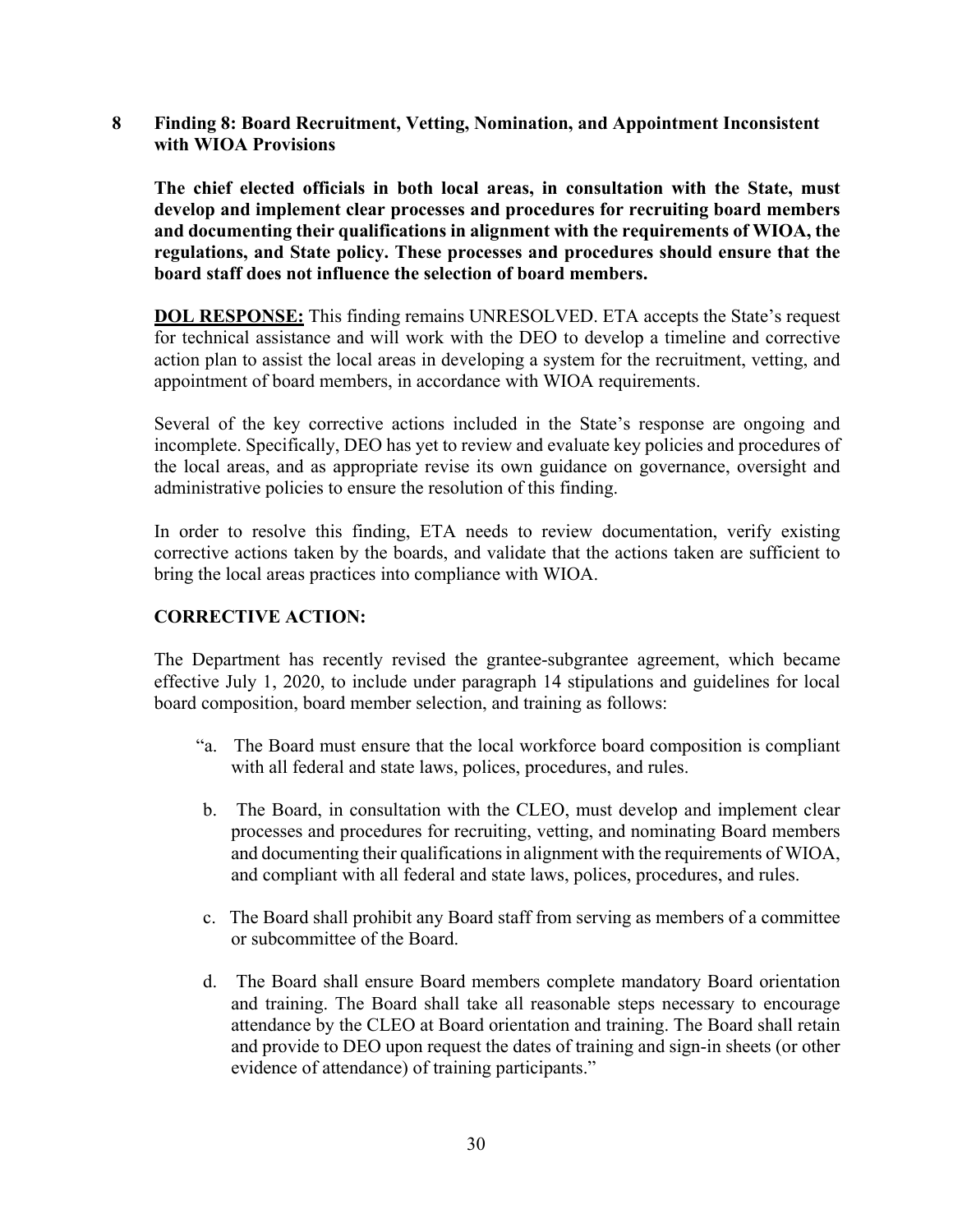See Attachment 3.1A for CareerSource Pinellas and CareerSource Tampa Bay's executed grantee-subgrantee agreements.

Based on the technical assistance provided to the Department by USDOL, the Department has determined that *Administrative Policy 091- Local Workforce Development Board Composition, Certification and Decertification* needs to be revised to provide clearer and more detailed guidance on board composition requirements, including but not limited to establishing:

- Criteria for recruiting, nominating, vetting, and appointing board members;
- Restrictions that ensure that board staff do not influence the nomination, vetting, and appointment process;
- The requirement of LWDBs to work with CLEOs to have written, documented procedures for the nominating, vetting, and appointment of board members; and
- Guidelines for the length of time a vacated/vacant position must be filled.

The policy is expected to be finalized and presented to the State Board at the December 2020 board meeting. Within 180 days after adoption by the State Board, the LWDB must establish or amend written local operating polices or procedures to include how the local board of directors recruit, nominate, vet and appoint local board members in alignment with the state's requirements. The Department' policy and guidance team will review updated local policies for compliance with federal and state requirements within 90 days of the LWDBs updating its policies.

Additionally, during the 2019-20 program year, the Department included review of the board member disclosures and composition in compliance with WIOA and 20 CFR 679.320. See internal control testing under Procedure Number 3.4 within the 2019-20 Financial Monitoring Tool located at http://www.floridajobs.org/docs/default-source/division-offinance-and-administration/financial-monitoring-and-accountability/tools-andtemplates/2019-20-financial-monitoring-tool.pdf?sfvrsn=2b737eb0\_2.

Further, CareerSource Tampa Bay has revised the *Board Composition Policy* to address USDOL's concerns and received board approval of the policy revisions within the May 21, 2020 board meeting. Evidence of the board approving the second revised policy on May 21, 2020 is within Consent Agenda #8 in the Meeting Agenda located at https://www.careersourcetampabay.com/wp-content/uploads/2020/05/BOD-5-21-2020- Agenda-Packet.pdf and in the meeting minutes located at https://www.careersourcetampabay.com/wp-content/uploads/2020/07/2020-5-21-BOD-Minutes-approved.pdf.

While CareerSource Pinellas and CareerSource Tampa Bay have revised their respective bylaws and have documented processes and procedures for the recruitment and appointment of board members, the Department will ensure that the by-laws and board policies align with the expected revisions to *Administrative Policy 091- Local Workforce Development Board Composition, Certification and Decertification* within 90 days after it is adopted by the State Board and board members receive the mandatory board orientation and training*.*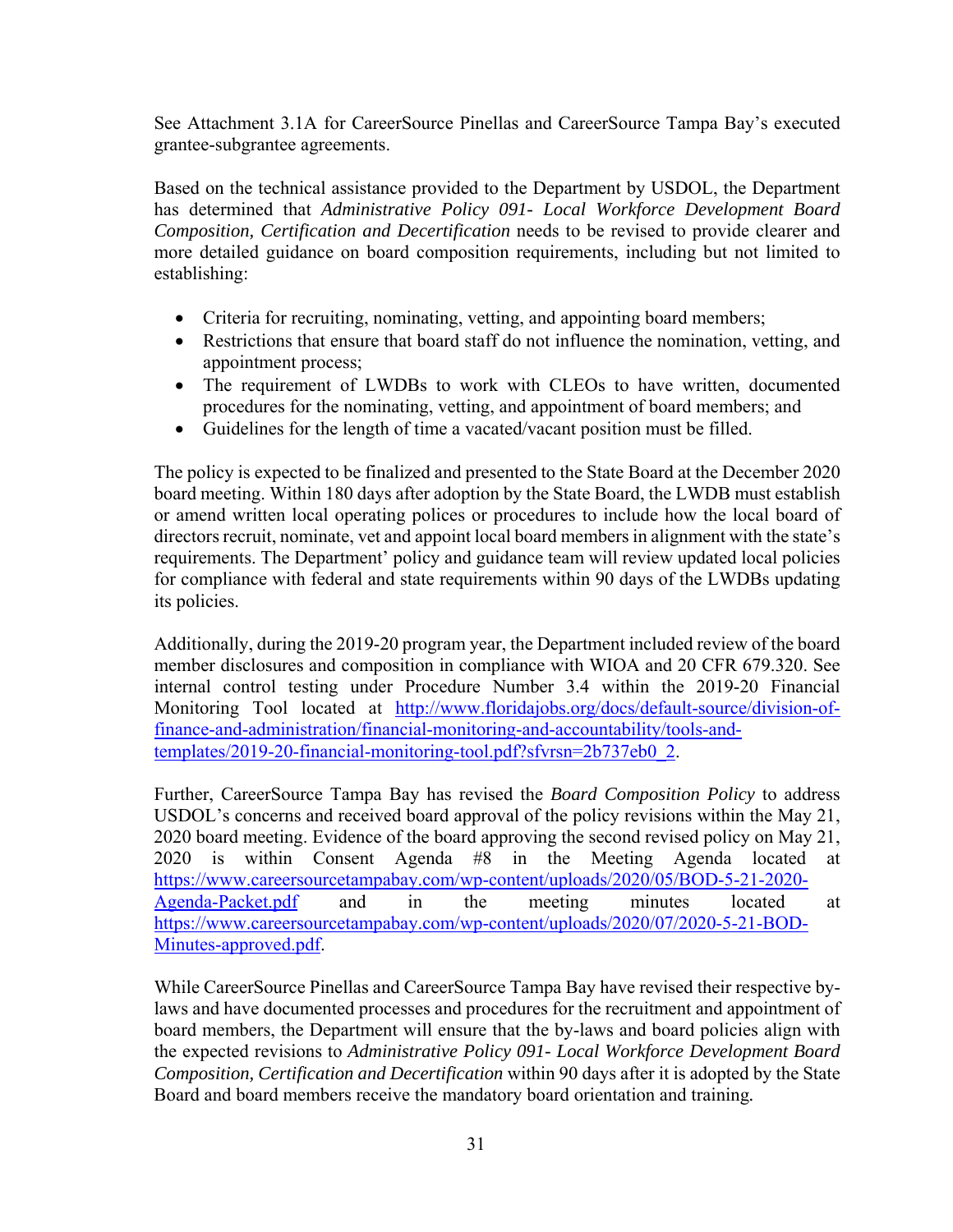**9 Finding 9: Chief Elected Officials Improperly Delegated Key Roles and Responsibilities** 

**The State must work with both local areas to ensure that chief elected officials, not the boards or staff in CareerSource Tampa Bay and CareerSource Pinellas, are properly functioning as the authoritative governing bodies responsible for establishing the local areas' By-laws. The boards and the staff may assist and provide support in the process; however, the chief elected officials should perform this function to constitute an effective LWDB.** 

**DOL RESPONSE:** Pertaining to CareerSource Tampa Bay, this finding remains UNRESOLVED. Several actions taken by the State and CareerSource Tampa Bay to resolve this finding are still in progress and remain incomplete. Upon completion of all corrective action steps indicated in the response to this finding, ETA will review, verify, and validate the actions taken and make a determination if the corrective actions are properly documented and sufficient to resolve this finding. Specifically, documentation is needed to demonstrate the board's by-laws have been revised.

Evidence has not been provided to demonstrate actions taken related to implementing a mechanism to ensure proper checks and balances were put in place. The state must also demonstrate that clearly defined roles and responsibilities are included in the by-laws, and appropriate internal controls are put in place.

Regarding CareerSource Pinellas, ETA acknowledges the revision to CareerSource Pinellas' by-laws and requests the following clarification:

• The by-laws reflect that all board committee meetings will be subject to the Sunshine Law and the Open Meeting Law of the State of Florida; but it is unclear how the by-laws ensure adherence to federal sunshine requirements of WIOA sec. 107(e).

ETA acknowledges DEO's plan to ensure that CLEOs and board members are educated about their roles and responsibilities. ETA can provide technical assistance, specifically training related to governance, in collaboration with the State, to help the state achieve this aim. ETA also welcomes the State's plan to revise applicable policies and develop local governance, oversight, and administrative policies. The State's described compliance monitoring plan is appropriate, and should help to ensure that both boards are functioning properly as the authoritative governing bodies responsible for establishing and implementing provisions of the local areas' by-laws. Upon the State's completion of all of the activities associated with resolving this finding, ETA will review, verify, and confirm the State's corrective actions and determine if they will resolve the finding.

### **CORRECTIVE ACTION:**

Within Finding 7 of this Corrective Action Plan, the Department described the composition of a local governance policy to address CLEOs and board roles and responsibilities and conducting board meetings in accordance with Sunshine laws. The policy is expected to be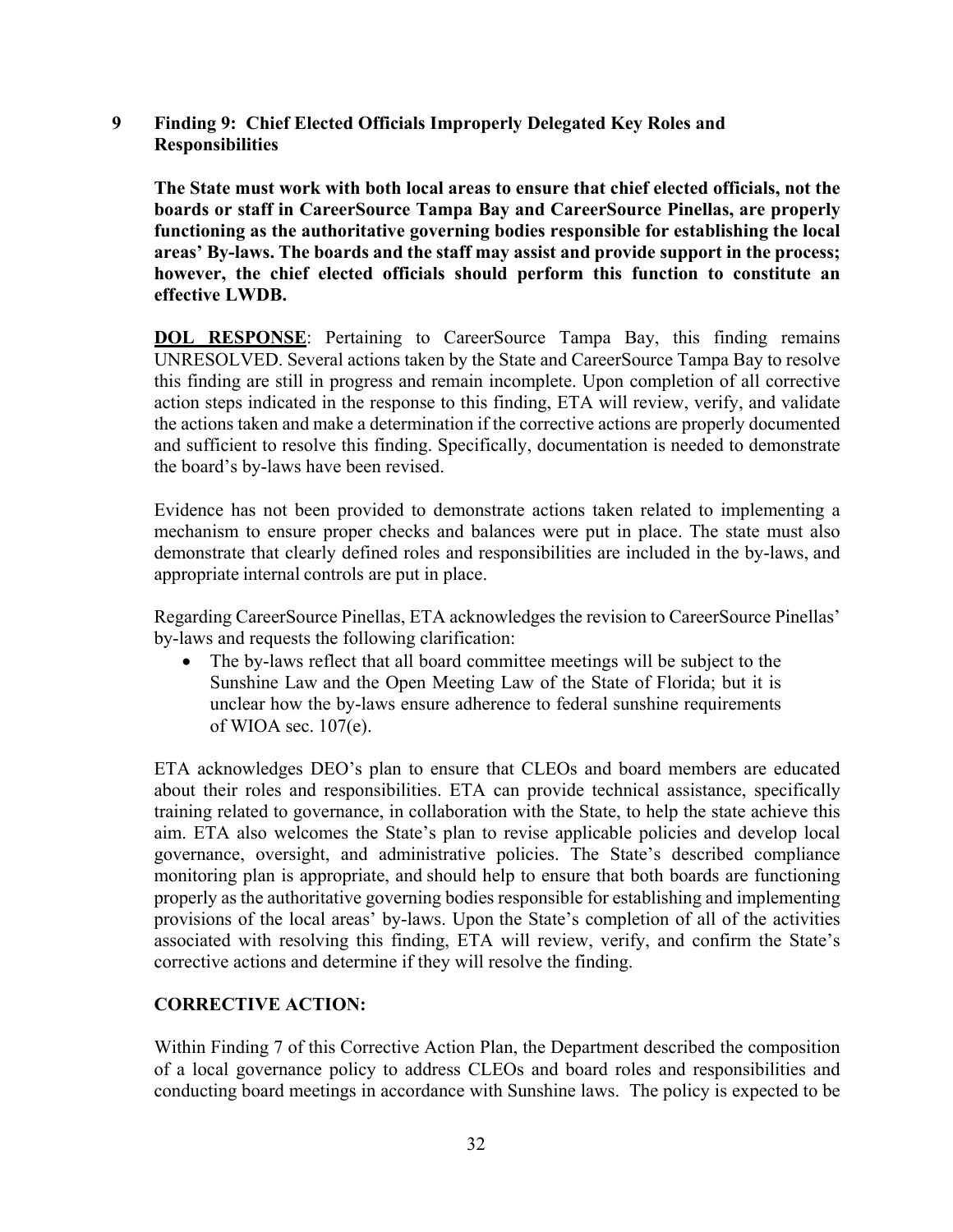finalized and presented to the State Board for approval at the December 2020 board meeting. See the response to Finding 7 for the summary of revisions to the policy.

Additionally, the Department is working to establish a date for CLEO and board member training that is expected to occur by March 2021. As part of this training, DEO accepts the opportunity to collaborate with USDOL to provide training related to governance to this group.

#### **10 Finding 10: Non-Compliant with WIOA Transparency and Sunshine Provisions**

#### **10.1 CareerSource Tampa Bay and CareerSource Pinellas must post, and make available electronically to the public, all minutes of formal meetings.**

**DOL RESPONSE:** This finding remains UNRESOLVED. While the State and LWDBs have begun taking action to address this finding, no verifiable evidence was provided to validate and confirm that these actions are sufficient to resolve the finding. For example, links to the websites were not provided, so it could not be confirmed that the websites exist, that information has been populated properly, and public access to board activities exists, satisfying and fully implementing the WIOA Sunshine provision. Additionally, ETA will need documentation verifying that staff have been trained on these internal policies and procedures once developed and implemented.

### **CORRECTIVE ACTION:**

On May 29, 2018, the Department sent the memorandum, which is located at http://www.floridajobs.org/docs/default-source/lwdb-resources/policy-andguidance/memos/2018-memos/memo\_posting-of-local-board-meeting-

minutes.pdf?sfvrsn=2, to all LWDB Executive Directors as a reminder that all LWDB business must be conducted in an open manner, including posting the minutes of board meetings on its website.

Further, the Department revised the grantee-subgrantee agreement, which became effective July 1, 2020, to require the LWDBs to be open and transparent in is meetings. The specific language of the grantee-subgrantee agreements governing transparency related to board meetings and actions read as follows:

"12.b. The following information must be posted on the Board's website in a manner easily accessed by the public:

- i. Notice of all Board meetings at least seven days before the meeting is to occur. Notice of special board meetings must be posted at least 72 hours before the meeting is to occur. . . .
- vii. Board meeting minutes within 15 days of Board approval."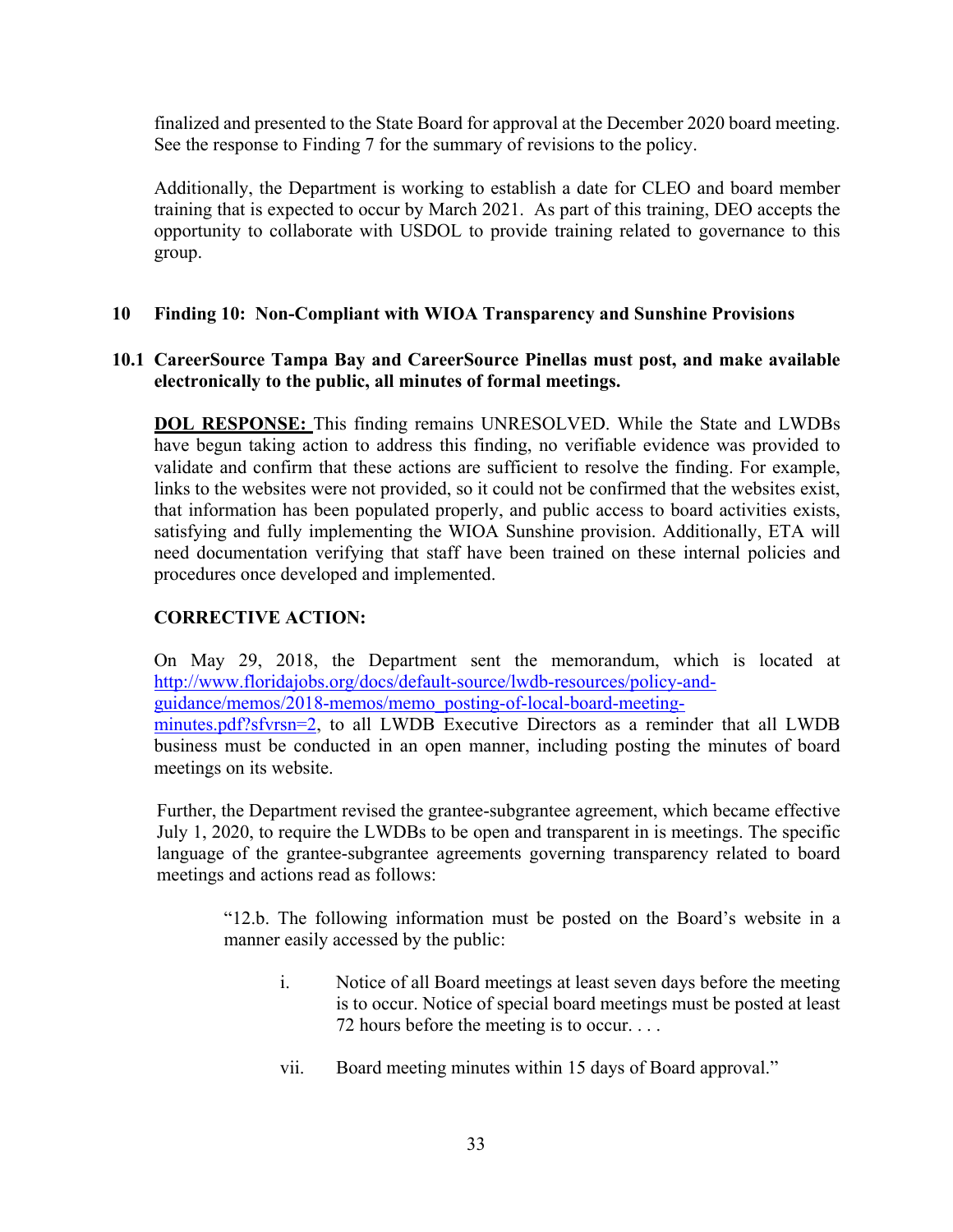The Department has confirmed that the websites of both CareerSource Pinellas and CareerSource Tampa Bay contain the formal meetings minutes and the have provided the direct links below:

#### **CareerSource Pinellas**

- July 2017 through June 2018 board meeting minutes at https://careersourcepinellas.com/about-us/board-meetings-3/
- July 2018 through June 2019 board meeting minutes at https://careersourcepinellas.com/about-us/board-meetings-2/
- July 2019 to present board meeting minutes at https://careersourcepinellas.com/about-us/board-meetings/

### **CareerSource Tampa Bay**

• Board meeting minutes at https://www.careersourcetampabay.com/fy-17-18-boardmeeting-materials/

#### **10.2 The State must also ensure that all local areas are compliant with these provisions**

**DOL RESPONSE:** This finding remains UNRESOLVED. Actions taken to date are insufficient to resolve this finding. The State must provide clear evidence in the form of documentation, (e.g., updated financial monitoring tool, updated Grantee-Sub-grantee Agreement), that demonstrates these actions have been completed. Since the actions are currently in progress and remain incomplete and reviewed by the State and ETA, this finding will remain open.

### **CORRECTIVE ACTION:**

For the 2019-20 program year, the Department's financial monitoring team added a test to determine if the LWDB posts board of director meeting notices, agendas, and minutes on its website in compliance with WIOA transparency and Florida Sunshine provisions. If any LWDBs are out of compliance, this issue will be included within the results of the 2019-20 joint programmatic and financial monitoring review.

As evidence of this new test, see testing procedure number 3.6 within the 2019-20 Financial Monitoring Tool at http://www.floridajobs.org/docs/default-source/division-of-financeand-administration/financial-monitoring-and-accountability/tools-and-templates/2019-20 financial-monitoring-tool.pdf?sfvrsn=2b737eb0\_2.

Further, as described in the response to Finding 10.1, the Department has revised the granteesubgrantee agreement to require LWDBs to post notice of board meeting and the board meeting minutes within a specified period of time. See the response to Finding 10.1 for more information.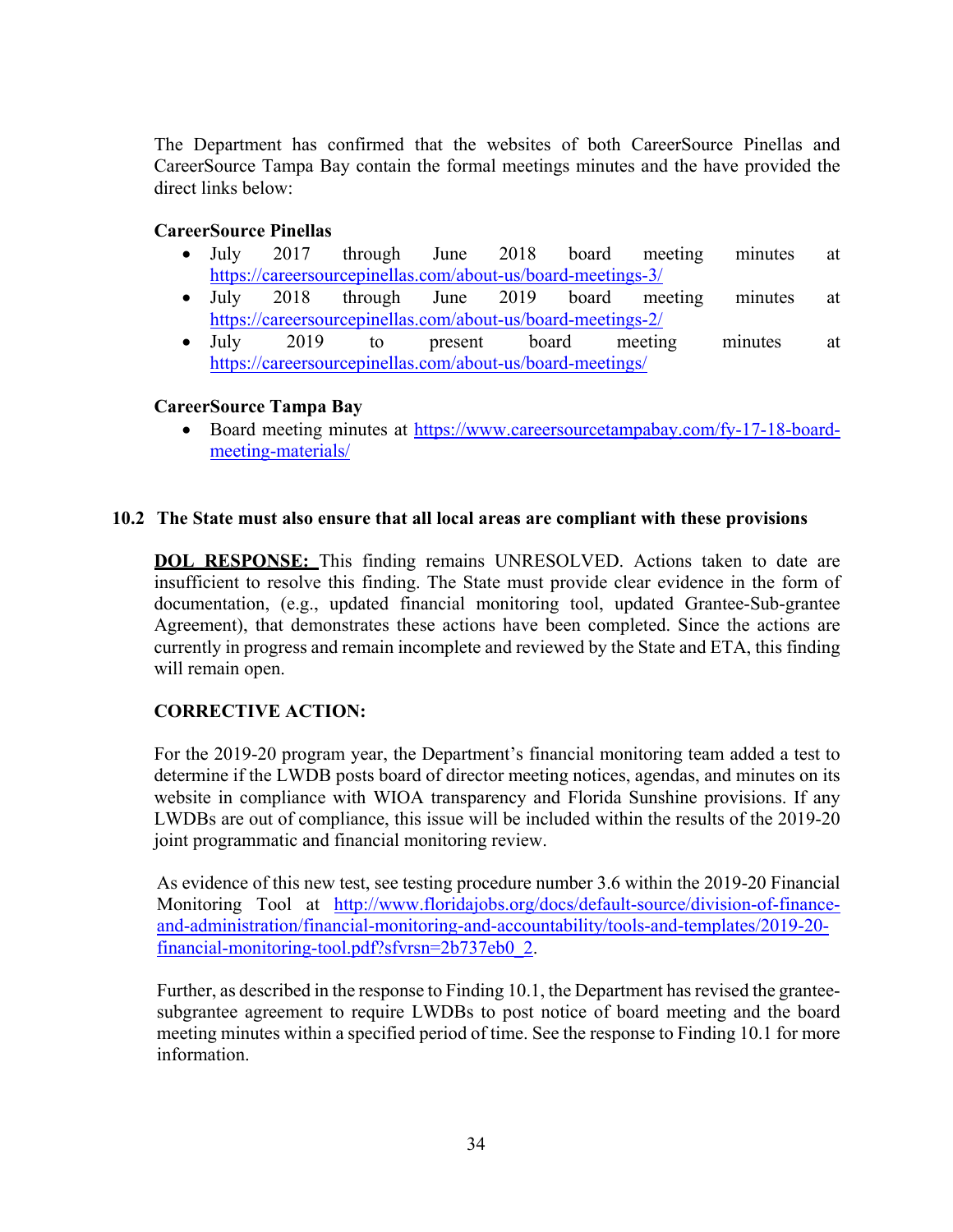#### **11 Finding 11: CareerSource Tampa Bay and CareerSource Pinellas Lack Evidence of LWDBs Fulfilling Required Functions**

#### **The State must verify and ensure that the LWDBs are fulfilling their responsibilities under WIOA sec. 107(d) and Title 20 CFR § 679.370.**

**DOL RESPONSE:** This finding remains UNRESOLVED. While the boards have completed activities, such as board member orientation, those actions do not fully address the requirement of the finding. The finding requires the State to verify that the LWDBS are fulfilling their responsibilities. In other words, State and local areas must show, through actions, activities, initiatives, and strategies, that the board is appropriately fulfilling its required roles and responsibilities. For example, the document presented in exhibit 11.2 lists the board structures and identifies its goals, however, it does not provide information and evidence about what activities, strategic initiatives, etc. the boards undertook to achieve those goals and or how it fulfills the roles and responsibilities outlined for boards, which is what the finding was about.

#### **CORRECTIVE ACTION:**

See Attachment 11A for the activities, committees, and board accomplishments of CareerSource Pinellas' Board of Directors and Attachment 11B for details of how CareerSource Tampa Bay describes how the LWDB has meet the requirements of 20 CFR 679.370.

#### **12 Finding 12: One-Stop Competitive Procurement Not Compliant**

#### **12.1 The LWDBs must conduct a competitive procurement as required by WIOA Section 121, 20 CFR§ 678.605, and 2 CFR § 200.319.**

**DOL RESPONSE:** This finding remains UNRESOLVED. The State must review and verify that the LWDBs conducted a competitive procurement of the One-Stop Operators in accordance with WIOA and TEGL 15-16. In addition, the State must review the entire procurement process and supporting documentation (including the sub-recipient agreements) to ensure compliance with the requirements of WIOA and TEGL 15-16. This documentation must be provided to ETA for concurrence.

#### **CORRECTIVE ACTION:**

During the 2018-19 and 2019-20 program years, the Department's Financial Monitoring team selected the One-Stop Operator procurements and determined the procurements were competitively procured as seen below:

 For CareerSource Pinellas, the Department reviewed the One-Stop Operator procurement as a sample selection with the testing for purchasing and contracting during 2018-19 program year and noted the following: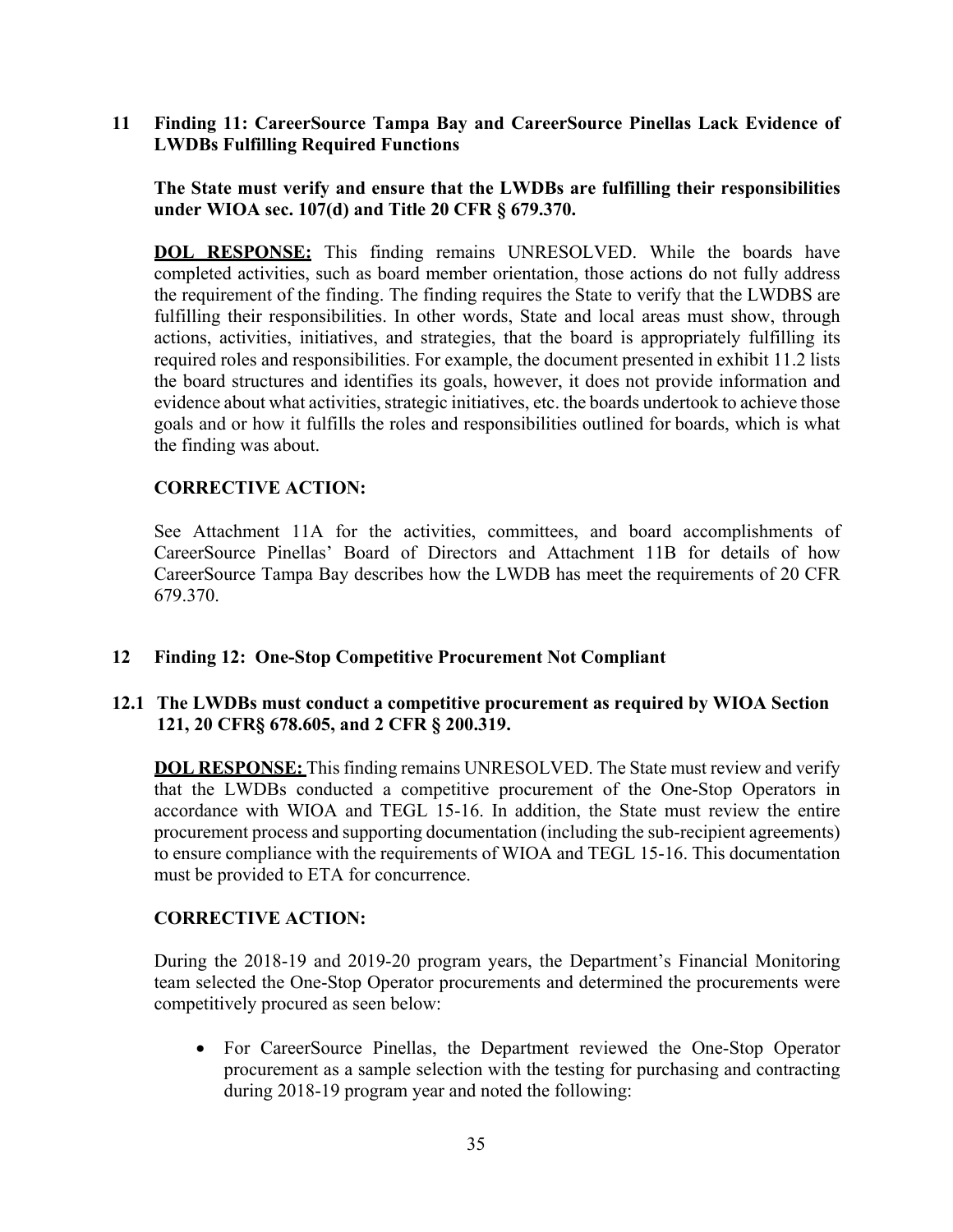- o RFP #18-0629 was issued June 29, 2018 outlining the One-Stop Operator procurement;
- o Questions and Answers Period: June 29, 2018 through July 13, 2018
- o Response Due: August 9, 2018
- o Responses received from Kaiser Group (also known as Dynamic Workforce) and Complete Technology Solutions (also known as Ryman);
- o Date Board Approved Contract: September 5, 2018;
- o Contract Effective Date: November 1, 2018 June 30, 2019;
- o Contract Amount: \$34,167
- o Related Party Contract: No
- For CareerSource Tampa Bay, the Department reviewed the One-Stop Operator procurement as a sample selection within the testing for purchasing and contracting during 2018-19 program year and noted the following:
	- o RFP #18-0428 was issued June 4, 2018 outlining the One-Stop Operator procurement;
	- o Questions and Answers Period: June 4, 2018 through June 12, 2018
	- o Response Due: June 18, 2018
	- o Responses received from Kaiser Group (also known as Dynamic Workforce) and Complete Technology Solutions (also known as Ryman);
	- o Date Board Approved Contract: July 19, 2018;
	- o Contract Effective Date: July 27, 2018 June 30, 2019;
	- o Contract Amount: \$39,341
	- o Related Party Contract: No
- For CareerSource Pasco Hernando, the Department reviewed the One-Stop Operator procurement as a sample selection within the testing for purchasing during 2019-20 program year and noted the following:
	- o RFP #01-06142019 OSO was issued June 14, 2019 outlining the One-Stop Operator procurement:
	- o Questions and Answers Period: June 17, 2019 through June 28, 2019
	- o Responses Due: July 5, 2019
	- o Responses received from Gulf Coast Jewish Family and Community Services and Eckard Youth Alternatives
	- o Date Board Approved Contract: August 15, 2019
	- o Contract Effective Date: October 1, 2019 through June 30, 2020
	- o Contract Amount: \$24,986
	- o Related Party Contract: No

See Attachment 12.1 for the supporting documents related to the procurements and agreements listed above.

#### **12.2 The State must ensure that the LWDBs comply with the competitive procurement requirements in selecting the One-Stop Operator.**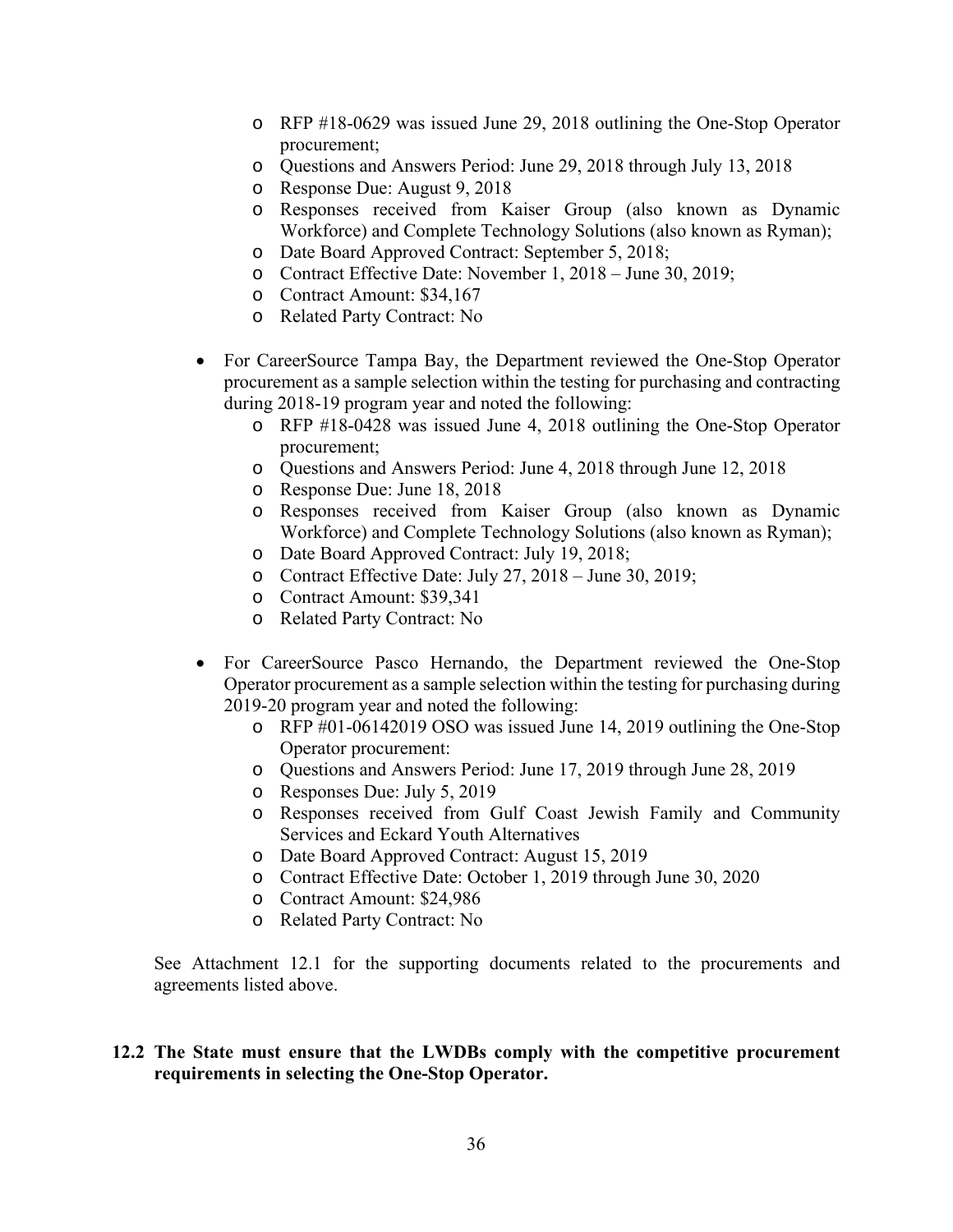**DOL RESPONSE:** This finding remains UNRESOLVED. The State must review and verify that the LWDBs conducted a competitive procurement of the One-Stop Operators in accordance with WIOA and TEGL 15-16. In addition, the State must review the entire procurement process including sub-recipient agreement to ensure it meets the requirements of WIOA and TEGL 15-16. This documentation must be provided to ETA for concurrence.

## **CORRECTIVE ACTION:**

The Department has reviewed and analyzed the procurement process for both CareerSource Pinellas and CareerSource Tampa Bay against the requirements outlined in TEGL 15-16 as well as *Administrative Policy 97 – One-Stop Operator Procurement*, which is located at http://www.floridajobs.org/docs/default-source/lwdb-resources/policy-and-

guidance/guidance-papers/2017-guidance-

papers/adminpol097 onestopprocurement final 9252017.pdf?sfvrsn=6. A review of both LWDB's procurements found that each LWDB has followed the guideline as set forth in TEGL 15-16 and the State's policy.

### **13 Finding 13: Conflict of Interest Policies Not Compliant**

## **13.1 The State must review and ensure that both local areas bring their conflict of interest policies into compliance with WIOA regulations and the Uniform Guidance requirements.**

**DOL RESPONSE:** This finding remains UNRESOLVED. The policies and procedures provided are outdated and insufficient to address this finding. The policy does not address actions taken by board members as part of their committee assignments which were apparent conflicts of interest. The forms and policy do not fully address conflict of interest, proper disclosure, and have not been updated since 2010. The State must review all required policies and procedures to ensure compliance with both WIOA and the Uniform Guidance. In addition, these policies and procedures must be provided to ETA for review and concurrence.

# **CORRECTIVE ACTION:**

CareerSource Pinellas recently amended its *Conflict of Interest Policy* and received board approval of the policy during the September 16, 2020 board meeting, which is included as Action Item 4 in the meeting notice located at https://careersourcepinellas.com/wpcontent/uploads/2020/09/2020.09.16-Board-Agenda-Packet-R6.pdf. Due to the recent occurrence of the board meeting, meeting minutes are not yet available.

CareerSource Tampa Bay adopted its *Board of Directors Conflict of Interest Policy* within the November 21, 2019 board meetings. The policy is included within the board meeting packet located at https://www.careersourcetampabay.com/wpcontent/uploads/2019/11/BOD-Meeting-11-21-19-Agenda-Packet-1.pdf with the approval of the policy evidenced in the meeting minutes located at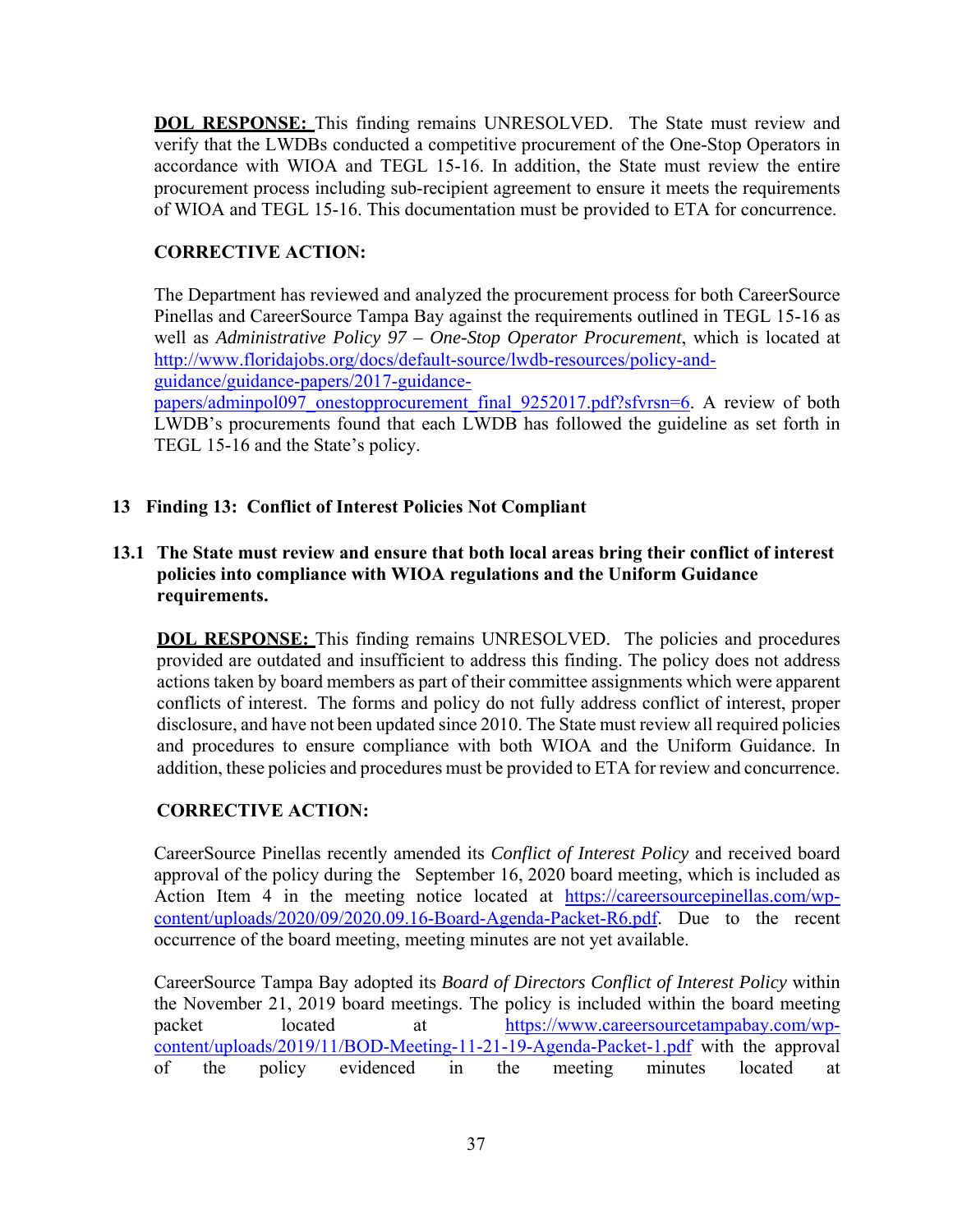https://www.careersourcetampabay.com/wp-content/uploads/2020/01/2019-11-21-19- BOD-Minutes-approved-1-16-2020.pdf.

Due to the recent implementation of the grantee-subgrantee agreement, the Department will review the recent changes to these policies to ensure alignment with the terms and conditions of the grantee-subgrantee agreement and federal regulations during the monitoring conducted in program year 2020-21 and will notify the LWDB if any amendments are necessary to align with the grantee-subgrantee agreement.

### **13.2 The State should take additional steps to make sure CareerSource Tampa Bay and CareerSource Pinellas revise their conflict of interest policies and should conduct follow-up monitoring.**

**DOL RESPONSE:** This finding remains UNRESOLVED. While LWDB members disclosed their contractual relationships with WIOA funds, they did not recuse themselves in committee meetings where decision making discussions took place. These discussions were then brought before the full LWDB for voting. Conflict of Interest requirements means one recuses oneself for all discussions, actions, appearances, and potential conflicts of interest, including committee meetings, workgroups, and casual information sharing, as a Board member. ETA noted that almost every Board member organization received funding from the two LWDBs; these decisions were made during committee meetings and then submitted to the full LWDB as motions for approval. In addition, the response does not identify or establish any required firewalls, or separation of functions and duties, between various required functions of the Board, Board members, and staff to the Board.

### **CORRECTIVE ACTION:**

The Department has recently revised the grantee-subgrantee agreement, which became effective July 1, 2020, requiring all LWDB to name a Chief Ethics Officer and adopt, abide by a conflict of interest policy, and to abide by specific terms when entering into a contract with a related party. Specifically, paragraphs 13.a., 13.b., and 15 outline these requirements as follows:

- "13.a. The Board shall adopt an employee ethics code modeled after the provisions of Chapter 112, Florida Statutes, and shall name a Chief Ethics Officer. The Officer shall be responsible for the periodic training of Board staff and for maintaining the Ethics Code and for, which addresses:
	- i. The acceptance of gifts;
	- ii. Self-dealing;
	- iii. A prohibition on unauthorized compensation;
	- iv. Conflicting employment or contractual relationships;
	- v. Appropriate disclosure and use of information; and
	- vi. Nepotism.
- 13.b. The Board will adopt and abide by a conflict of interest policy that ensures compliance with state and federal law and applicable State Board and DEO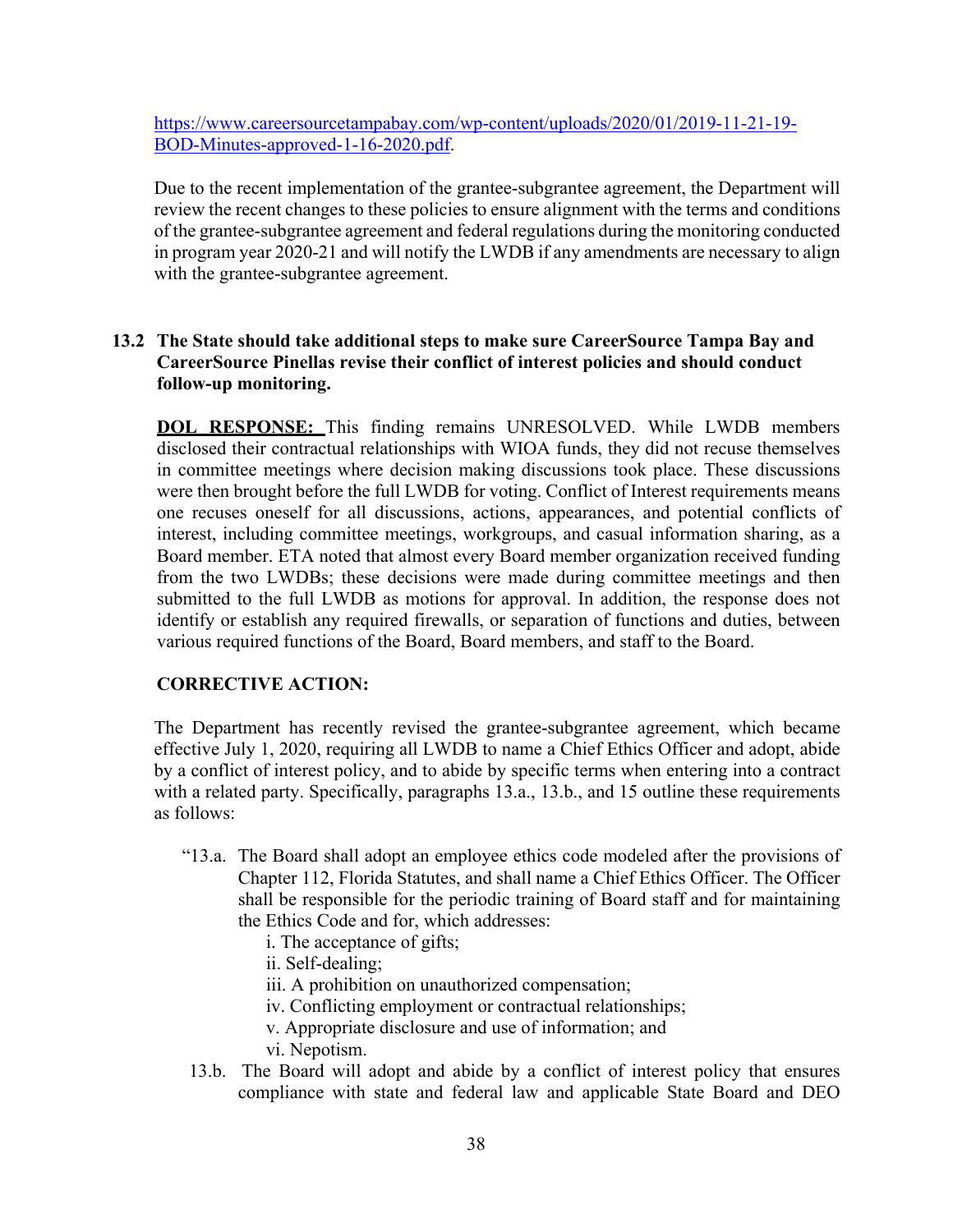policies. The Board will make reasonable modifications to the policy if requested by DEO. The Board must ensure that adequate firewalls are in place to prevent actual or perceived conflicts of interest, poor internal controls, or the appearance of impropriety."

- 15. **RELATED PARTIES.** The purpose of this section is to help DEO ensure transparency and accountability, to prevent impropriety or the appearance of impropriety in public business, and to limit the possibility of the improper expenditure of state or federal funds.
	- a. Related Parties. For purposes of this Agreement, "Related Party" includes any: Board member; Board employee or staff; relative of any Board member or employee or staff; any organization represented by or employing a Board member or employee or staff; any organization, the board of directors of which a Board member or employee or staff holds a board position; or any vendor with which a Board member has a relationship.
	- b. Related Party Contract. For purposes of this Agreement, "Related Party Contract" means any relationship, transaction, or expenditure, contractual in nature, which results in or could result in an expenditure of state or federal funds by the Board with a Related Party. The term "Related Party Contract" does not include retail purchases made in the ordinary course of business or payments for utility services.
	- c. Related Parties Compliance. The Board shall comply with section 445.007(11), Florida Statutes. The Board and its employees must annually disclose to DEO any conflicts of interest that may arise during the upcoming year, or that actually arose in the current year and were not previously disclosed.
		- i. Prior to entering into any Related Party Contract with any Related Party, the proposed Related Party Contract must be brought before the Board for consideration and approval. The Board shall ensure that: (i) the Board member or employee with the conflict removes himself or herself from the room prior to any discussions at any meeting, including subcommittee meetings, involving the contract; (ii) the Board member or employee with the conflict is not physically present during the voting; and (iii) the Board member with the conflict abstains from any vote regarding the Related Party Contract.
		- ii. If the disclosure was not made prior to the meeting because the conflict was unknown prior to the meeting, the Board shall ensure that disclosure is made at the next possible meeting after knowledge of the conflict becomes available.
	- d. Completion of Forms. For each Related Party Contract, the Board must ensure that the forms attached hereto as Exhibits C and D are completed, dated, executed, and certified prior to execution of the contract or incurring of expenditures for the current fiscal year. Exhibits C and D must be submitted at or before the Board meeting in which the vote is to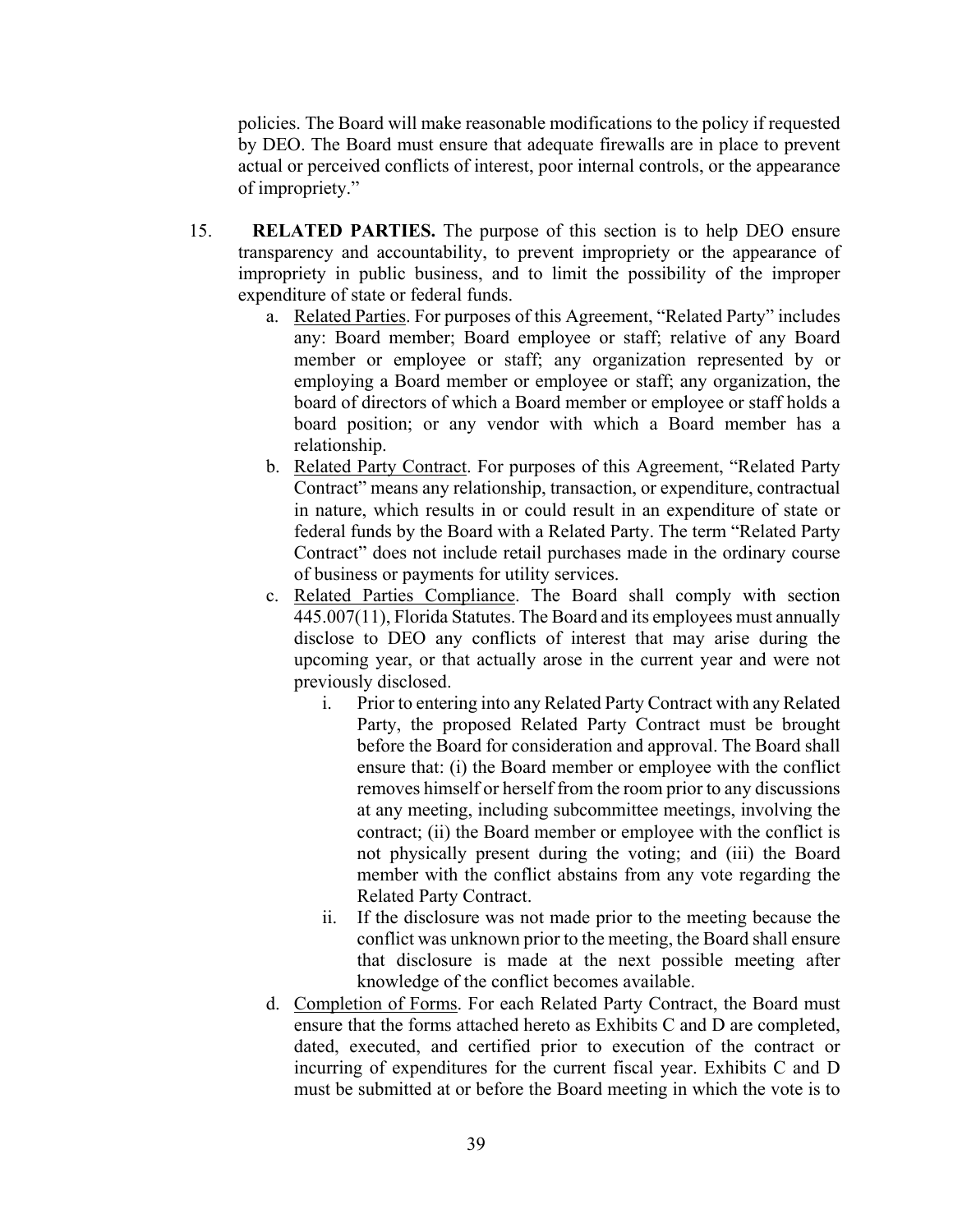take place for board members and employees of the board who have any conflict of interest with the contracting vendor. For conflicts unknown at the time of entering into the Related Party Contract, the Board shall ensure that completed forms of Exhibits C and D are filed within 15 days after the disclosure with the person responsible for recording the minutes of the meeting. The disclosure shall be incorporated into the minutes of the meeting at which the oral disclosure was made. If the Related Party Contract was approved by the Board in the current or previous fiscal year and the Board intends to continue the Related Party Contract, Exhibits C and D must be submitted annually to DEO for approval prior to the beginning of the next fiscal year.

- e. Contracts \$25,000 or Greater. DEO may disapprove, in its sole discretion, any contract for the Board's failure to submit any required document or form as required by this section. Prior to execution of any contract equal to or greater than \$25,000, the Board must approve and electronically submit the documentation set forth below, along with completed copies of the forms attached hereto as Exhibits C and D, to WorkforceContract.Review@deo.myflorida.com.
- f. Contracts Less Than \$25,000. Within 30 days after execution of any contract less than \$25,000, the Board must approve and electronically submit a certified board membership roster listing all members on the Board at the time of the vote on the approval of the contract with a vote tally indicating attendance or absence at the meeting. For those in attendance, the affirmative and negative votes and abstentions for each member, along with completed copies of the forms attached hereto as Exhibits C and D, must be submitted to WorkforceContract.Review@deo.myflorida.com."

See Attachment 3.1A for CareerSource Pinellas and CareerSource Tampa Bay's executed grantee-subgrantee agreements.

The Department is currently amending the conflict of interest policies adopted by the State Board to ensure compliance with WIOA, Florida Statute, and align with the recent changes in the grantee-subgrantee agreement. The revised policies are expected to be presented to the State Board at the December 2020 board meeting. Within 180 days after adoption by the State Board, the LWDB must amend and align its conflict of interest or related party policy with the policy approved by the State Board. The Department' policy and guidance team will review updated local policies for compliance with federal and state requirements within 90 days of the LWDBs updating its policies.

#### **14 Finding 14: CareerSource Tampa Bay and CareerSource Pinellas LWDB Compositions Not Compliant**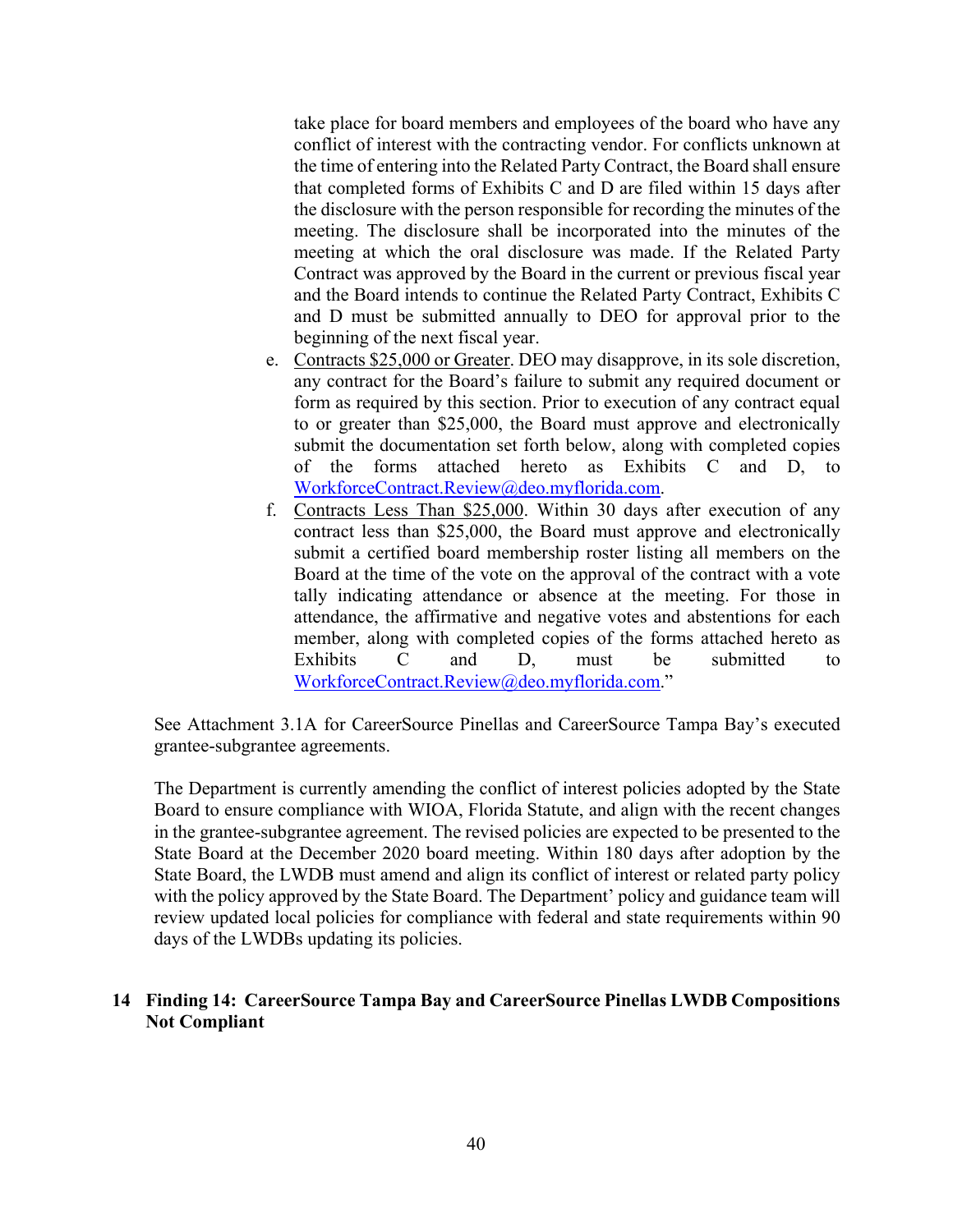**14.1 The State must work with chief elected officials in both local areas to appoint new members that bring the boards into compliance with the business majority requirement.** 

**DOL RESPONSE:** This portion of the finding is RESOLVED.

## **14.2 The board should fill vacancies as quickly as possible to ensure full and adequate participation of both public and private sectors in the local workforce systems.**

**DOL RESPONSE:** This portion of the finding remains UNRESOLVED. ETA accepts the State's request for technical assistance and will work with DEO to develop a technical assistance plan and activities as appropriate. The State should also provide the following information to help resolve this portion of the finding:

- Copy of the board membership rosters for CareerSource Tampa Bay and CareerSource Pinellas;
- Documentation of meeting(s) the boards have conducted since filling the vacant positions and the reconstitution of the boards; and,
- Attendance records of these meetings; actions taken, and to the extent practical, information that demonstrates board members' active participation in those meetings.

## **CORRECTIVE ACTION:**

A copy of the board member roster for both CareerSource Pinellas and CareerSource Tampa Bay is included in Attachment 14.2. The links to current and archived board meeting minutes have been included in the response to Finding 10.1; however, the link to the current meeting minutes are as follows:

- CareerSource Pinellas https://careersourcepinellas.com/about-us/board-meetings/
- CareerSource Tampa Bay https://www.careersourcetampabay.com/fy-17-18 board-meeting-materials/

The links provided evidence the meetings that have taken place since the boards have been reconstituted. The information available on these links include meeting agendas and minutes. Within the meeting minutes is a recording of the board members in attendance either in person or on the phone and actions taken within the meeting. To evidence board member involvement, a summary of actions taken by the board is described below:

• CareerSource Pinellas – The Board has been informed, voted on, and shown support of several actions to assist CareerSource Pinellas to be flexible and provide services virtually to address issues caused by COVID-19. Some of these actions include approval to solicit proposals for Virtual Workshops during the May 20, 2020 meeting, approval of the Strategic Plan during the August 20, 2020 meeting, and approval of the RFP for Youthbuild during the September 16, 2020 meeting.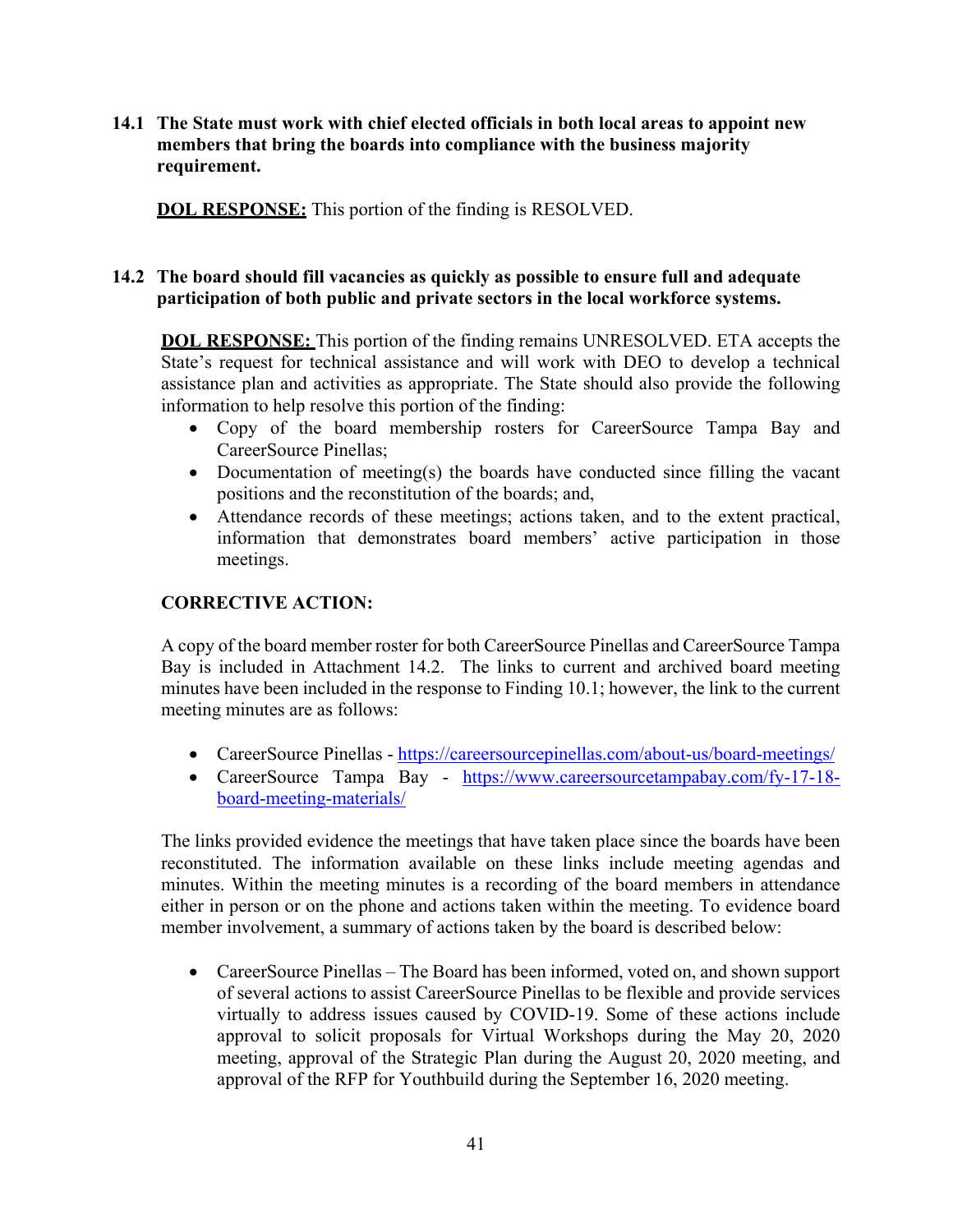• CareerSource Tampa Bay – The Board has been actively involved in the operations of the LWDB, especially in light of the current pandemic. The LWDB was recently awarded \$25 million from Hillsborough Board of County Commission for rapid retraining and reemployment of residents affected by COVID-19. Some additional actions include approval to conduct virtual job training for youth during the summer 2020 during the May 21, 2020 meeting and approval of the 2020-21 Workforce Performance Committee Goals.

Additionally, in response to Finding 8, the Department is currently revising *Administrative Policy 091- Local Workforce Development Board Composition, Certification and Decertification* to include guidelines for the length of time a vacated/vacant position must be filled and expects to present the amended policy to the State Board at the December 2020 meeting.

#### **15 Finding 15: Non-Compliant with Stevens Amendment**

#### **15.1 The State must work with all local areas to incorporate the Stevens Amendment provisions into their policies, processes, and monitoring procedures.**

**DOL RESPONSE:** This finding remains UNRESOLVED. DEO's corrective actions are still in progress. DEO must provide information and documentation once it completes the actions mentioned above to satisfy the corrective actions required in the Finding.

#### **CORRECTIVE ACTION:**

On June 14, 2019, the Department emailed (see Attachment 15.1) all LWDBs as a reminder of their requirement to comply with the Stevens Amendment (Public Law 115-31, Division H, Title V, Section 505) and include this requirement into their local policies, processes, and monitoring procedures. The Department also created a Frequently Asked Questions document that was emailed to the boards on June 21, 2019 and posted on the Department's website, which is located at http://www.floridajobs.org/docs/default-source/lwdbresources/lwdb-grants-management/other-resources/stevens-amendment.pdf?sfvrsn=2.

The Department has included the requirement for the LWDBs compliance with the Stevens Amendment within paragraph 12.f. of the amended grantee-subgrantee agreement, which became effective July 1, 2020. This paragraph reads as follows:

"f. For all funds provided by DEO, when issuing statements, press releases, requests for proposals, bid solicitations and other documents describing projects or programs funded in whole or in part with federal money, the Subrecipient shall clearly state (i) the percentage of the total costs of the program or project which will be financed with federal money; (ii) the dollar amount of federal funds for the project or program; and (iii) the percentage and dollar amount of the total costs of the project or program that will be financed by non-governmental sources. Consolidated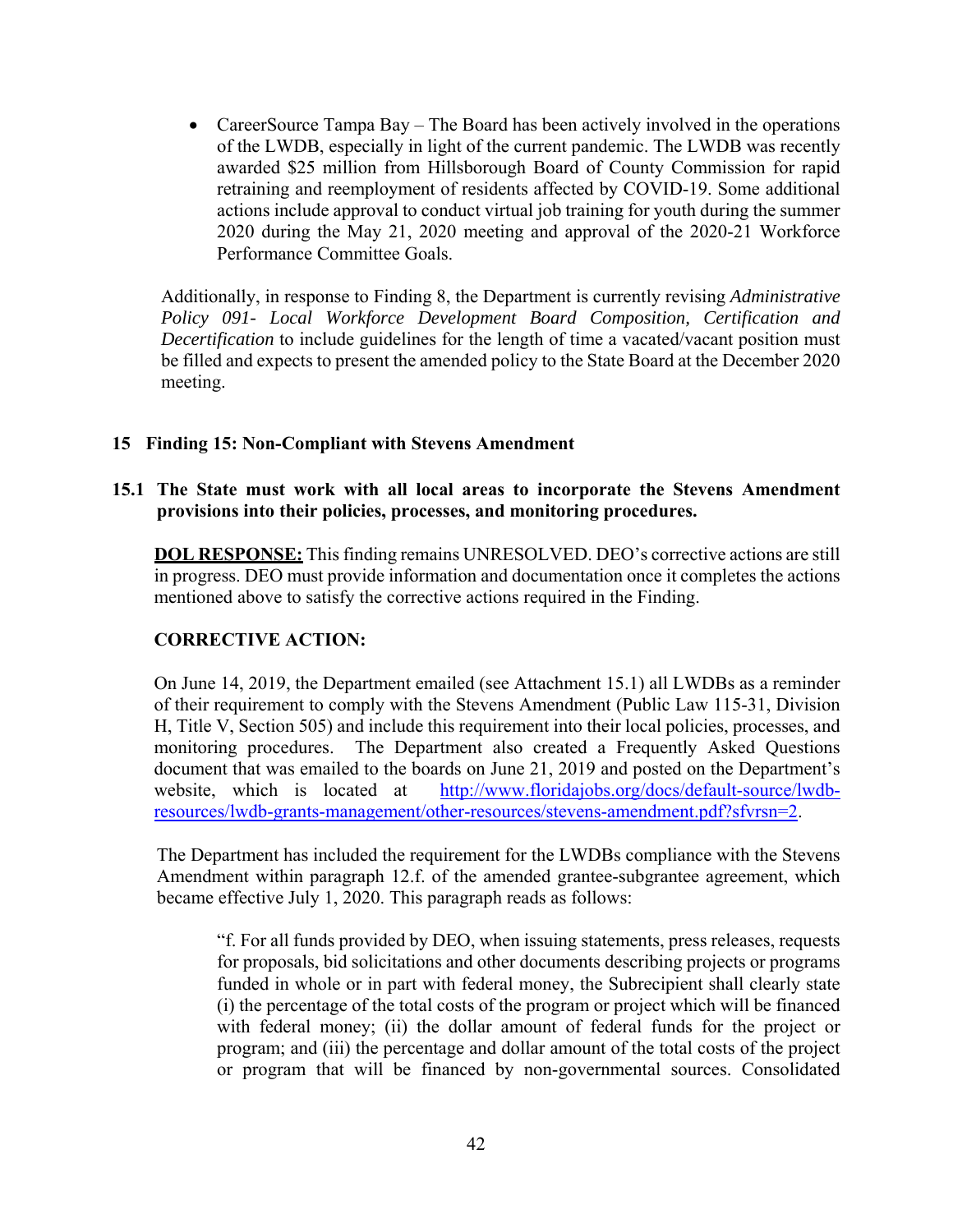Appropriations Act of 2018, Pub. L. No. 115-141, 132 Stat. 348, div. H, Title V, Sec. 505 (Mar. 23, 2018)."

### **15.2 The State must also monitor all local areas to ensure the implementation of the Stevens Amendment.**

**DOL RESPONSE:** This finding remains UNRESOLVED. DEO's corrective actions are still in progress. DEO must provide information and documentation once it completes the actions mentioned above to satisfy the corrective actions required above.

#### **CORRECTIVE ACTION:**

Beginning in the 2019-20 program year, the Department began monitoring the LWDB's compliance with the Stevens Amendment when testing purchasing, contracting, disbursements, and subrecipient monitoring. If the LWDB is not in compliance with the requirements of the Stevens Amendment, the Department will include this issue in the joint programmatic and financial monitoring report. As evidence of this updated financial monitoring tool including the Stevens Amendment provisions, see procedure number 10.25 in the purchasing testing procedure on page 12, 11.15 in the contracting testing procedure on page 14, 12.55 in the subrecipient monitoring testing procedure on page 16, and 14.4 in the disbursement testing procedure on page 19 located at http://www.floridajobs.org/docs/default-source/division-of-finance-andadministration/financial-monitoring-and-accountability/tools-and-templates/2019-20 financial-monitoring-tool.pdf?sfvrsn=2b737eb0\_2.

#### **16 Finding 16: State Did Not Conduct Adequate and Effective Oversight**

#### **16.1 The State must conduct more in-depth monitoring of the local areas to ensure compliance with provisions of WIOA, including governance structures, internal controls, and separation of duties.**

**DOL RESPONSE:** ETA acknowledges the State's increase in on-site programmatic monitoring reviews and other planned actions. Actions taken to date are insufficient to resolve this finding. Until actions that are in progress have been finalized, implemented, and reviewed by the State and ETA, this finding will remain open. This finding remains UNRESOLVED.

#### **CORRECTIVE ACTION:**

The Department began monitoring many of the issues identified by US DOL, such as board composition, LWDB staff raises and bonuses, and non-competitive one-stop operator procurement during the 2019-20 program year. The recently amended terms and conditions within the grantee-subgrantee will be monitored during the 2020-21 program year. Further, to ensure communication and collaboration, the Department will continue performing joint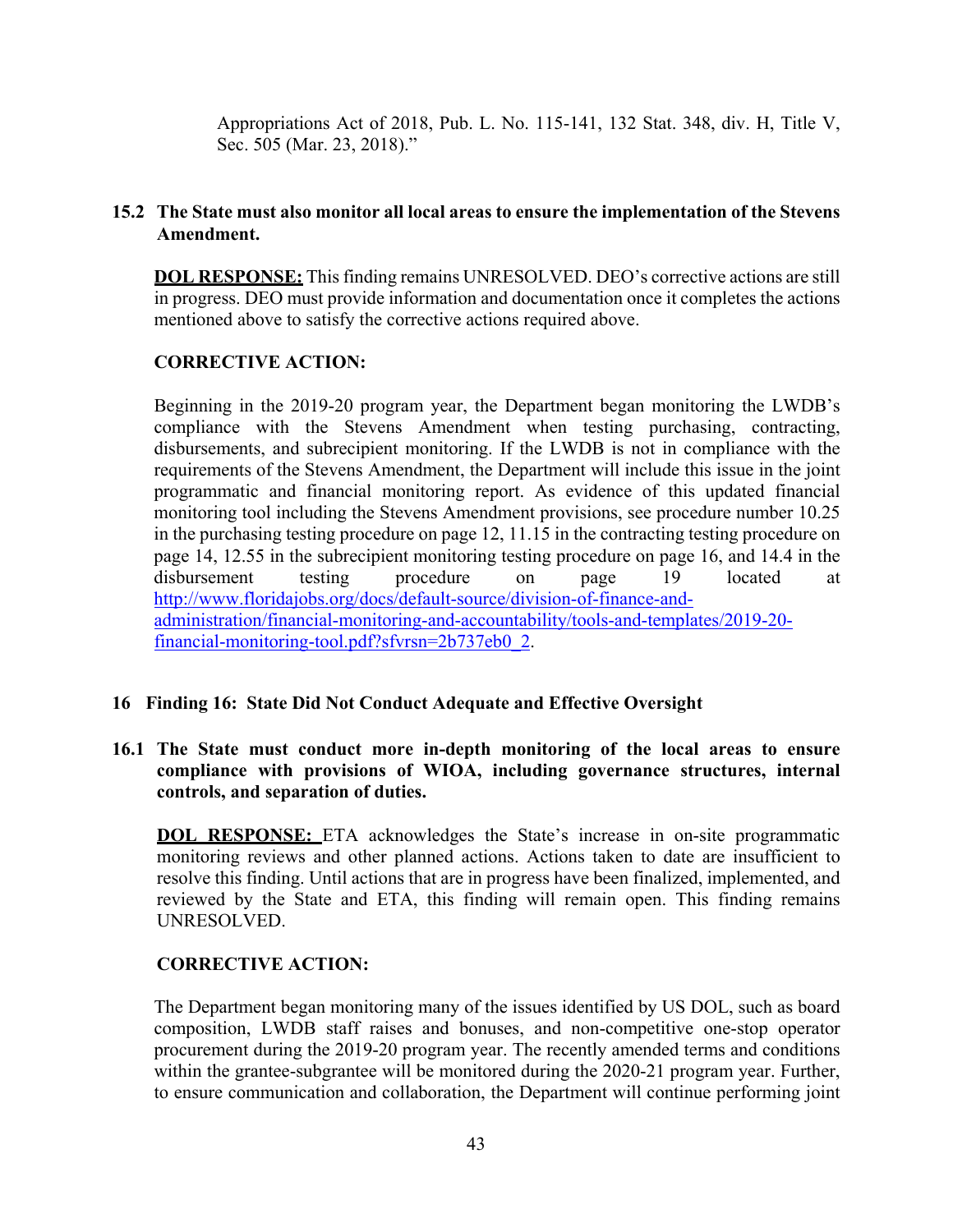programmatic and financial monitoring over CareerSource Pinellas, CareerSource Tampa Bay, and the remaining LWDBs.

In response to Finding 7, the Department is currently drafting a local governance policy which will include the requirement of the separation of duties for various roles such as the administrative entity, fiscal agent, staff to the board and direct service provider, governance structures, and internal controls that must be in place in the event that multiple functions are allowed to be performed by a single entity. The policy is expected to be finalized and presented to the State Board at the December 2020 board meeting with the LWDB updating and aligning local policies by June 30, 2021.

#### **16.2 As appropriate, the State should develop guidance and policies related to local governance, oversight, and proper administration at the local level.**

**DOL RESPONSE:** ETA acknowledges the State's increase in on-site programmatic monitoring reviews and other planned actions. Actions taken to date are insufficient to resolve this finding. Until actions in progress have been finalized, implemented, and reviewed by ETA, this finding will remain open. This finding remains UNRESOLVED.

### **CORRECTIVE ACTION:**

See the Department's response to Finding 16.1 above.

#### **16.3 The State should provide training and appropriate technical assistance to help local boards.**

**DOL RESPONSE:** This finding remains UNRESOLVED. Actions taken to date are insufficient to resolve this finding. The State must address the efforts of training and appropriate technical assistance to help local boards in understanding regulatory and state level guidance and requirements regarding local governance, oversight, and proper administration at the local level, for which this finding is written. Until actions in progress have been finalized, implemented, and reviewed by the State and ETA, this finding will remain open.

### **CORRECTIVE ACTION:**

The Department remains committed to continuously improve processes to not only address the findings included in this report, but also address new or amended regulations, changes in business environment or operations, changes in the Governor's vision or strategic plan, and changes in funding.

In anticipation of the issuance of the amended grantee-subgrantee agreement, the Department published a Frequently Asked Questions (FAQ) at http://www.floridajobs.org/docs/default-source/lwdb-resources/deo-lwdb-grantee-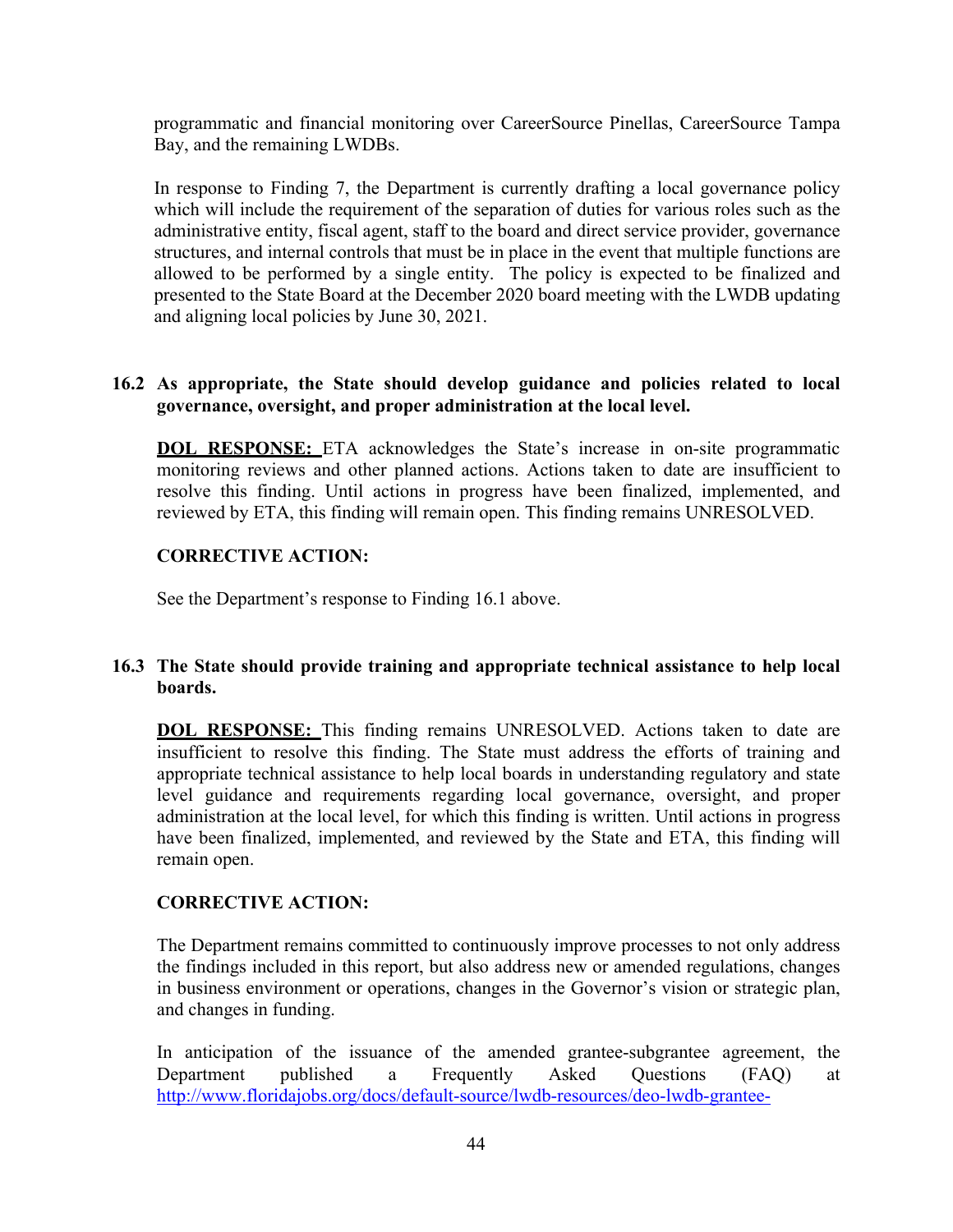subgrantee-agreement/granteesubgrantee-qa-05-20-20.pdf?sfvrsn=4ee146b0\_2 to address concerns and issues of the LWDB in implementation the new requirements of the agreement. The Department received over 400 questions based on the amended grantee-subgrantee agreement and updated the FAQ almost daily to keep the LWDBs informed. Upon request, the Department conducted multiple conference calls with LWDBs to provide additional clarification or answer any new questions as the LWDBs implemented the amended agreement.

Throughout this Corrective Action Plan, the Department has detailed actions already completed and those in process to fully resolve the deficiencies noted in the USDOL Compliance Review Report issued in May 2019 and USDOL's response to the Department's Corrective Action Plan submitted in June 2019. The following is a summary of the actions the state has taken or actions that are in progress to strengthen administrative, programmatic and fiscal oversight of the local workforce development boards and areas:

- Revised and strengthened state-level policies related to:
	- o Program service delivery and participant eligibility (Administrative Policies 009, 096, 098, 099); and
	- o Data entry requirements (Administrative Policies 096, 098, 099).
	- Developing, evaluating, or revising state-level policy related to:
		- o Local Board Governance;
		- o Local Board Composition (Administrative Policy 091)
		- o Participant Supportive Services; and
		- o Conflict of Interest.
- Ensuring that LWDBs are trained on new and amended federal laws, regulations, and guidance as well as the State Board approved policies, such as:
	- o Local Board Governance;
	- o Local Board Composition (Administrative Policy 091)
	- o Participant Supportive Services; and
	- o Conflict of Interest.
- Revised and strengthened the grantee-subgrantee agreement with explicit requirements and implemented state-level controls designed to ensure and enforce WIOA requirements and compliance;
- Expanded the scope, breadth, and depth of programmatic and fiscal monitoring of the local boards;
- Creating processes to evaluate if local boards are functioning and fulfilling their duties as described in WIOA; and
- Planned statewide roll out of enhanced programmatic and fiscal compliance and monitoring and evaluation of all enhanced oversight processes.

## **17 Finding 17: Lack of Internal Controls Over Supportive Services & Prepaid Credit Cards**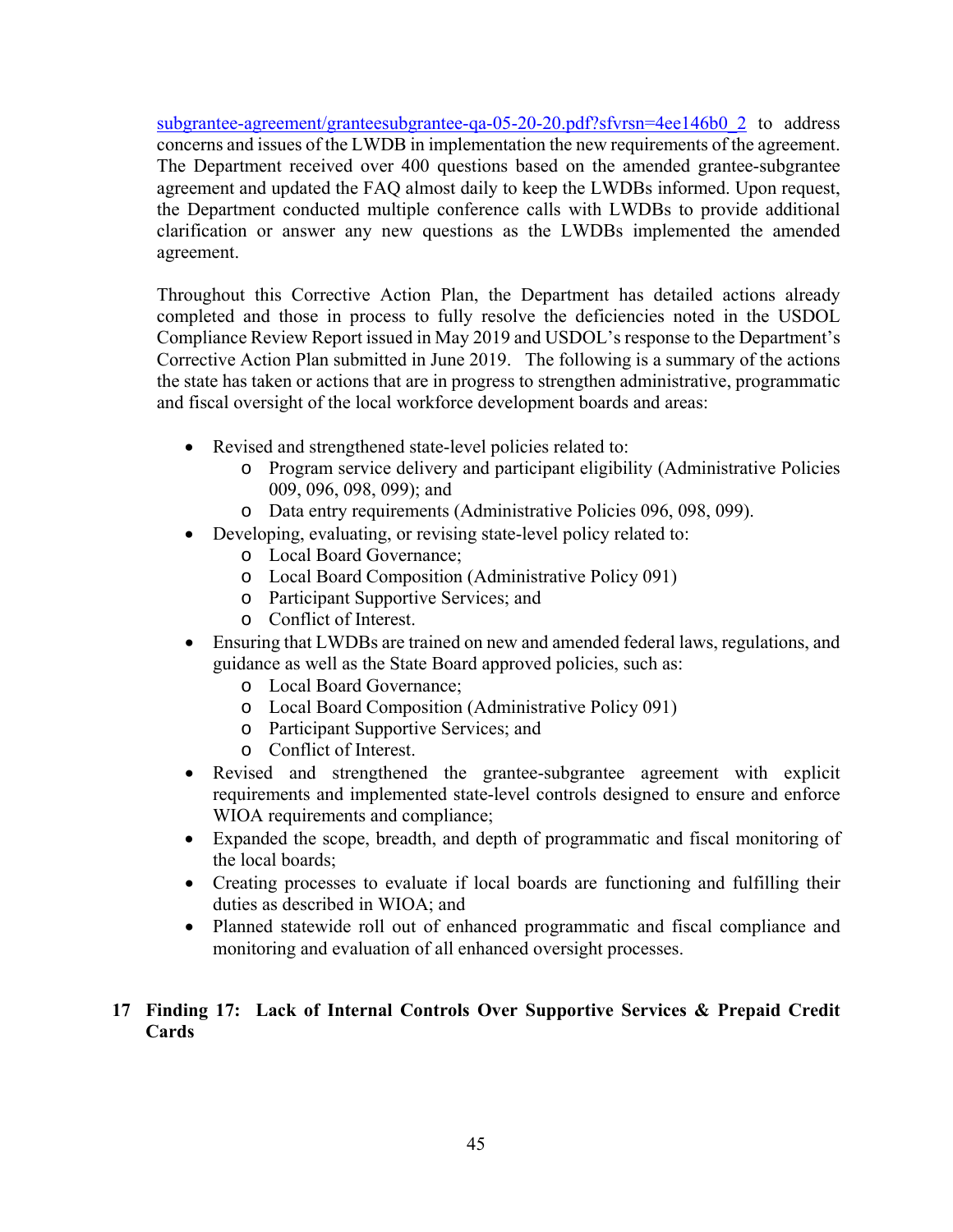**17.1 Both the CareerSource Tampa Bay and CareerSource Pinellas must develop supportive services systems that provide funds to participants in the actual amount of need.** 

**DOL RESPONSE:** This finding remains UNRESOLVED. ETA will close this finding when the grantee implements a comprehensive policy, procedure, and system that ensures supportive services payments are based on actual need, documentation is obtained from the participant that the identified need has been addressed, and only allowable activities under WIOA are paid.

ETA reviewed the supportive service policies and procedures provided by DEO that CareerSource Pinellas and Tampa Bay have implemented to issue and track supportive services expenditures. The policies and procedures do not meet the requirements of WIOA and do not establish the safeguards needed to account for the issuance of supportive service payments. Specifically, incentive payments are not allowable costs under 20 CFR 680.900- 910. While the supportive service policies are more comprehensive, the policies still do not calculate payment based on participants' actual needs.

For example, one policy allows up to \$100 per month for transportation, but does not address if this is based on actual mileage or just a lump sum payment per month. Further, it allows for a four-year subsidy for tools for individuals in the apprenticeship program without any determination of need based on income during this period. Finally, the policy allows for incentive payments in addition to other support services provided by WIOA. Incentives paid for achievements is not an allowable expense to WIOA. Finally, the policy does not address the requirement to provide documentation regarding supportive service payments. Specifically, it does not require the participant to submit documentation to show the supportive service payment was properly expended on the requested need. Currently, the policy allows Visa gift cards to be issued to pay for participant needs. However, there is no control in place to ensure that the Visa gift cards are used to pay for the requested need.

### **CORRECTIVE ACTION:**

To address USDOL's concerns regarding state policy and guidance surrounding supportive service payments, the Department outlined the recent revisions to the grantee-subgrantee agreement and summarized a state-level supportive service policy that is awaiting State Board approval within its response to Findings 3.1 and 3.3. Please refer to the findings for a detailed response to USDOL's concerns.

#### **17.2 The local areas should document that the participants' expenditures are approved and allowable.**

**DOL RESPONSE:** This finding remains UNRESOLVED. ETA will close this finding when the grantee implements a comprehensive policy, procedure, and system that ensures supportive services payments are based on actual need, and documentation is obtained from the participant that the identified need has been addressed, and only allowable activities under WIOA are paid.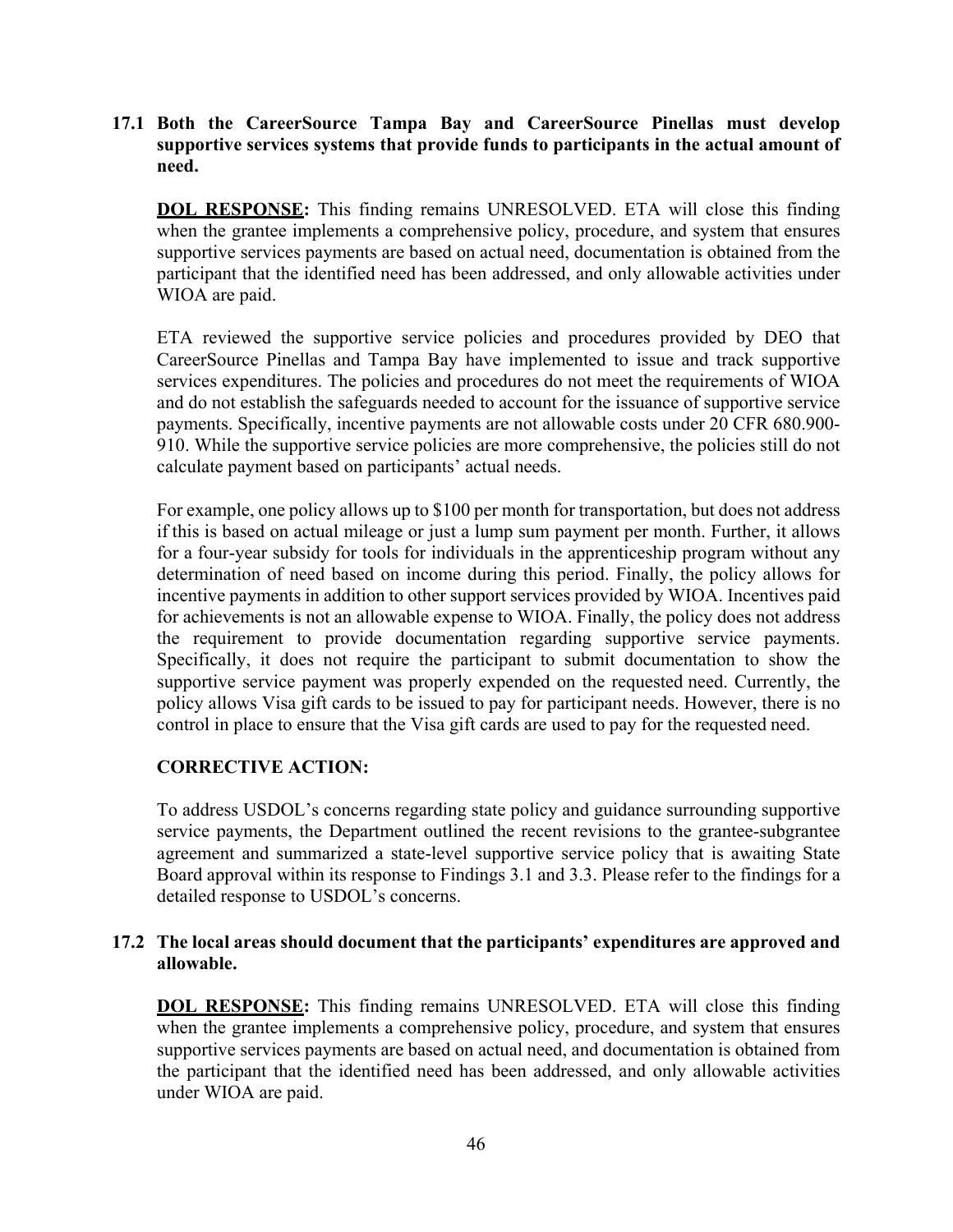## **CORRECTIVE ACTION:**

To address USDOL's concerns regarding state policy and guidance surrounding supportive service payments, the Department outlined the recent revisions to the grantee-subgrantee agreement and summarized a state-level supportive service policy that is awaiting State Board approval within its response to Findings 3.1 and 3.3. Please refer to the findings for a detailed response to USDOL's concerns.

#### **17.3 Local areas should establish additional controls to safeguard both the number of cards issued and the funds available on the cards.**

**DOL RESPONSE:** This finding remains UNRESOLVED. ETA will resolve this finding when all corrective actions, including a timeline are developed, implemented and reviewed by ETA. Both CareerSource Pinellas and Tampa Bay have completed corrective actions to address eligibility, storage, issuance and reconciliation of supportive services. However, the revised policies do not clearly state mailing gifts cards is not allowed. Further, documentation was not provided to demonstrate internal controls have been established and reconciliation procedures have been fully implemented to ensure funds are properly safeguarded.

### **CORRECTIVE ACTION:**

To address USDOL's concerns regarding state policy and guidance surrounding supportive service payments, the Department outlined the recent revisions to the grantee-subgrantee agreement and summarized a state-level supportive service policy that is awaiting State Board approval within its response to Findings 3.1 and 3.3. Please refer to the findings for a detailed response to USDOL's concerns.

Further, CareerSource Pinellas revised its *Financial Policies and Procedures* to ensure it aligned with current processes and included the requirement to perform monthly supportive service card reconciliation and quarterly inventory. The board approved *Financial Policies and Procedures* is included on Page 50 of the March 18, 2020 Meeting Agenda located at https://careersourcepinellas.com/wp-content/uploads/2020/03/2020.03.18-BOD-Packet-R3.pdf with evidence of the board approval included in the meeting minutes located at https://careersourcepinellas.com/wp-content/uploads/2020/05/BOD-Minutes-3.18.20.pdf.

See Attachment 17.3A for evidence of CareerSource Pinellas monitoring prepaid inventory cards for the last 2 quarters.

CareerSource Tampa Bay has revised its *Supportive Service Policy* and included safeguards and internal controls to ensure the inventory is stored securely, inventory is conducted bimonthly with unannounced reviews in between the bi-monthly reviews, and reconciliation of inventory to the card tracking system. See Attachment 17.3B for evidence of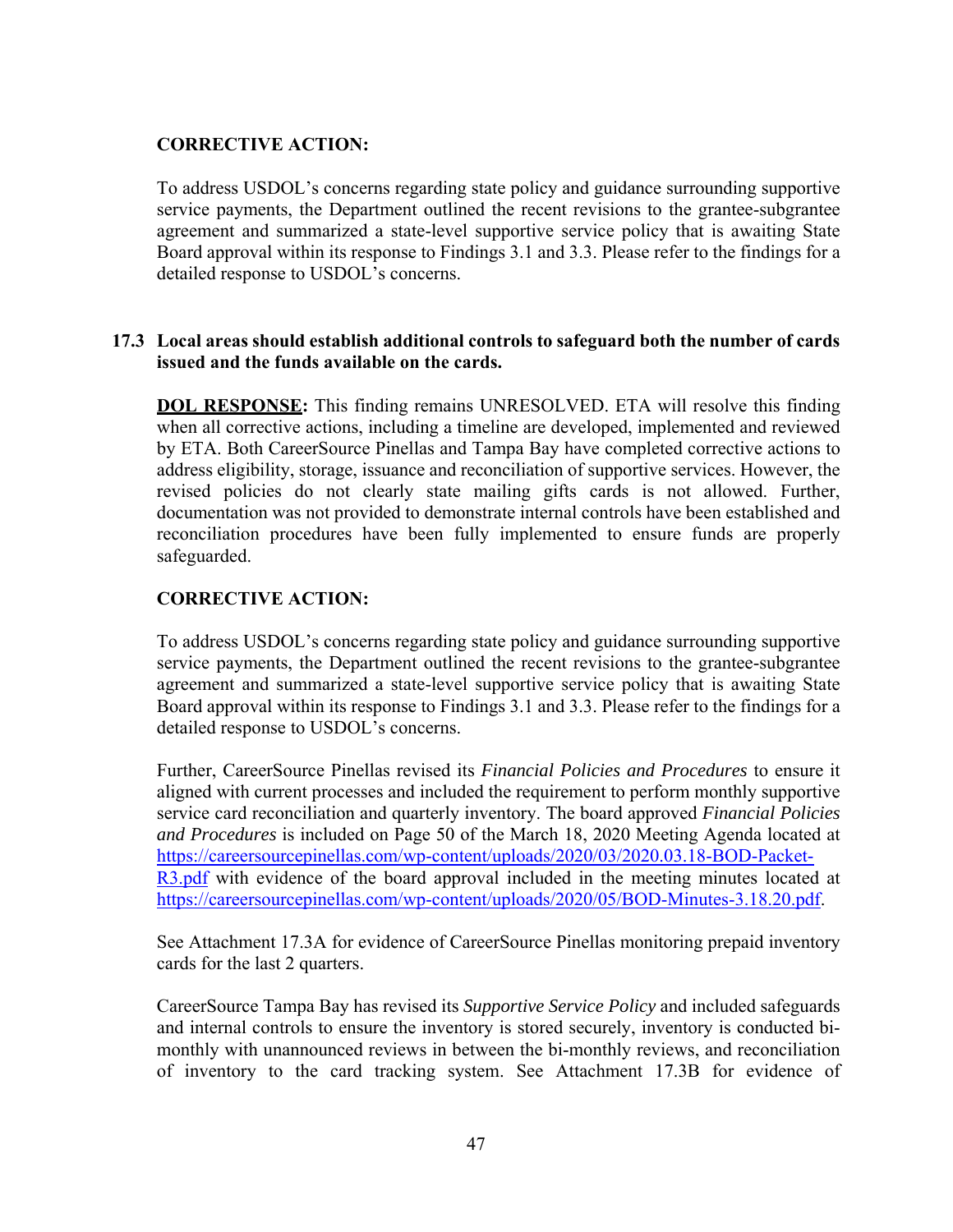CareerSource Tampa Bay monitoring prepaid inventory and see the response for Finding 3.1 for a copy of the *Supportive Service Policy*.

### **17.4 The State must conduct a full review of all credit card balances to determine the actual amount of cash on hand and ensure supportive service payments were based on actual needs.**

**DOL RESPONSE:** This finding remains UNRESOLVED until all proposed corrective actions, including timeline are developed, implemented and reviewed by ETA. In the response, DEO states it will conduct a full review of the prepaid gas/VISA card balances but does not indicate a timeline for completing this corrective action.

#### **CORRECTIVE ACTION:**

The Bureau of Financial Monitoring and Accountability performed an onsite inventory of the prepaid cards at both CareerSource Pinellas and CareerSource Tampa Bay on July 8, 2019 by physically taking possession of the cards and verifying each card's balance through a secure third party's website. The card numbers verified were then compared to the system's detailed inventory of what cards should be on hand less the prepaid cards that were recently issued. While the inventory was conducted on July 8, 2019, the Department was able to reconcile the inventory balance to the general ledger as of June 30, 2019. See the Prepaid Inventory Summary Report in Attachment 17.4.

Further, as part of the Department's financial monitoring during the onsite visits, financial monitoring staff will visit a one-stop center to test prepaid inventory , which will include observing the physical location of the prepaid cards, discussing with staff the procedures to distribute the prepaid cards, obtaining copies of prepaid inventory procedures, and observing one-stop center staff distributing a prepaid card to a participant. As part of testing participants during the 2019-20 program year, the financial monitors will review to ensure the participant's need and eligibility is included in the participant's documentation. See testing procedure 6.0 located on page 9 of the 2019-20 Financial Monitoring Tool located at http://www.floridajobs.org/docs/default-source/division-of-finance-andadministration/financial-monitoring-and-accountability/tools-and-templates/2019-20 financial-monitoring-tool.pdf?sfvrsn=2b737eb0\_2.

#### **17.5 The LWDBs must also establish adequate internal controls to safeguard these funds.**

**DOL RESPONSE:** This finding remains UNRESOLVED. ETA will resolve this finding when all corrective actions, including documentation is provided and reviewed by ETA. The response indicates both CareerSource Pinellas and Tampa Bay have completed corrective action including implementation of reconciliation procedures for supportive services payments to address the finding. However, documentation was not provided to demonstrate the reconciliation procedures have been fully implemented to ensure internal controls are in place and effective to properly safeguard federal funds.